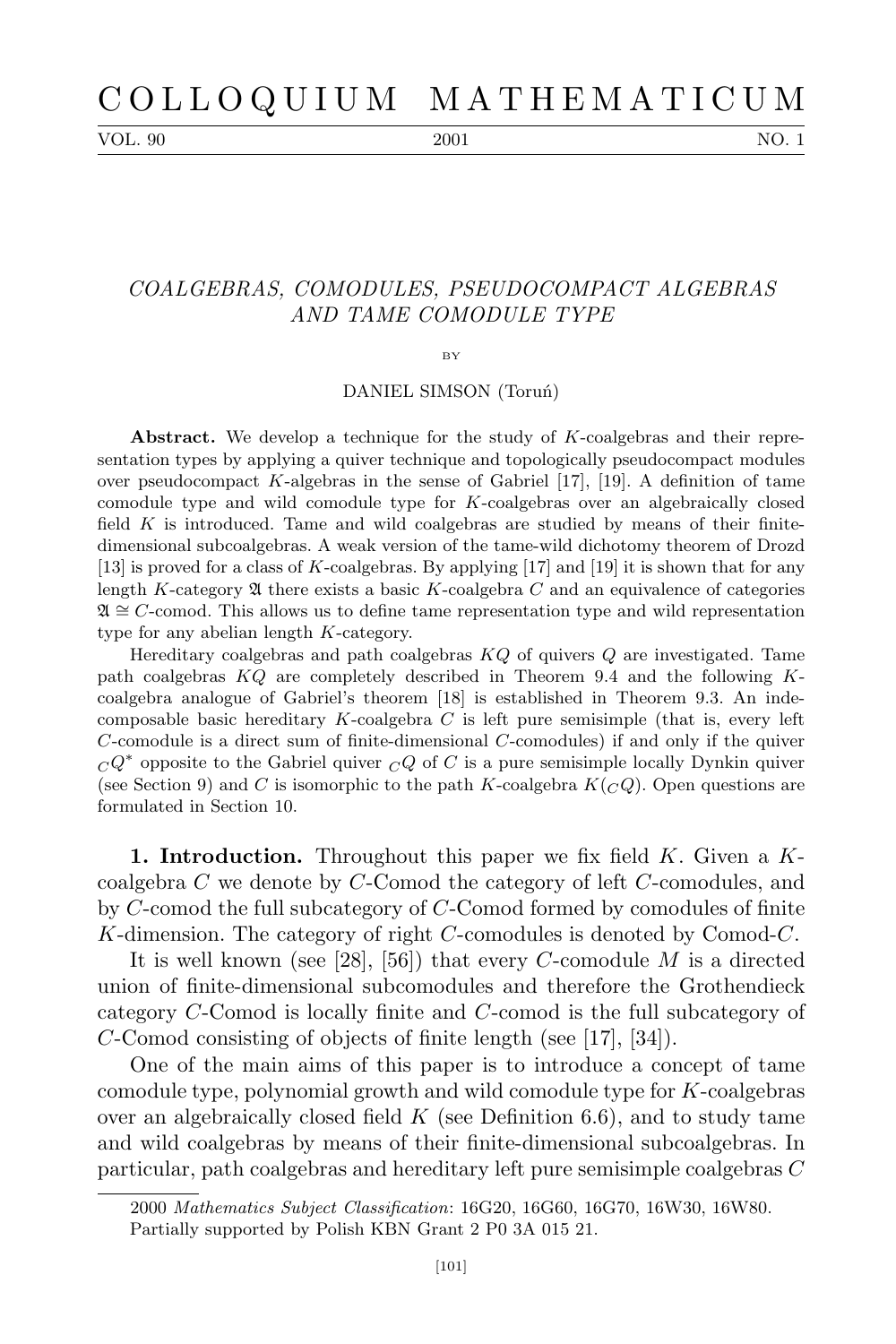and their comodule categories *C*-comod are studied by means of the Gabriel quiver  $\overline{C}Q$  of *C* and nilpotent *K*-linear representations of  $\overline{C}Q$  of finite length (see Sections 8 and 9).

To make the exposition self-contained and elementary we collect in Sections 2, 3 and 4 the background facts on linear topological rings and modules, coalgebras, comodules and their functorial relations with pseudocompact algebras and pseudocompact modules in the sense of Gabriel [17]. Some of our main tools in the study of comodules are the category isomorphism  $C$ -Comod  $\cong$  Dis $(C^*)$  and a pair of duality functors

$$
C\text{-Comod}\underset{\tilde{D}_2}{\rightleftarrows}C^*\text{-PC}
$$

described in Theorem 4.3, where  $C^* = \text{Hom}_K(C, K)$  is the *K*-algebra dual to *C* equipped with a profinite topology  $(3.4)$ ,  $Dis(C^*)$  is the category of discrete right  $C^*$ -modules and  $C^*$ -PC is the category of pseudocompact left *C ∗* -modules. In particular, we get a pair of duality functors

$$
C\text{-comod}\underset{D}{\overset{D}{\rightleftarrows}}\mathrm{comod}\text{-}C,
$$

where comod-*C* is the category of finite-dimensional right *C*-comodules. If *C* is finite-dimensional we get *C*-Comod  $\cong$  Mod( $C^*$ ).

In Section 5 we recall from [43] the definition of a basic *K*-coalgebra. By applying the duality functors  $\tilde{D}_1$  and  $\tilde{D}_2$  we associate a basic coalgebra  $C^b$  with any *K*-coalgebra *C* in such a way that  $C$ -comod  $\cong C^b$ -Comod. We prove in Proposition 5.6 that  $C^b$  is uniquely determined by  $C$ , up to *K*-coalgebra isomorphism. Moreover, we show in Corollary 5.10 that for any abelian length *K*-category  $\mathfrak A$  there exist a directed family  ${\mathfrak{A}}_{\beta}$  of full exact *K*-subcategories of  $\mathfrak A$  and an inverse system  $\{R_\beta, f_{\beta,\gamma}\}_{\beta \prec \gamma}$  of finitedimensional *K*-algebras  $R_\beta$  connected by *K*-algebra surjections  $f_{\beta,\gamma}: R_\gamma \to$ *R<sup>β</sup>* such that

$$
\mathfrak{A}=\bigcup_{\beta}\mathfrak{A}_{\beta},
$$

 $\mathfrak{A}_{\beta} \cong \text{mod}(R_{\beta})$ , the embedding  $\mathfrak{A}_{\beta} \subseteq \mathfrak{A}_{\gamma}$  is induced by  $f_{\beta,\gamma}$  for all  $\beta \preceq \gamma$ , and  $R = \lim_{\beta} {R_{\beta}, f_{\beta, \gamma}}$  is a pseudocompact *K*-algebra.

This useful observation generalises a result in [43] and allows us to study tame representation type of  $\mathfrak{A}$  by means of the representation type of the finite-dimensional *K*-algebras *Rβ*. In general we would like to study global properties of A by means of its local properties.

It is shown in Section 6 that any *K*-coalgebra *C* of tame comodule type is a directed union of finite-dimensional  $K$ -coalgebras  $C_{\beta}$  of tame comodule type, and the finite-dimensional *K*-algebras  $C^*_{\beta}$  are of tame representation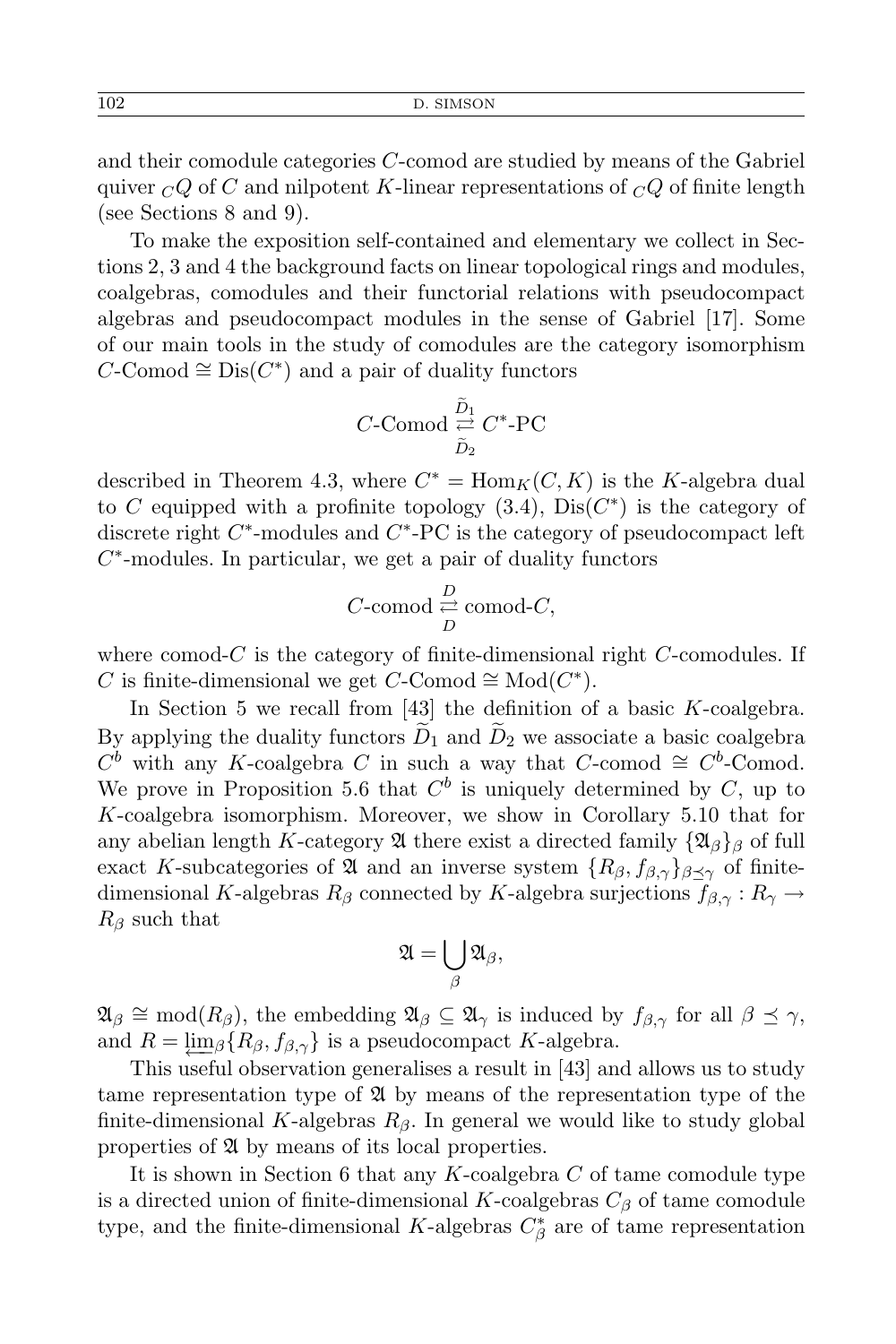type. If *C* is such that  $\dim_K \text{Ext}^1_C(S, S')$  is finite for every pair *S*, *S'* of simple left *C*-comodules, then *C* is of wild comodule type if and only if *C* is a directed union of finite-dimensional subcoalgebras  $C_\beta$  such that the finite-dimensional *K*-algebras  $C^*_{\beta}$  are of wild representation type. Hence we conclude that such *K*-coalgebras of tame comodule type are not of wild comodule type, and *K*-coalgebras of wild comodule type are not of tame comodule type. Unfortunately we are able to prove a tame-wild dichotomy type theorem of Drozd [13] only for a class of *K*-coalgebras.

A connection between finite representation type and pure semisimplicity for coalgebras is given in Section 7. In particular, it is shown that left pure semisimple coalgebras are of tame comodule type, and basic coalgebras *C* of finite comodule type are finite-dimensional and there is an equivalence of  $c$ ategories  $C$ -Comod  $\cong Mod(C^*).$ 

Hereditary coalgebras and path coalgebras *KQ* of quivers *Q* are investigated in Section 9. It is shown in Proposition 8.13 that *KQ* is hereditary. We recall that a *K*-coalgebra *C* is called *hereditary* if the category *C*-Comod of left *C*-comodules is hereditary, that is,  $\text{Ext}^2_C(M, N) = 0$  for all *M* and *N* in *C*-Comod, or equivalently, epimorphic images of injective *C*-comodules are injective *C*-comodules. It was shown in [30] that the definition is left-right symmetric (see also [11]).

Path coalgebras *KQ* of tame comodule type are completely described in Theorem 9.4. Wild and fully wild path coalgebras are also investigated. A characterisation of left pure semisimple hereditary basic coalgebras is given in Theorem 9.3. This is a coalgebra analogue of Gabriel's well known characterisation [18] of representation-finite quivers *Q* asserting that the path *K*-algebra *KQ* of a finite connected quiver *Q* is representation-finite (or equivalently, left pure semisimple, see [1]) if and only if the underlying graph of *Q* is one of the Dynkin diagrams  $A_n$ ,  $n \geq 1$ ,  $\mathbb{D}_n$ ,  $n \geq 4$ ,  $E_6, E_7, E_8.$ 

A basic reduction tool for our study of comodules over path coalgebras *KQ* of arbitrary quivers *Q* is Proposition 8.1(d) asserting that the category *KQ<sup>∗</sup>* -comod is equivalent to the category of nilpotent *K*-linear representations of *Q* of finite length.

We recall from [32] that if *Q* is any of the pure semisimple infinite quivers  $\mathbb{A}_{\infty}^{(s)}$ ,  $\mathbb{A}_{\infty}^{(s)}$ ,  $\mathbb{D}_{\infty}^{(s)}$  presented in Table 9.2 of Section 9 and  $s \geq 1$ , then there exists at least one indecomposable non-injective comodule *X* in *KQ<sup>∗</sup>* -comod such that there is no almost split sequence  $0 \rightarrow X \rightarrow Y \rightarrow Z \rightarrow 0$  in the category *KQ<sup>∗</sup>* -comod. However, by Proposition 7.3, given a left pure semisimple coalgebra *C*, every indecomposable non-projective comodule *Z* in *C*-comod has an almost split sequence  $0 \rightarrow X \rightarrow Y \rightarrow Z \rightarrow 0$  in *C*-comod.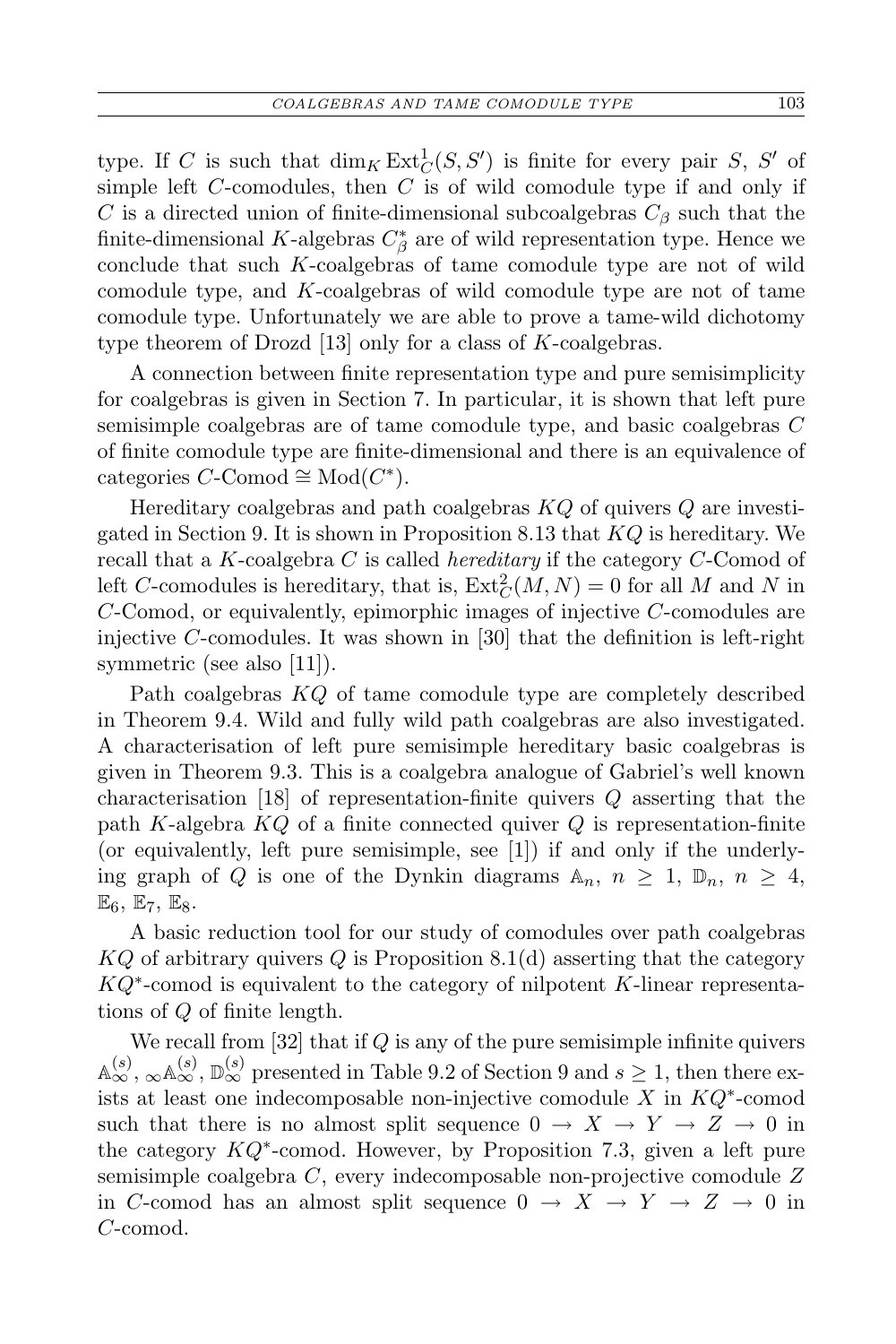The reader is referred to [11], [28] and [56] for the coalgebra and comodule terminology, to [6], [15], [17] and [34] for the category theory terminology, and to [2], [21] and [44] for the representation theory terminology.

Given a ring *R* with an identity element we denote by *J*(*R*) the *Jacobson radical* of *R*. We recall that an artinian ring *R* is said to be *connected* if *R* is not decomposable in a product of rings; and *R* is said to be *basic* if  $R/J(R) \cong F_1 \times \ldots \times F_m$ , where  $F_1, \ldots, F_m$  are division rings. We denote by  $Mod(R)$  the category of all right *R*-modules and by  $mod(R)$  the full subcategory of  $Mod(R)$  formed by finitely generated *R*-modules. If R is a *K*-algebra, we denote by  $Mod<sup>If</sup>(R)$  the full subcategory of  $Mod(R)$  formed by the *locally finite-dimensional R*-modules, that is, the modules that are directed unions of finite-dimensional right *R*-submodules [23]. Given a right *R*-module *M* we denote by soc *M* the *socle* of *M*, that is, the sum of all simple *R*-submodules of *M*.

The concepts of tame comodule type, wild comodule type and the main results of this paper were presented during ICRA-IX at Beijing Normal University in August 2000 (see [48]).

**2. Linear topological rings and modules.** For convenience of the reader we collect from  $\lbrack 3 \rbrack$ ,  $\lbrack 16 \rbrack$ ,  $\lbrack 17 \rbrack$ ,  $\lbrack 25 \rbrack$  and  $\lbrack 33 \rbrack$  some facts on linear topological rings and modules, and on pseudocompact *K*-algebras and their pseudocompact modules (see also [59]).

By a *topological ring* we mean a ring *R* equipped with a topology such that addition and multiplication are continuous. A topological ring is said to be *right linear topological* if *R* has a basis (of neighborhoods of zero) consisting of right ideals. We state without proof the following useful results.

Lemma 2.1. *Let R be a right linear topological ring. Then the open right ideals of R satisfy the following conditions.*

(a) If  $I_1$ ,  $I_2$  are open right ideals, then  $I_1 \cap I_2$  is open.

(b) If  $I_1 \subseteq I_2$  are right ideals and  $I_1$  is open then  $I_2$  is open.

(c) If  $I_1$  is an open right ideal, then so is  $(I_1 : r) = \{s \in R; rs \in I_1\}$ *for each*  $r \in R$ .

LEMMA 2.2. Let R be any ring and let  $\mathcal F$  be a set of right ideals of R *satisfying the following two conditions*:

(i) *For any*  $I_1, I_2$  *in*  $\mathcal F$  *there is*  $I_3 \in \mathcal F$  *such that*  $I_3 \subseteq I_1 \cap I_2$ *.* 

(ii) If  $I_1 \in \mathcal{F}$  and  $r \in R$ , then there is  $I_2 \in \mathcal{F}$  such that  $I_2 \subseteq (I_1 : r)$ .

*Then there exists a unique right linear topology on*  $R$  *having*  $F$  *as a basis.* 

Let *R* be a right topological ring. By a *topological right R-module* we mean a right *R*-module *M* equipped with a topology such that addition and multiplication  $M \times R \to M$  are continuous. If the topology on R is right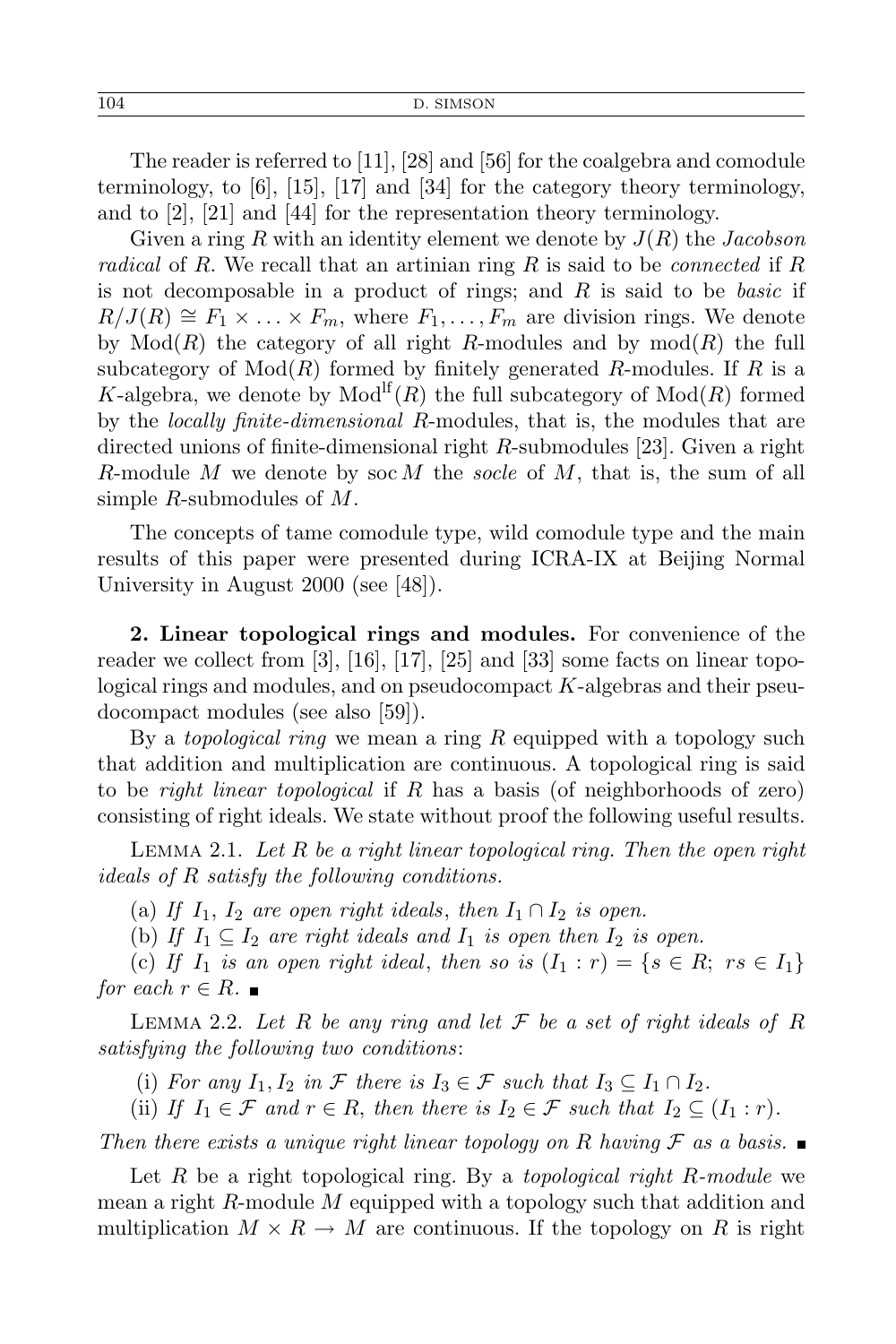linear, a topological right *R*-module *M* is said to be *right linear topological* if *M* has a basis (of neighborhoods of zero) consisting of right *R*-submodules. If *R* is a right linear topological ring, we denote by  $Dis(R)$  the full subcategory of Mod(*R*) formed by the *discrete R-modules*, that is, linear topological right *R*-modules with the discrete topology.

The following result is easily verified.

LEMMA 2.3. Let  $R$  be a right linear topological ring with a basis  $F$ .

(a) *A* right *R*-module *M* is discrete if and only if for each  $m \in M$  the *annihilator*  $(0 : m) = \{s \in R; ms = 0\}$  *is open in R.* 

(b) *The category* Dis(*R*) *is closed under subobjects*, *factor objects and arbitrary direct sums in* Mod(*R*)*.*

(c)  $\text{Dis}(R)$  *is a Grothendieck category and the modules*  $R/I$ , with  $I \in \mathcal{F}$ , *form a set of generators of* Dis(*R*)*. In particular* , Dis(*R*) *has enough injective objects.*

The final part of (c) follows from the well known fact that any Grothendieck category has enough injective objects (see [6], [34]).

DEFINITION 2.4 (Gabriel [17]). Let *K* be a field. A *K*-algebra *R* is said to be a *pseudocompact algebra* if *R* is a Hausdorff linear topological *K*-algebra, *R* admits a basis  $\mathcal F$  consisting of two-sided ideals such that  $\dim_K R/I$  is finite for all  $I \in \mathcal{F}$  and the natural *K*-algebra homomorphism  $R \to \lim_{I \in \mathcal{F}} R/I$  is an isomorphism.

A pseudocompact *K*-algebra *R* is said to be *basic* if the factor algebra  $R/J(R)$  of *R* modulo its Jacobson radical  $J(R)$  is a product of division rings.

A right linear topological *R*-module *M* is called a *pseudocompact Rmodule* if *M* has a basis consisting of right *R*-submodules *N* such that  $\dim_K M/N$  is finite and the natural *R*-homomorphism  $M \to \lim_N M/N$ is an isomorphism.

We denote by  $\mathcal{PC}_K$  the category of all pseudocompact *K*-algebras. Given an algebra *R* in  $\mathcal{PC}_K$ , we denote by *R*-PC and PC-*R* the categories of pseudocompact left *R*-modules and right *R*-modules, respectively. Given pseudocompact *R*-modules *M* and *N* we denote by  $hom_R(M, N)$  the *K*vector space of all continuous *R*-homomorphisms from *M* to *N*.

Following Gabriel [17] (see also Brumer [5, p. 448]) we define a pair of duality functors

(2.5) 
$$
\operatorname{Dis}(R) \underset{D_2}{\overset{D_1}{\rightleftarrows}} R\text{-PC}
$$

as follows. Given a right *R*-module *M* in  $Dis(R)$  we set  $D_1(M) = M^*$  $\text{Hom}_K(M, K)$  and we view  $D_1(M)$  as a left *R*-module in a natural way. We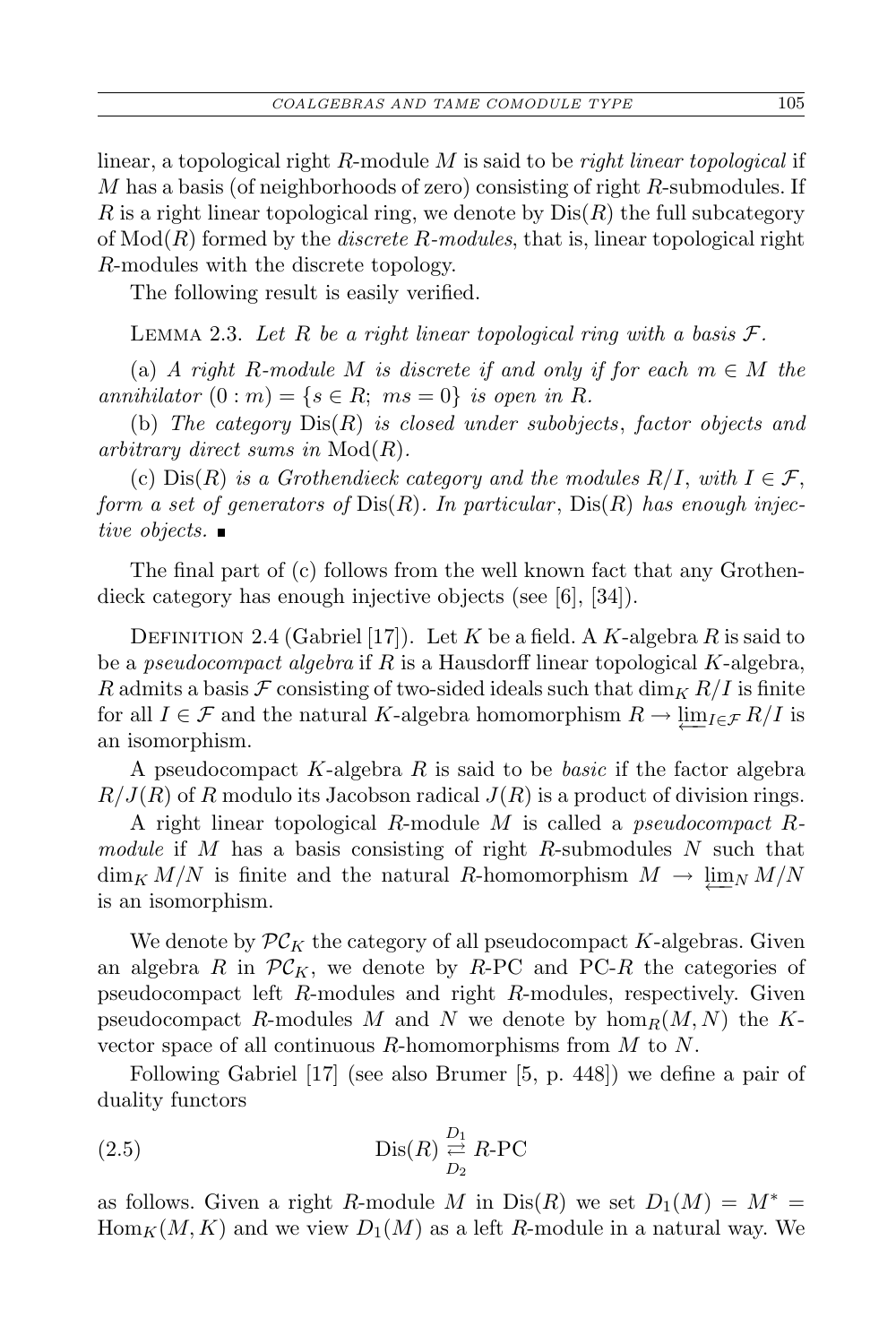define a linear topology on  $D_1(M)$  by taking as a basis the submodules

$$
N_{\gamma}^{\perp} = \{ \varphi \in \text{Hom}_{K}(M, K); \ \varphi(N_{\gamma}) = 0 \},
$$

where  $N_{\gamma}$  runs through all finitely generated submodules of M. It follows from Lemma 2.3(a) that every such *N* is annihilated by an open ideal *I* of *R*, that is,  $N_{\gamma}$  is a finitely generated module over the finite-dimensional *K*-algebra *R/I*. Hence  $\dim_K N_\gamma$  is finite and therefore  $\dim_K M^*/N_\gamma^{\perp}$  =  $\dim_K N^*_{\gamma}$  is finite. Since obviously  $M^* \cong \underleftarrow{\lim}_{N_{\gamma}} N^*_{\gamma} \cong \underleftarrow{\lim}_{N_{\gamma}} M^*/N^{\perp}_{\gamma}$ , the left *R*-module  $D_1(M) = M^*$  is pseudocompact.

Given a pseudocompact left *R*-module  $L \cong \lim_{\beta} L/L_{\beta}$  in *R*-PC, where  $L_\beta$  is an open submodule of *L*, we set  $D_2(L) = \hom_K(L, K)$ , that is,  $D_2(L)$ consists of all  $\varphi \in \text{Hom}_K(L, K)$  such that Ker  $\varphi$  contains an open submodule  $L_\beta$  of *L*. It follows from Lemma 2.3(a) that the right *R*-module  $D_2(L) \cong$  $\lim_{\Delta t \to 0} (L/L_{\beta})^*$  is discrete. The functors  $D_1$  and  $D_2$  are defined for morphisms in a natural way.

For the proof of the following useful result we refer to [17] (see also [5, Proposition 2.3]).

Proposition 2.6. *Let R be a pseudocompact K-algebra.*

(a) *The category R-*PC *of pseudocompact left R-modules is abelian with exact inverse limits and enough projective objects.*

(b) *A pseudocompact R-module P is projective in R-*PC *if and only if P is a direct summand of a direct product of copies of R with the product topology.*

(c) *Every finitely generated discrete R-module is of finite K-dimension.*

(d) The contravariant functors  $D_1$  and  $D_2$  in (2.5) are dualities of cat*egories such that*  $D_1 \circ D_2 \cong id$  *and*  $D_2 \circ D_1 \cong id$ *.* 

An interesting application of pseudocompact algebras and their pseudocompact modules in the study of hereditary abelian categories with Serre duality can be found in a recent preprint [35].

**3. Coalgebras and pseudocompact algebras.** Let *K* be a field. We recall (see [28], [56]) that a (unitary) *K-coalgebra C* is a non-zero *K*-vector space *C* together with *K*-linear maps  $\Delta : C \to C \otimes C$  (*comultiplication*) and  $\varepsilon$  :  $C \rightarrow K$  (*counity*) satisfying the coassociativity condition  $(\Delta \otimes id_C)\Delta =$  $(\mathrm{id}_C \otimes \Delta) \Delta$  and the counity conditions  $(\varepsilon \otimes \mathrm{id}_C) \Delta = \mathrm{id}_C$ ,  $(\mathrm{id}_C \otimes \varepsilon) \Delta = \mathrm{id}_C$ , under the identification  $C \otimes K \cong C \cong K \otimes C$ , where we set  $\otimes = \otimes_K$ . A *subcoalgebra* of a *K*-coalgebra *C* is a *K*-vector subspace *D* of *C* such that  $\Delta(D)$  ⊆  $D \otimes D \subseteq C \otimes C$ . A coalgebra *C* is said to be *simple* if *C* has no non-zero subcoalgebras. The following result is often called the fundamental coalgebra structure theorem (see [28], [56]).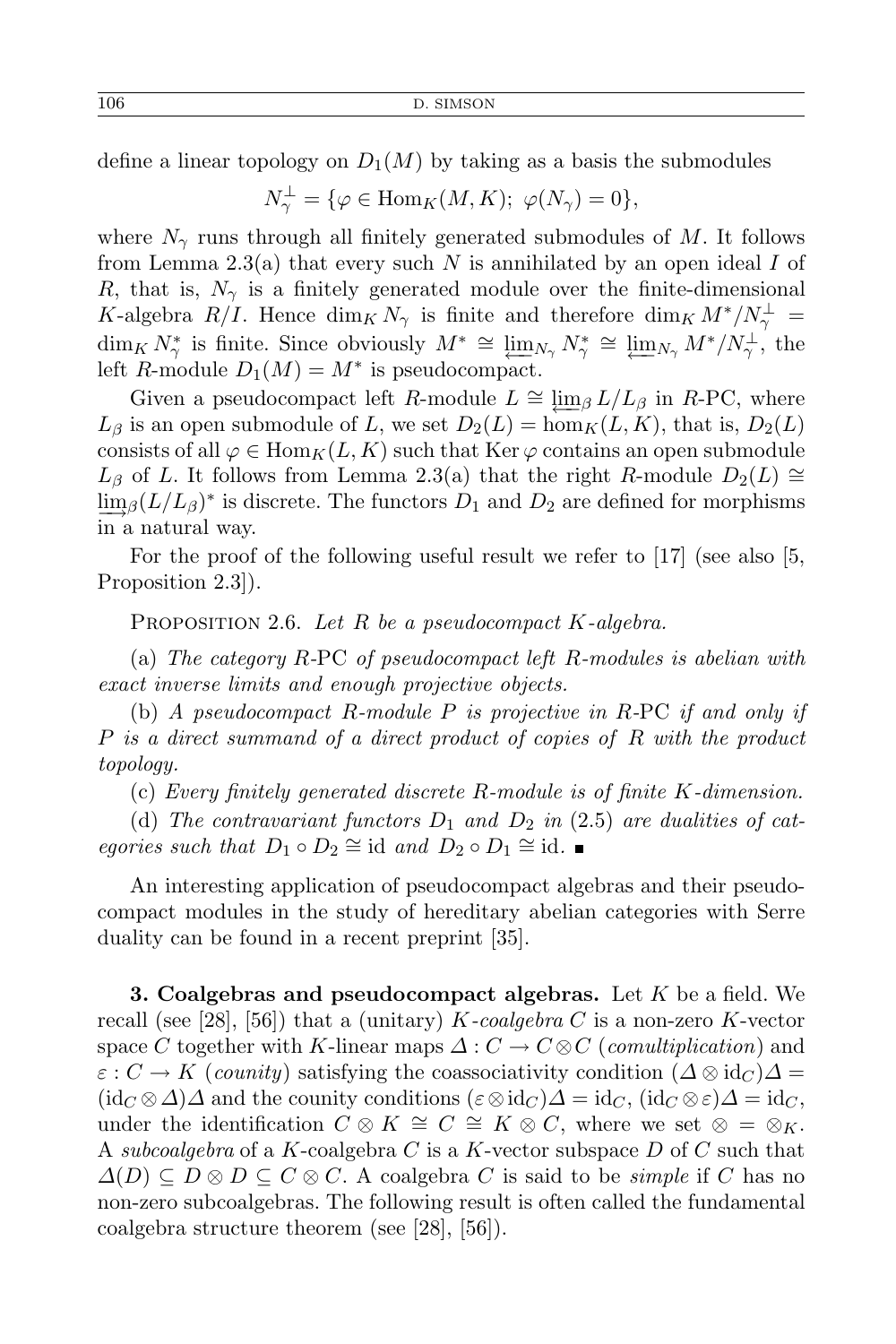Theorem 3.1. (a) *Every finite-dimensional subspace of a K-coalgebra C is contained in a finite-dimensional subcoalgebra of C.*

(b) *Any K-coalgebra is a directed union of finite-dimensional subcoalgebras.*

A *K*-linear map  $f: C \to C'$  between *K*-coalgebras *C* and *C'* is a *coalgebra homomorphism* if  $\Delta' f = (f \otimes f) \Delta$  and  $\varepsilon' f = \varepsilon$ . We denote by  $Coalg_K$ the category of *K*-coalgebras together with coalgebra homomorphisms. It is well known that *Coalg<sup>K</sup>* has arbitrary coproducts and direct limits. An important role in our study of coalgebras is played by the duality functors

(3.2) 
$$
\mathcal{C}oalg_K \stackrel{D_1}{\underset{D_2}{\rightleftarrows}} \mathcal{PC}_K
$$

defined as follows. Given a *K*-coalgebra *C* we equip the *K*-vector space

$$
C^* = \operatorname{Hom}_K(C, K)
$$

with the *K*-algebra structure given by the induced maps

$$
C^* \otimes C^* \to (C \otimes C)^* \xrightarrow{\Delta^*} C^*
$$

(convolution product [28], [56]) and  $\varepsilon^*$  :  $K \to C^*$ . We also define a linear profinite topology on the algebra  $C^*$  taking for its basis the two-sided ideals

(3.3) 
$$
H^{\perp} = \{ \varphi \in \text{Hom}_K(C, K); \ \varphi(H) = 0 \},
$$

where *H* runs through all finite-dimensional subcoalgebras of *C*. It follows from Lemma 2.2 that we have defined a linear topology such that  $C^*$  is a pseudocompact *K*-algebra. For this we note that according to Theorem 3.1 the coalgebra *C* is a directed union of its finite-dimensional subcoalgebras *H<sup>β</sup>* and therefore

(3.4) 
$$
C^* \cong \varprojlim_{H_\beta} H_\beta^* \cong \varprojlim_{H_\beta} C^* / H_\beta^\perp.
$$

Note also that  $\dim_K C^* / H_\beta^\perp = \dim_K H_\beta^*$  is finite. We call  $C^*$  the *convolution pseudocompact K-algebra* associated with *C*. It is well known that all open one-sided ideals of *C <sup>∗</sup>* are closed (see [58] and [59, Section 1] for references).

We define the functor  $D_1$  of (3.2) by assigning to any *K*-coalgebra *C* the *K*-algebra  $D_1(C) = C^*$  equipped with the profinite topology defined above. The functor  $D_1$  is defined on coalgebra homomorphisms in an obvious way.

Now let  $R \cong \lim_{I \in \mathcal{F}} R/I$  be a pseudocompact *K*-algebra with a basis *F* of neighborhoods of zero consisting of two-sided ideals *I* such that  $\dim_K R/I < \infty$ . Consider the topologically *K*-dual space to *R*,

$$
R^{\circ} = \hom_K(R, K),
$$

where hom<sub>K</sub>( $R, K$ ) consists of all *K*-linear functionals  $\varphi : R \to K$  such that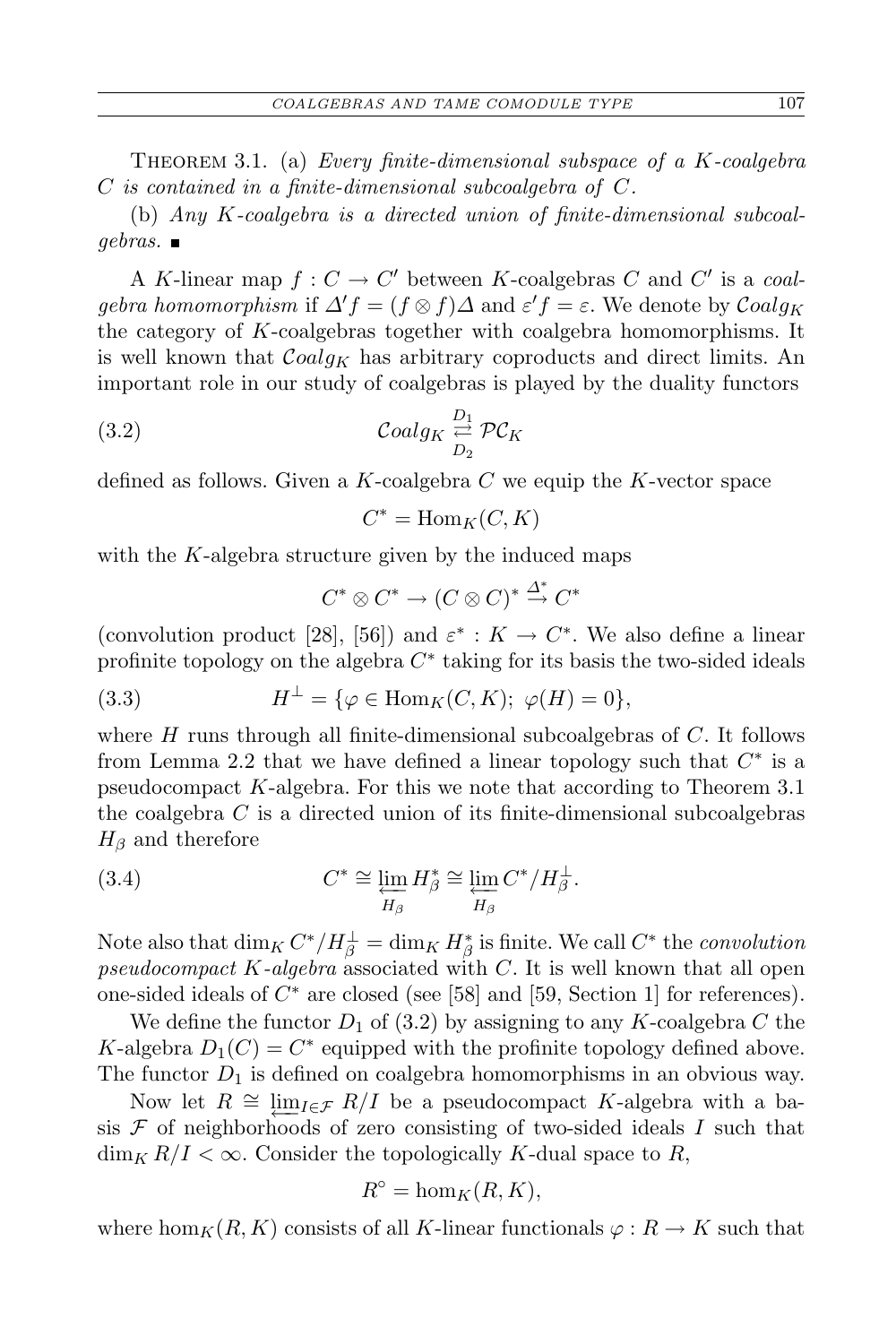Ker  $\varphi$  contains an open ideal from  $\mathcal{F}$ . It follows that

(3.5) 
$$
R^{\circ} = \hom_K(R, K) \cong \hom_K(\varprojlim_{I \in \mathcal{F}} R/I, K) \cong \varinjlim_{I \in \mathcal{F}} (R/I)^*
$$

where  $(R/I)^* = \text{Hom}_K(R/I, K) = \text{hom}_K(R/I, K)$ , because  $\dim_K R/I$  is finite. The *K*-algebra structure on the finite-dimensional *K*-algebra *R/I* induces a dual *K*-coalgebra structure on  $(R/I)^*$  in such a way that the *K*-linear map  $(R/I_2)^* \rightarrow (R/I_1)^*$  induced by the algebra surjection  $R/I_1 \rightarrow$  $R/I_2$  is a coalgebra embedding for all ideals  $I_1 \subseteq I_2$  in  $\mathcal{F}$ . This defines a unique coalgebra structure on  $R^{\circ}$  such that  $(R/I)^*$  is a subcoalgebra of  $R^{\circ}$ for all *I* in  $\mathcal F$  (cf. [23, Section 3.3]). It follows from the definition of the profinite linear topology on  $C^*$  applied to  $C = R^\circ$  that there are functorial isomorphisms

$$
(R^{\circ})^* = (\varinjlim_{I \in \mathcal{F}} (R/I)^*)^* \cong \varprojlim_{I \in \mathcal{F}} (R/I)^{**} \cong \varprojlim_{I \in \mathcal{F}} R/I \cong R
$$

and the composite isomorphism  $(R^{\circ})^* \cong R$  is an isomorphism of pseudocompact *K*-algebras. Similarly we show that there is a functorial coalgebra isomorphism  $C \cong (C^*)^{\circ}$  for any *K*-coalgebra *C*.

We define the functor  $D_2$  of (3.2) by assigning to any pseudocompact  $K$ algebra  $R \cong \underleftarrow{\lim_{I \in \mathcal{F}} R/I}$  the *K*-vector space  $D_2(R) = R^\circ$  equipped with the coalgebra structure defined above. The functor  $D_2$  is defined on morphisms in  $\mathcal{PC}_K$  in an obvious way.

The arguments given above yield the following important duality theorem (see [27] and [59, Section 2]).

THEOREM 3.6. (a) For any K-coalgebra C the vector space  $C^*$  =  $\text{Hom}_K(C, K)$  *is a pseudocompact* K-algebra with respect to the induced lin*early topological K-algebra structure defined above.*

(b) The map  $C \mapsto C^*$  defines a duality between the category of finite*dimensional K-coalgebras and the category of finite-dimensional K-algebras.*

(c) For any pseudocompact *K*-algebra *R* the vector space  $D_2(R) = R^\circ =$ hom<sub>K</sub> $(R, K)$  *is a K-coalgebra with respect to the induced coalgebra structure defined above. Moreover, there is a natural isomorphism*  $(R^{\circ})^* \cong R$ *of pseudocompact K*-algebras. If  $R = C^* = D_1(C)$  *is the pseudocompact K-algebra of a K-coalgebra C*, *then there is a natural K-coalgebra isomor* $phism$   $(C^*)^{\circ} \cong C$ .

(d) The contravariant functors  $Coalg_K \stackrel{D_1}{\rightleftharpoons} \mathcal{PC}_K$  of (3.2) are dualities of *D*2 *categories such that*  $D_1 \circ D_2 \cong id$  *and*  $D_2 \circ D_1 \cong id$ .

**4. The category of comodules and its dual.** Let *C* be a non-zero *K*-coalgebra, with comultiplication  $\Delta$  and counity  $\varepsilon$ , where *K* is a field. We recall that a *left C-comodule* is a *K*-vector space *M* together with a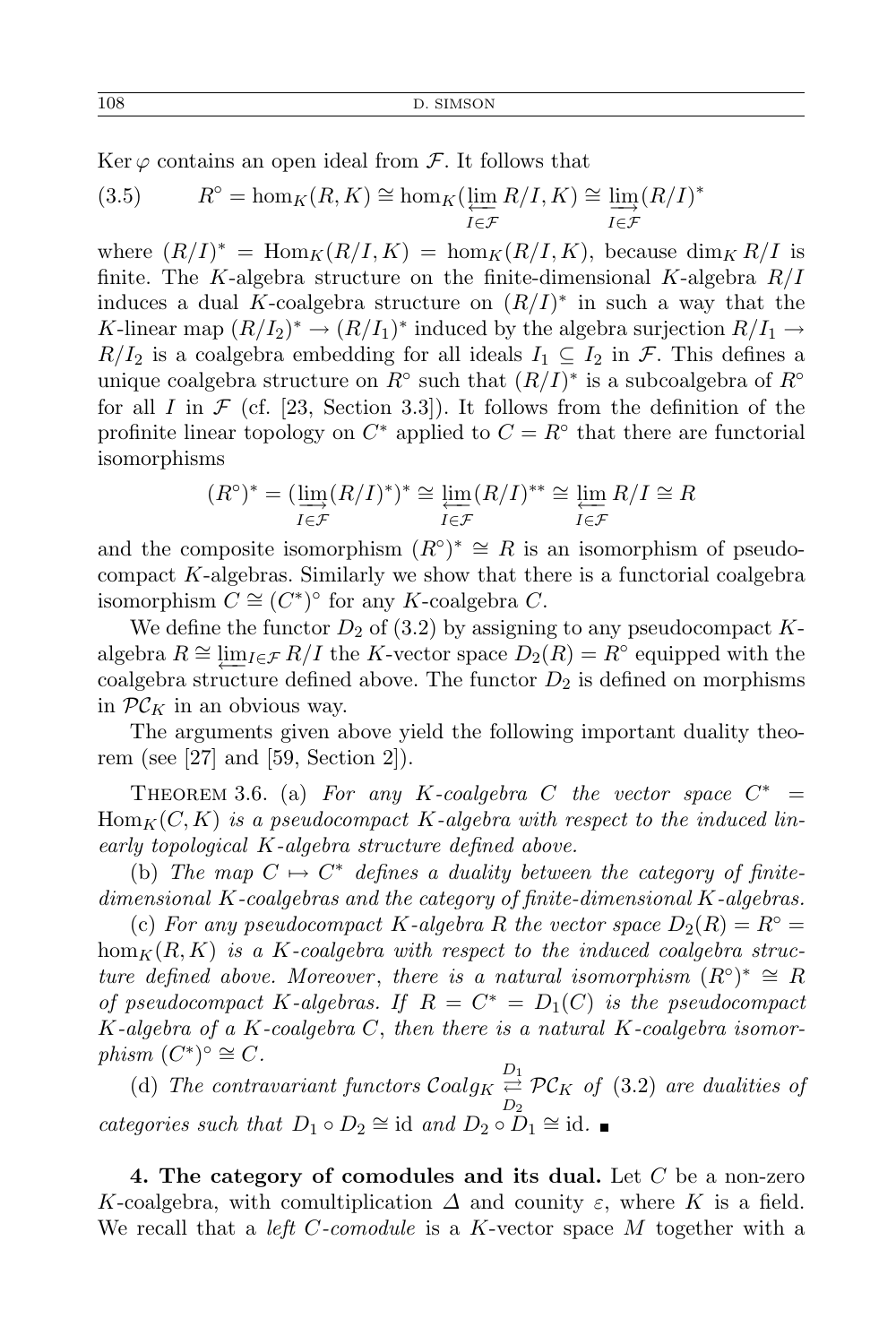*K*-linear map  $\delta_M : M \to C \otimes M$  such that  $(\Delta \otimes id_M)\delta_M = (id_C \otimes \delta_M)\delta_M$ and  $(\varepsilon \otimes id_M)\delta_M$  is the canonical isomorphism  $M \cong K \otimes M$ . A *K*-linear map  $f: M \to M'$  between left *C*-comodules is a *C*-*comodule homomorphism* if  $\delta_{M'} f = (\mathrm{id}_C \otimes f) \delta_M$ . Left *C*-subcomodules of the *C*-comodule *C* are called *left coideals* of *C*.

We denote by *C*-Comod the category of all left *C*-comodules, and by *C*-comod its full subcategory formed by the *C*-comodules of finite *K*-dimension. The corresponding categories of right *C*-comodules are denoted by Comod-*C* and comod-*C*, respectively.

If  $M$  is a left  $C$ -comodule and  $C^*$  is the pseudocompact  $K$ -algebra of  $C$ then the composite *K*-linear map

(4.1) 
$$
M \otimes C^* \xrightarrow{\delta_M \otimes \mathrm{id}} C \otimes M \otimes C^* \xrightarrow{\mathrm{id} \otimes \tau} C \otimes C^* \otimes M \xrightarrow{\mathrm{ev} \otimes \varepsilon} K \otimes M \cong M
$$

defines a right *C ∗* -module structure on *M* (called the *rational C ∗ -module structure* [56]), where  $\tau : M \otimes C^* \to C^* \otimes M$  is the twist isomorphism and  $ev: C \otimes C^* \to K$  is the evaluation map  $c \otimes \varphi \mapsto \varphi(c)$ . It is shown in [56] that this correspondence defines a categorical isomorphism

$$
(4.2)\qquad \qquad C\text{-Comod}\cong\operatorname{Rat}(C^*)
$$

of the category of left *C*-comodules and the category  $\text{Rat}(C^*)$  of right  $C^*$ modules in the sense of [56].

We shall need the following useful observation (see [27], [59, Section 2]).

THEOREM 4.3. Let C be a K-coalgebra and  $C^* = \text{Hom}_K(C, K)$  the as*sociated pseudocompact K-algebra* (3.4)*.*

(a) *The map assigning to any left C-comodule M the underlying vector space M endowed with the rational right C ∗ -module structure defines category isomorphisms*

(4.4) 
$$
C\text{-Comod}\cong \text{Dis}(C^*) \quad \text{and} \quad C\text{-comod}\cong \text{dis}(C^*)
$$

*where*  $Dis(C^*)$  *is the category of discrete right*  $C^*$ -modules and  $dis(C^*)$  *is its full subcategory formed by the finite-dimensional modules.*

(b) *Let H be a finite-dimensional subcoalgebra of C. Then there is a natural exact embedding*  $H$ -Comod  $\subseteq C$ -Comod, and a comodule M in *C-*Comod *lies in H-*Comod *if and only if M viewed as a discrete right*  $C^*$ -module is annihilated by the ideal  $H^{\perp}$  of  $C^*$ .

(c) *For any finite-dimensional left C-comodule M there is a finite-dimensional subcoalgebra*  $H$  *of*  $C$  *such that*  $M$  *lies in*  $H$ *-comod*  $\subseteq$   $C$ *-comod.* 

(d) *There exist contravariant equivalences of categories*

(4.5) 
$$
C\text{-Comod }\overset{\tilde{D}_1}{\underset{\tilde{D}_2}{\rightleftharpoons}} C^*\text{-PC}
$$

*such that*  $\widetilde{D}_1 \circ \widetilde{D}_2 \cong \text{id}$  *and*  $\widetilde{D}_2 \circ \widetilde{D}_1 \cong \text{id}$ *.*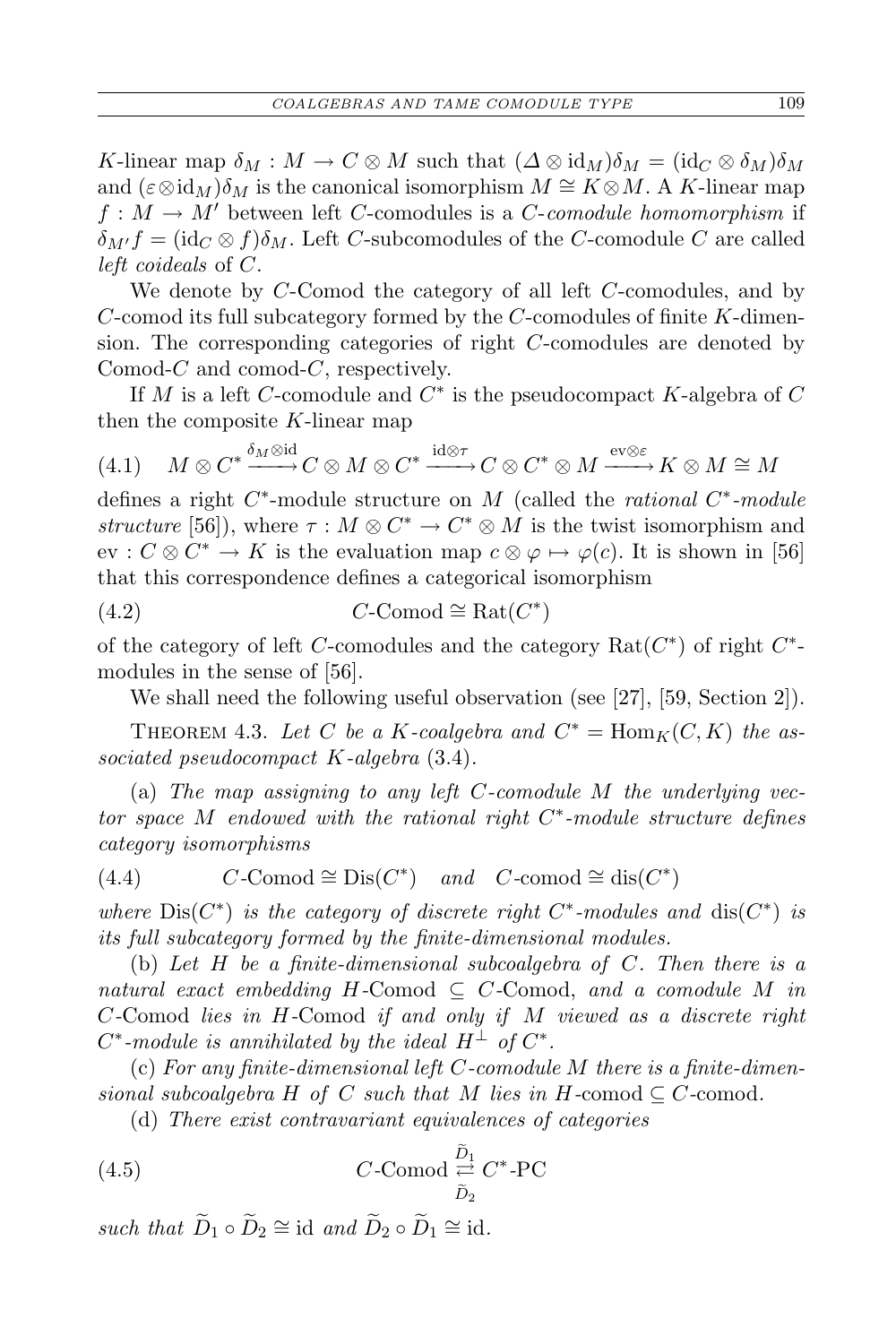*Proof.* (a) Let *M* be a left *C*-comodule. Given any  $m \in M$  we have  $\delta_M(m) = c_1 \otimes m_1 + \ldots + c_r \otimes m_r$ , where  $c_1, \ldots, c_r \in C$  and  $m_1, \ldots, m_r \in M$ . By Theorem 3.1, there is a finite-dimensional subcoalgebra *H* of *C* containing  $c_1, \ldots, c_r$ . It follows from (4.2) that the two-sided ideal  $H^{\perp}$  (see (3.3)) of *C <sup>∗</sup>* annihilates the element *m* of the right *C ∗* -module *M*, that is, the annihilator  $(0 : m)$  contains  $H^{\perp}$ . Hence, according to Lemma 2.1, the right ideal  $(0 : m)$  is open. In view of Lemma 2.3, the right  $C^*$ -module M is discrete.

Conversely, assume *M* is a discrete right *C ∗* -module and let *N* be a finitely generated submodule of *M*. It follows from Lemma 2.3 that *N* is annihilated by an open ideal of  $C^*$ , that is, there exists a finite-dimensional subcoalgebra *H* of *C* such that  $N \cdot H^{\perp} = 0$ . Hence *N* is a finite-dimensional right module over the finite-dimensional *K*-algebra  $C^*/H^{\perp}$  isomorphic to the algebra  $H^*$ . Then  $N^*$  is a left  $H^*$ -module and the multiplication map  $H^* \otimes N^* \to N^*$  induces  $N \cong N^{**} \to (H^* \otimes N^*)^* \cong H^{**} \otimes N^{**} \cong H \otimes N$ defining an *H*-comodule structure on *N* such that the induced rational right module structure of *N* over the algebra  $C^*/H^{\perp} \cong H^*$  coincides with the original one. Since *N* is arbitrary, we have defined a unique left *C*-comodule structure on *M* such that the induced rational right  $C^*$ -module structure on *M* is the original one. This finishes the proof of (a).

The statements (b) and (c) follow from the above considerations.

(d) Consider the duality functors  $Dis(C^*) \stackrel{D_1}{\rightleftarrows} C^*$ -PC of (2.5) and take *D*2 for  $\widetilde{D}_1$  and  $\widetilde{D}_2$  in (4.5) the composition of the functors  $D_1$  and  $D_2$  with the category isomorphism *C*-Comod  $\cong$  Dis(*C*<sup>\*</sup>) defined above. Then (b) is an immediate consequence of Proposition 2.6 applied to the pseudocompact *K*-algebra  $R = C^*$ .

Corollary 4.6. *For any K-coalgebra C there exists a pair of K-linear duality functors*

(4.7) 
$$
C\text{-comod}\underset{D}{\overset{D}{\rightleftarrows}}\text{comod-}C.
$$

*Proof.* Let  $C^* = \text{Hom}_K(C, K)$  be the pseudocompact *K*-algebra associated with *C*. Let dis( $C^*$ ) be the full subcategory of  $Dis(C^*)$  formed by finitedimensional modules. It follows from Proposition 2.6 and Lemma 2.3(a) that the functors (2.5) with  $R = C^*$  induce *K*-linear duality functors dis( $C^*$ )  $\stackrel{D_1}{\rightleftarrows}$ *D*2 dis( $C^{*op}$ ). Then in view of the category isomorphisms  $C$ -comod  $\cong$  dis $(C^*$ ) and comod- $C \cong \text{dis}(C^{*op})$  (see (4.4)) there are *K*-linear equivalences of categories

$$
C
$$
-comod  $\cong$  dis $(C^*)$   $\underset{D_2}{\overset{D_1}{\rightleftarrows}} (\text{dis}(C^{*op}))^{op} \cong (\text{comod-}C)^{op}$ 

and we are done.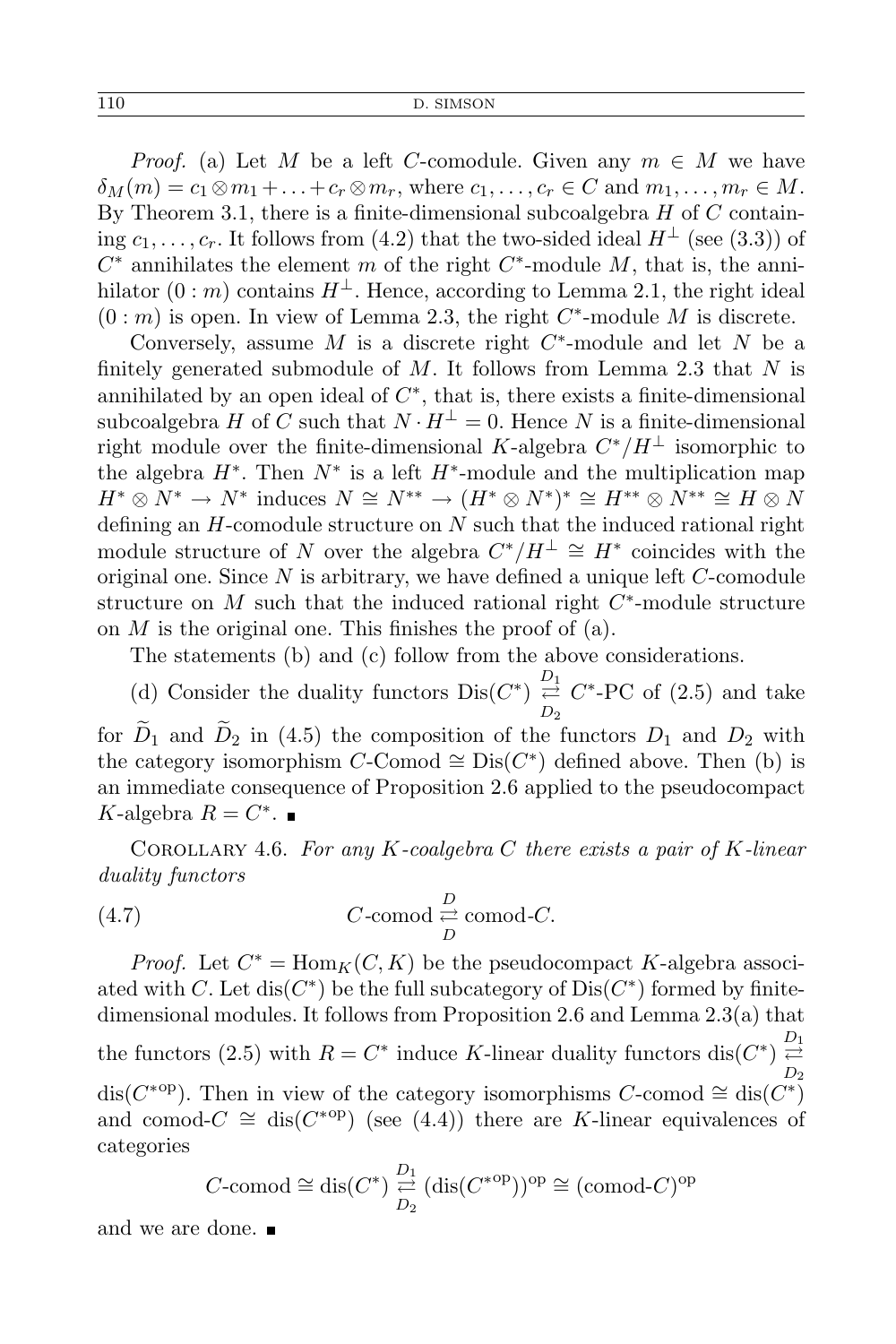Let us list the main properties of comodule categories we need throughout this paper (see [28] and [56]).

Theorem 4.8. *Let C be a K-coalgebra*, *where K is a field.*

(a) *Every left C-comodule M is a directed union of finite-dimensional subcomodules.*

(b) *The Grothendieck category C-*Comod *is locally finite and C-*comod *is the full subcategory of C-*Comod *consisting of objects of finite length* (see [17], [34])*. The category C-*comod *is a skeletally small abelian Krull–Schmidt K-category.*

(c) *The coalgebra C*, *viewed as a left C-comodule*, *is an injective cogenerator in the category C-*Comod*. If M is a left C-comodule*, *then the left comultiplication map*  $\delta_M : M \to C \otimes M$  *is a C*-comodule embedding and the *left C-comodule C ⊗ M is injective.*

(d) *The category C-*Comod *has enough injective objects and every injective object in C-*Comod *is a direct sum of injective envelopes E*(*S*) *of simple C-comodules S. Every simple left C-comodule is isomorphic to a subcomodule of the left comodule*  $C$ *C.* 

(e) The direct sum  $\bigoplus_{\beta} E_{\beta}$  of any family of comodules  $E_{\beta}$  is injective in *C*-Comod *if and only if each summand*  $E_\beta$  *is injective.* 

In general the category *C*-Comod does not have enough projectives, and sometimes it has no non-zero projective object (see [32]).

An important role in the study of comodule categories is played by the following version of the Yoneda lemma (see [56]).

Lemma 4.9. *Let C be a K-coalgebra and M a left C-comodule. The Yoneda K-linear map*

 $\widetilde{\epsilon}_M$  : Hom<sub>*C*</sub>(*M*, *C*)  $\stackrel{\sim}{\to}$  Hom<sub>*K*</sub>(*M*, *K*) =  $M^*$ ,

 $\varphi \mapsto \varepsilon \varphi$ , *is an isomorphism.*  $\tilde{\varepsilon}_M$  *is functorial with respect to C-comodule homomorphisms*  $f : M' \to M$ , and its inverse is given by  $\psi \mapsto (\mathrm{id}_C \otimes \psi) \delta_M$ .

**5. Basic coalgebras.** Given a left *C*-comodule *M* we denote by soc *<sup>C</sup>M* the *socle* of *M*, that is, the sum of all simple *C*-subcomodules of *M*. We recall that the *coradical*  $C_0$  of a coalgebra  $C$  is the sum of all simple subcoalgebras of *C* (see [28], [56]).

We start with the following useful observation.

Lemma 5.1. *Let C be a K-coalgebra and C ∗ the associated pseudocompact K-algebra* (3*.*4)*.*

(a) soc  $_C C =$  soc  $C_C = C_0$ , the sum of all simple subcoalgebras of C.

(b) *The Jacobson radical*  $J(C^*)$  *of the K*-algebra  $C^*$  *is the intersection of all open two-sided ideals of*  $C^*$  *and*  $J(C^*) = (\sec C C)^{\perp}$ *.* 

(c) *The ideal*  $J(C^*)$  *is closed in*  $C^*$  *and*  $\bigcap_{m=0}^{\infty} J(C^*)^m = 0$ *.*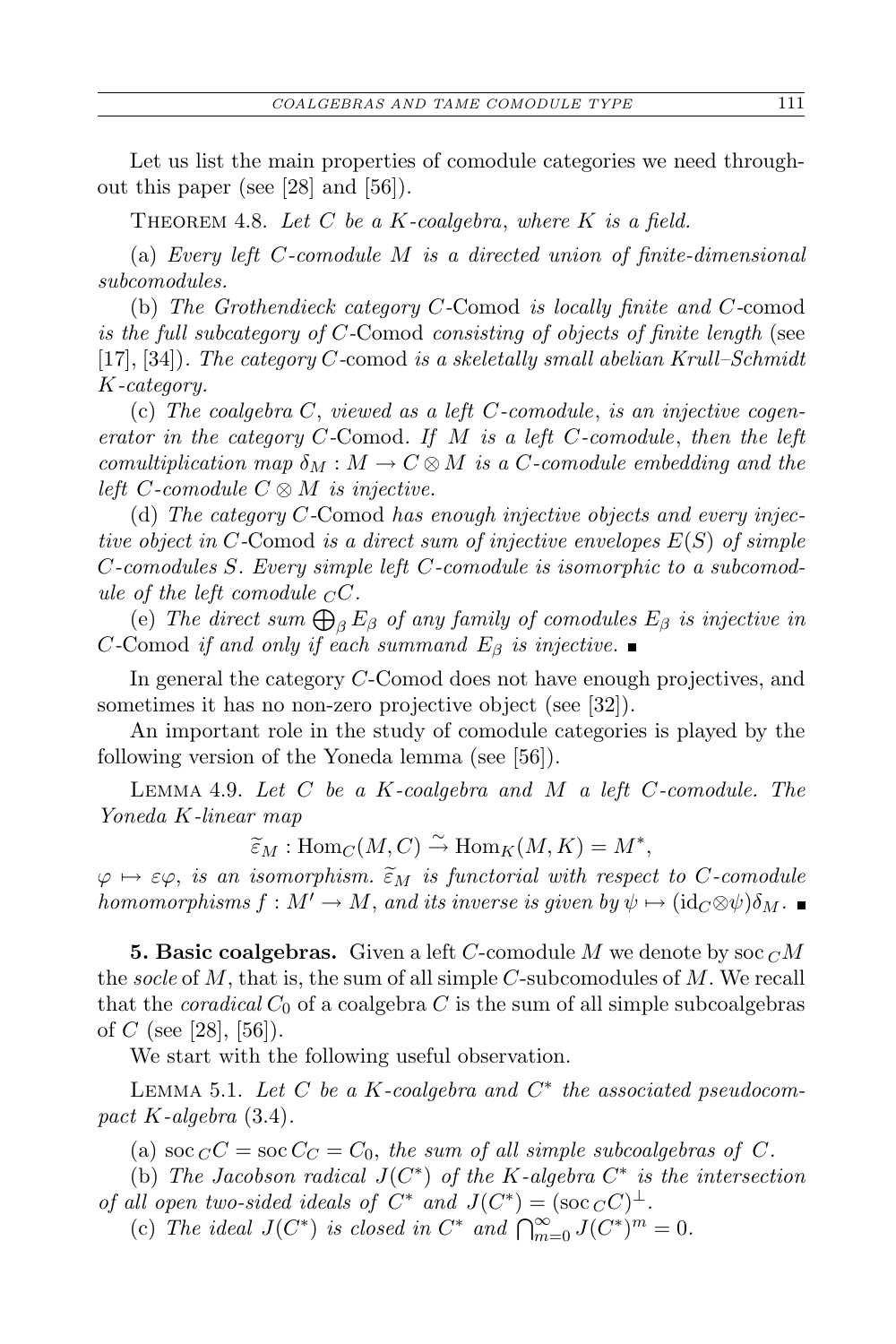*Proof.* It is clear that under the identification  $C$ -Comod =  $Dis(C^*)$  of Theorem 4.3 the socle soc  ${}_{C}C$  coincides with the socle soc  $C_{C^*}$  of the right  $C^*$ -module  $C$ . Then (a) is a consequence of [28, Corollary 5.1.8].

Let  $C_0 = \sum_{\lambda} H_{\lambda}$ , where  $H_{\lambda}$  is a simple subcoalgebra of *C*. Then  $J(C^*)$  =  $C^{\perp} = \bigcap_{\lambda} H_{\lambda}^{\perp}$  and the open two-sided ideals  $H_{\lambda}^{\perp}$  are closed (see [58] and [59, Section 1] for references). Then the statements (b) and (c) are easily deduced from [19, Section 7], [24] and [28, Proposition 5.2.9], because the algebra *C ∗* is pseudocompact with respect to the profinite topology defined by the ideals *H⊥*.

Definition 5.2 [43, p. 404]. A *K*-coalgebra *C* is called *basic* if the left  $\bigoplus_{j\in I_C} S(j)$ , where  $I_C$  is a set,  $S(j)$  are simple comodules and  $S(i) \not\cong S(j)$ *C*-subcomodule soc  ${}_{C}C$  of *C* has a direct sum decomposition soc  ${}_{C}C$  = for all  $i \neq j$ .

The following lemma shows that the definition is left-right symmetric and the notion of basic coalgebra introduced in [9] is equivalent to the above one.

Lemma 5.3. *Let C be a K-coalgebra*, *where K is a field. The following conditions are equivalent.*

(a) *The coalgebra C is basic.*

(b) *The left C*-comodule *C* has a direct sum decomposition  $C = \bigoplus_{i \in I} E_i$ , *where each left C*-*comodule*  $E_i$  *is indecomposable, soc*  $E_i$  *is simple and*  $E_i \ncong$  $E_i$  *for*  $i \neq j$ *.* 

(c) *The left C-comodule C is a minimal injective cogenerator in the category C-*Comod*.*

(d) *If D is a simple subcoalgebra of C then D<sup>∗</sup> is a division K-algebra.*

*Proof.* The equivalence of (a), (b) and (c) is immediate, by Theorem 4.8(d) and the obvious observation that simple comodules  $S_1$  and  $S_2$  are isomorphic if and only if their injective envelopes  $E(S_1)$  and  $E(S_2)$  are.

(a) $\Rightarrow$ (d). Let *H* ⊆ *C* be a simple subcoalgebra of *C*. Then dim<sub>*K*</sub> *H* is finite and according to [28, Lemma 5.1.4(3)], the *K*-algebra *H<sup>∗</sup>* is simple and therefore of the full matrix algebra form  $H^* \cong M_r(D)$ , where  $r \geq 1$  and D is a division *K*-algebra. Moreover, by [28, Lemma 5.1.4(1)], the map  $N \mapsto N^{\perp}$ defines a bijection between the left subcomodules of *H* and the left ideals of the algebra *H<sup>∗</sup>* . It follows that *H<sup>∗</sup>* is a division *K*-algebra, because otherwise  $r \geq 2$  and the matrix algebra  $\mathbb{M}_r(D)$  contains two different isomorphic simple left ideals and therefore the coalgebra *H* contains two different isomorphic simple left subcomodules. This contradicts the assumption that *C* is basic.

(d)⇒(a). Assume to the contrary that  $S_1$  and  $S_2$  are different nonisomorphic simple left *C*-comodules. It follows that  $S_1$  and  $S_2$  are of finite dimension and according to Theorem 3.2, the *K*-vector space  $S_1 + S_2$  is contained in a finite-dimensional subcoalgebra *C*<sup>1</sup> of *C*. Since, according to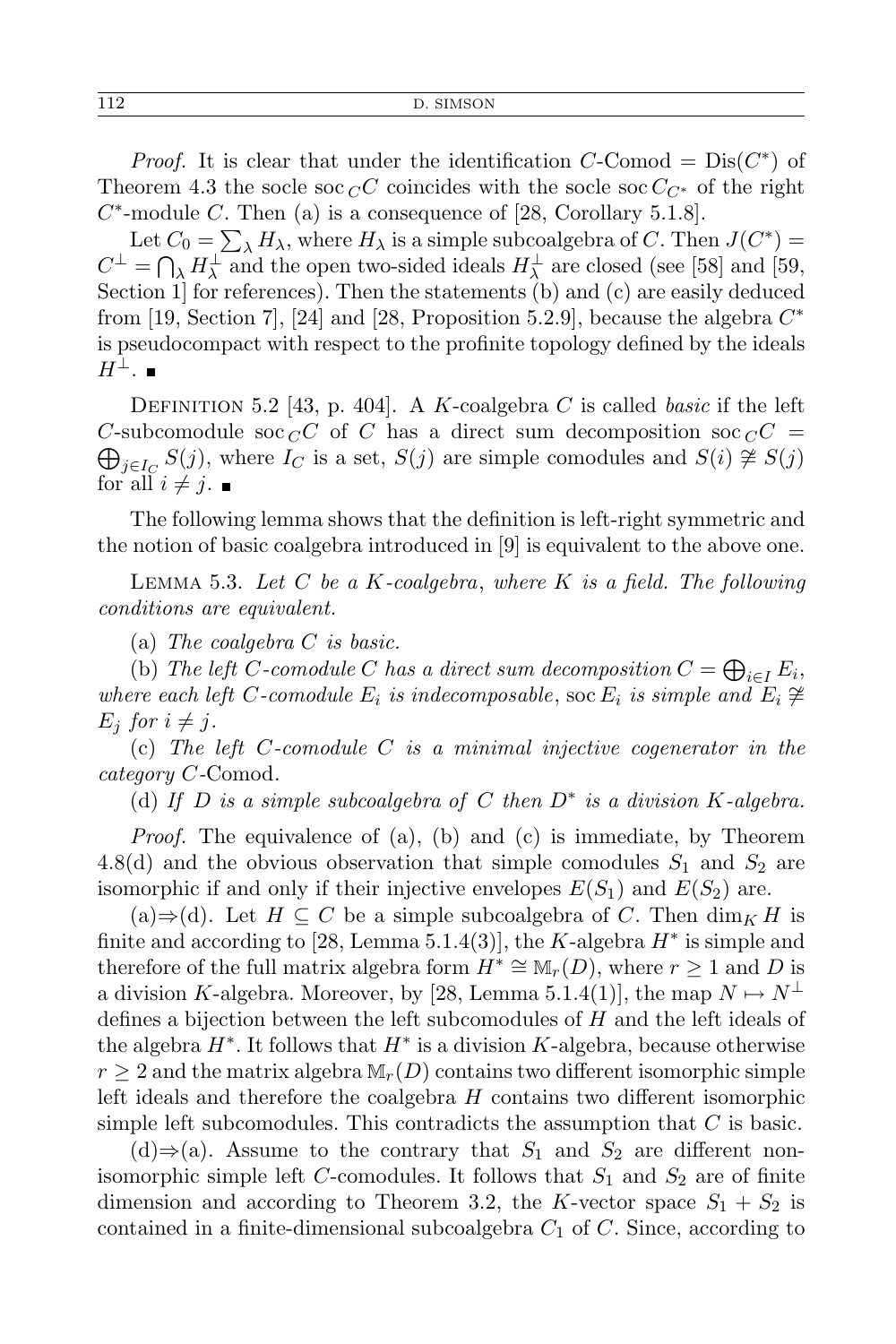[28, Lemma 5.1.4(3)], the map  $N \mapsto N^{\perp}$  defines a bijection between the left subcomodules of  $C_1$  and the left ideals of the algebra  $C_1^*$ , the semisimple *K*-algebra  $C^*_1/J(C^*_1)$  contains two different non-isomorphic simple left ideals and therefore has an epimorphic image of the form  $R \cong M_r(D)$ , where  $r \geq 2$ and *D* is a division *K*-algebra. By Theorem 3.6, the *K*-algebra surjection  $C_1^* \rightarrow R$  induces a coalgebra injection  $R^* \subseteq C_1$ . This is a contradiction, because the coalgebra  $R^*$  is simple [28, Lemma 5.1.4(3)].

Since simple coalgebras are finite-dimensional, Lemma 5.3 yields

Corollary 5.4. *If the field K is algebraically closed*, *then a K-coalgebra C is basic if and only if C is pointed*, *that is*, *every simple subcoalgebra of C is one-dimensional.*

In view of the well known results of Gabriel [17] and [19, 7.2], Lemma 5.3 yields

COROLLARY 5.5. Let  $K$  be a field, let  $C$  be a  $K$ -coalgebra and  $C^*$  the *pseudocompact K-algebra* (3.4) *associated with C. The following conditions are equivalent.*

- (a) *C is basic.*
- (b) *C ∗ is basic.*

(c)  $C^*$  has product decompositions  $C^* \cong \prod_{i \in I_C} e_i C^* \cong \prod_{i \in I_C} C^* e_i$  in *the category*  $PC-C^*$  *and*  $C^*$ -PC, *respectively*, *where*  $e_i$  *is a primitive idempotent of*  $C^*$  *and*  $e_i C^*$  (*resp.*  $C^*e_i$ ) *is an indecomposable pseudocompact right* (*resp. left*) *ideal of*  $C^*$  *for*  $i \in I_C$ *.* 

The following useful fact was proved in [43, p. 404] by applying an idea of Gabriel [17] and [19, 7.2].

Proposition 5.6. *For every K-coalgebra C there exists a basic K-coalgebra*  $C^b$  *of the form* (5.8) *such that*  $C$ -Comod  $\cong C^b$ -Comod, *and the conditions determine C <sup>b</sup> uniquely*, *up to K-coalgebra isomorphism.*

*Proof.* Let *C <sup>∗</sup>* be the pseudocompact *K*-algebra (3.4) associated with *C*. By Gabriel [17] and [19, 7.2], there is a basic pseudocompact *K*-algebra  $\Lambda_C = (C^*)_b$  associated with  $C^*$ , and it can be constructed as follows. Let  $E = \bigoplus_{i \in I_C} E(S_i)$  be a minimal injective cogenerator in *C*-Comod, where *I<sub>C</sub>* is a set and  $E(S_i)$  is an injective envelope of a simple left  $C$ -comodule  $S_i$ . Let  ${E_\beta}$  be a directed family of finite-dimensional subcomodules of *E* such that  $E = \bigcup_{\beta} E_{\beta}$  (see Theorem 3.1). By Gabriel [17], the induced directed family of two-sided ideals  $Hom_C(E/E_\beta, E)$  defines a profinite linear topology on the *K*-algebra

(5.7) 
$$
\Lambda_C = \text{End}_C(E) \cong \varprojlim_{\substack{\longrightarrow \\ \sigma}} \Lambda_C / \text{Hom}_C(E/E_\beta, E)
$$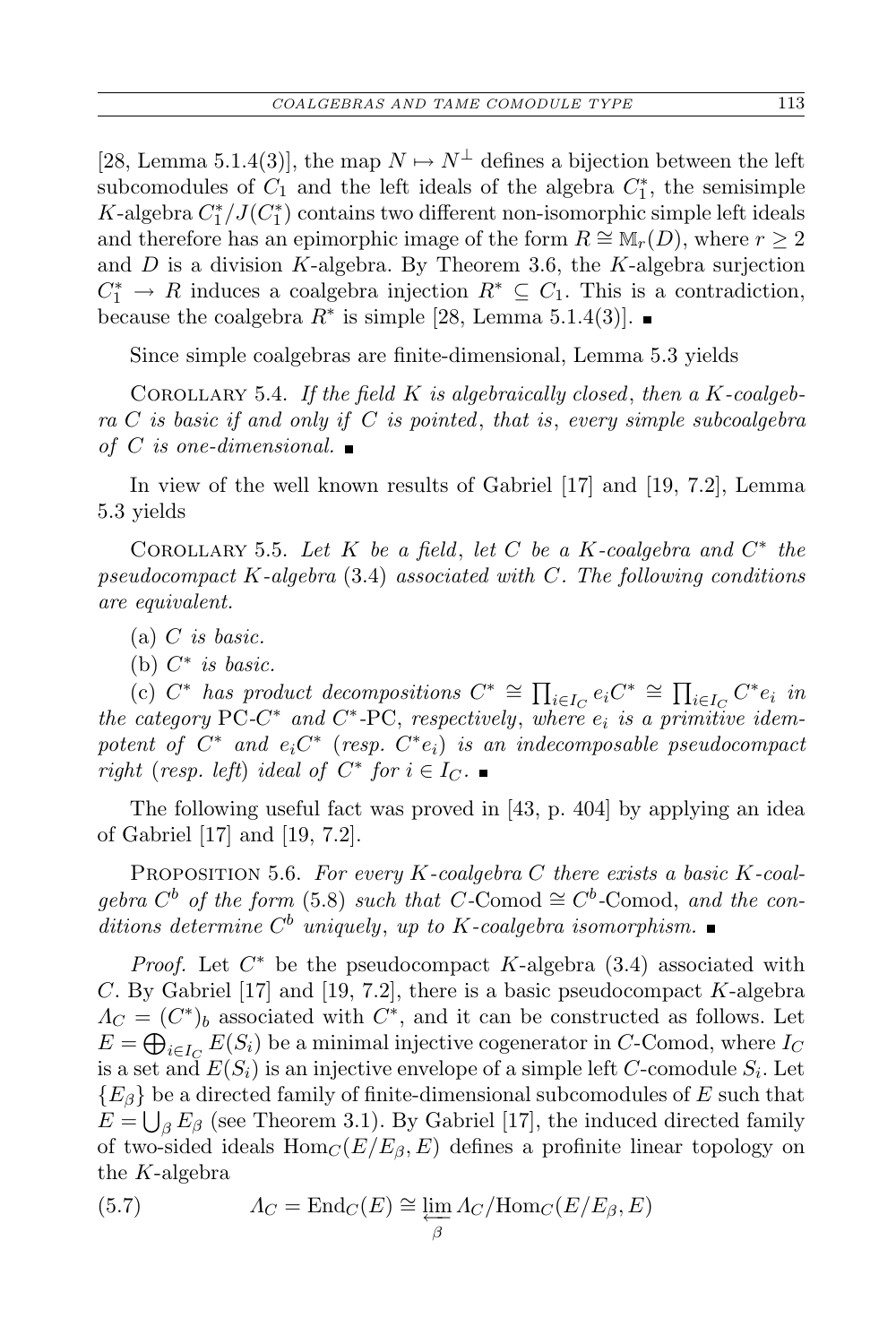such that the pseudocompact  $K$ -algebra  $\Lambda_C$  is basic and the contravariant functor

$$
h_E = \text{Hom}_C(-, E) : C\text{-Comod} \to A_C\text{-PC}
$$

is a duality. Let

(5.8) 
$$
C^b = \Lambda_C^\circ = \hom_K(\Lambda_C, K)
$$

be the topological dual *K*-coalgebra of  $\Lambda_C$  (see (3.5)). By Theorem 3.6,  $C^b = A_C^{\circ}$  is a *K*-coalgebra such that the pseudocompact *K*-algebra (3.4) associated with  $C^b$  is isomorphic to  $\Lambda_C$ . By applying the duality (3.5) and the composite contravariant equivalence  $C^b$ -Comod  $\cong$  Dis $(C^{b*}) \cong$  Dis $(A_C) \cong$  $(A_C$ -PC)<sup>op</sup> we get an equivalence of categories  $\Phi : C$ -Comod  $\cong C^b$ -Comod. We note that  $\Phi(E) \cong \bigoplus_{i \in I_C} E'_i$ , where  $E'_i = \Phi(E(S_i))$ ,  $i \in I_C$ , is a family of indecomposable left  $C^b$ -subcomodules of  $C^b$  such that  $E'_i \not\cong E'_j$  for  $i \neq j$ . It follows from Lemma 5.3 that  $C^b$  is a basic coalgebra.

To finish the proof, we assume that *H* is a basic *K*-coalgebra such that there exists an equivalence of categories  $\Psi : C^b$ -Comod  $\rightarrow H$ -Comod. By Lemma 5.3,  $C^b$  and *H* are minimal injective cogenerators in  $C^b$ -Comod and  $H$ -Comod, respectively. Then the equivalence  $\Psi$  induces a  $H$ -comodule isomorphism  $\Psi(C^b) \cong H$  and an isomorphism

 $\Lambda_{C^b} = \text{Hom}_{C^b}(C^b, C^b) \cong \text{Hom}_H(\Psi(C^b), \Psi(C^b)) \cong \text{Hom}_H(H, H) = \Lambda_H$ of pseudocompact *K*-algebras with respect to the Gabriel topology defined above (see  $(5.7)$ ), because  $\Psi$  carries finite-dimensional comodules to finitedimensional ones. Since obviously the map  $r \mapsto (x \mapsto xr)$  defines an isomorphism  $R \cong \text{Hom}_{R}(R, R) = \text{hom}_{R}(R, R)$  of pseudocompact *K*-algebras for any pseudocompact *K*-algebra *R*, the above composite *K*-algebra isomorphism, together with the algebra isomorphisms

$$
\text{Hom}_{H}(H, H) \cong \text{hom}_{H^{*}}(H^{*}, H^{*}) \cong H^{*},
$$
  

$$
\text{Hom}_{C^{b}}(C^{b}, C^{b}) \cong \text{hom}_{C^{b^{*}}}(C^{b^{*}}, C^{b^{*}}) = \text{hom}_{A_{C}}(\Lambda_{C}, \Lambda_{C}) \cong \Lambda_{C}
$$

defined by the duality (4.5), applied to  $C = C^b$  and  $C = H$ , gives an isomorphism  $H^* \cong \Lambda_C$  of pseudocompact *K*-algebras. In view of Theorem 3.6 we get a coalgebra isomorphism  $H \cong (H^*)^{\circ} \cong (A_C)^{\circ} = C^b$ . This finishes the proof.  $\blacksquare$ 

A slightly different construction of a basic *K*-coalgebra associated with a given one is presented in [9].

Following Gabriel [19], we call an abelian *K*-category 24 a *length Kcategory* if every object of  $\mathfrak A$  has a finite composition series and  $\text{End}(X)$  is a finite-dimensional K-algebra for any object  $X$  of  $\mathfrak{A}$ . Now we are able to prove the following realisation result (see also [57] and [60]).

Proposition 5.9. *For every abelian length K-category* A *there exists a basic K*-coalgebra *C* and an equivalence of *K*-categories  $\mathfrak{A} \cong C$ -comod.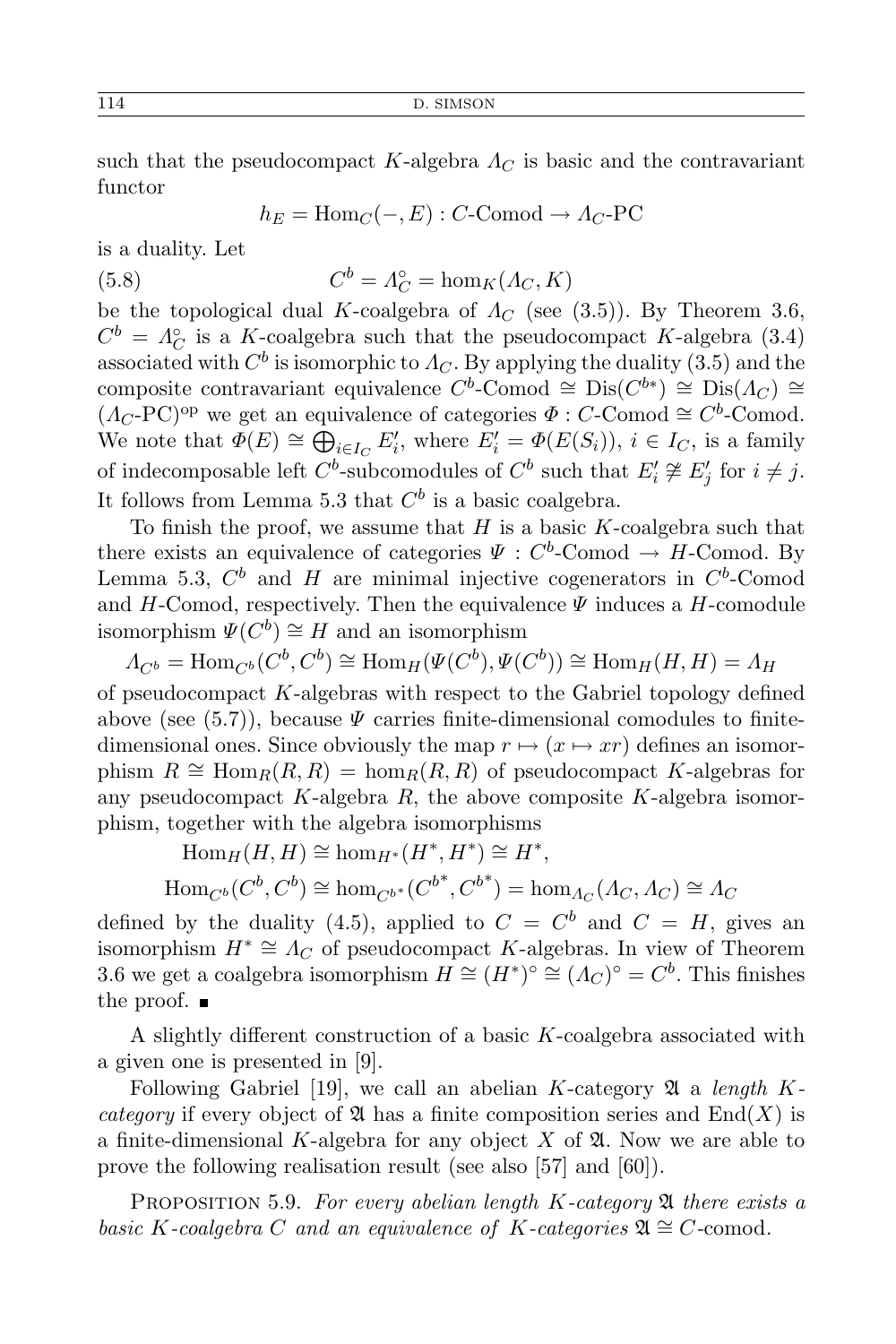*Proof.* Let  $\mathfrak A$  be an abelian length *K*-category. It is well known (see [17], [34]) that there exists a fully faithful exact embedding of  $\mathfrak A$  in the locally finite Grothendieck category  $\mathcal{A} = \text{Lex}\mathfrak{A}$  of all left exact contravariant additive functors from A into the category of *K*-vector spaces such that A coincides with the full subcategory of *A* formed by all objects of finite length. It was proved by Gabriel in [17] that there is a duality functor  $\mathcal{A} \cong (R\text{-}PC)^\text{op}$ , where *R* is a basic pseudocompact *K*-algebra. Let  $C = R^\circ$ be the basic *K*-coalgebra (3.5) associated with *R*. It follows from Theorem 3.6 that there is an isomorphism  $C^* \cong R$  of pseudocompact *K*-algebras and according to Theorem 4.3 there is a duality *C*-Comod  $\cong$  (*R*-PC)<sup>op</sup>. Hence we get an equivalence  $A \cong C$ -Comod, and the required equivalence of categories  $\mathfrak{A} \cong C$ -comod. ■

The following useful observation generalises a result in [43].

Corollary 5.10. *Let* A *be an abelian length K-category. Then there exist a directed family*  $\{\mathfrak{A}_{\beta}\}_\beta$  *of full exact K*-subcategories of  $\mathfrak A$  *and an inverse system*  ${R_\beta, f_{\beta, \gamma}}_{\beta \leq \gamma}$  *of finite-dimensional K*-algebras  $R_\beta$  *connected by K*-algebra surjections  $f_{\beta,\gamma}: R_{\gamma} \to R_{\beta}$  such that  $R = \lim_{\beta} \{R_{\beta}, f_{\beta,\gamma}\}\$ is a *pseudocompact K-algebra*,

$$
\mathfrak{A}=\bigcup_\beta\mathfrak{A}_\beta
$$

*is a directed union*,  $\mathfrak{A}_{\beta} \cong \text{mod}(R_{\beta})$  *and the embedding*  $\mathfrak{A}_{\beta} \subseteq \mathfrak{A}_{\gamma}$  *is induced by the K*-algebra surjection  $f_{\beta,\gamma}: R_{\gamma} \to R_{\beta}$  for all  $\beta \preceq \gamma$ , *that is, the diagram*

$$
\begin{array}{ccc}\n\mathfrak{A}_{\beta} & \hookrightarrow & \mathfrak{A}_{\gamma} \\
\downarrow^{\cong} & & \downarrow^{\cong} \\
\operatorname{mod}(R_{\beta}) & \hookrightarrow & \operatorname{mod}(R_{\gamma})\n\end{array}
$$

*is commutative*, *where the lower inclusion functor is induced by the Kalgebra surjection*  $f_{\beta,\gamma}: R_{\gamma} \to R_{\beta}$ .

*Proof.* By Proposition 5.9, there exist a basic *K*-coalgebra *C* and an equivalence of *K*-categories  $\mathbb{F} : \mathfrak{A} \stackrel{\simeq}{\to} C$ -comod. We know from Theorem 3.1 that *C* is a directed union of finite-dimensional subcoalgebras  $H_\beta$  and therefore *C*-comod =  $\bigcup_{\beta} H_{\beta}$ -comod is a directed union. Let  $\mathfrak{A}_{\beta}$  be the preimage of  $H_\beta$ -comod  $\subseteq C$ -comod under the equivalence  $\mathbb{F}$ , let  $R_\beta = H_\beta^*$  and take for  $f_{\beta,\gamma}: R_{\gamma} \to R_{\beta}$  the *K*-algebra surjection induced by the coalgebra embedding  $H_\beta \subseteq H_\gamma$  for all  $\beta \preceq \gamma$ . It follows from Theorem 4.3 that there is a category isomorphism  $H_\beta$ -comod  $\cong$  mod( $R_\beta$ ) and consequently an equivalence  $\mathfrak{A}_{\beta} \cong \text{mod}(R_{\beta})$ . The remaining part of the corollary follows easily by applying Theorems 3.6 and 4.3.  $\blacksquare$ 

The following two "localisation" corollaries have important applications.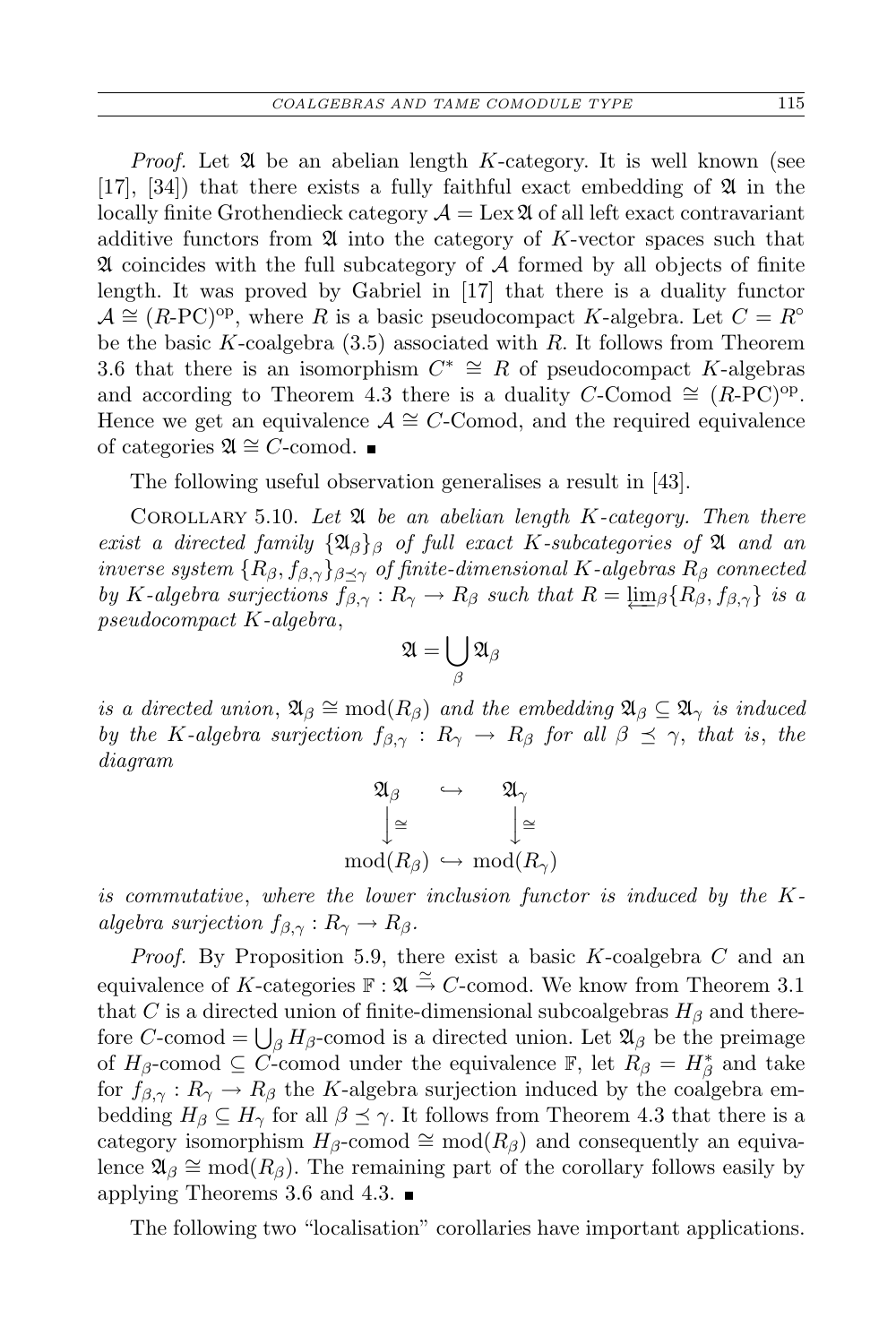COROLLARY 5.11. Let *A* be an abelian *K*-category and let  $S = \{S_i\}_{i \in I}$ *be a set of pairwise non-isomorphic objects of*  $\mathcal A$  *such that*  $\text{End}(S_i)$  *is a division ring for all*  $i \in I$  *and*  $Hom_A(S_i, S_j) = 0$  *for all*  $i \neq j$ *. Assume that* End(*X*) *is a finite-dimensional K-algebra for any object X of A with S*-filtration, that is, with a finite filtration  $0 = X_0 \subset X_1 \subset \ldots \subset X_s = X$ *such that*  $X_t/X_{t-1} \in S$  *for*  $1 \le t \le s$ *. Denote by*  $A\|S$  *the full subcategory of A formed by all objects with S-filtration.*

(a)  $\mathcal{A}||_{\mathcal{S}}$  *is an exact abelian length K-subcategory of*  $\mathcal{A}$  *closed under extensions and S is a complete set of simple objects of*  $\mathcal{A}||_{\mathcal{S}}$ *.* 

(b) *There exists a basic K-coalgebra C<sup>S</sup> and a K-linear equivalence of*  $categories$  *A* $||s \cong Cs$ -comod. The number of pairwise non-isomorphic simple *subcomodules of*  $C_{\mathcal{S}}$  *is*  $|\mathcal{S}| = |I|$ *.* 

*Proof.* The statement (a) is a consequence of [36, Theorem 1.2]. To get (b) apply (a) and Proposition 5.9 to the length category  $\mathfrak{A} = \mathcal{A}||_{\mathcal{S}}$ .

Corollary 5.12. *Let C be a basic K-coalgebra with a decomposition*  $\sec C C = \bigoplus_{j \in I_C} S(j)$ , and let  $S \subseteq \{S(i)\}_{i \in I_C}$  be a set of pairwise non*isomorphic left simple C-comodules. Denote by C-comod*<sup> $\vert\vert$ </sup>*s the full subcategory of C-*comod *formed by all comodules whose composition factors are in S. Then there exists a basic K-coalgebra C<sup>S</sup> and a K-linear equivalence of categories*  $C$ -comod|| $S$   $\cong C_S$ -comod. The socle of  $C$  *is a direct sum of |S| pairwise non-isomorphic simple comodules.*

We recall that for any *K*-algebra *Λ* (in general, infinite-dimensional) the category  $\text{Mod}^{\text{lf}}(\Lambda)$  of *locally finite-dimensional* right *R*-modules is defined to be the full subcategory of Mod(*Λ*) formed by modules that are directed unions of finite-dimensional right *Λ*-submodules [23].

Proposition 5.9 and its proof yield the following result of J. A. Green [23].

Corollary 5.13. *Let K be a field and let Λ be an arbitrary K-algebra. There exists a basic K-coalgebra C<sup>Λ</sup> and an equivalence of K-categories*  $Mod<sup>lf</sup>(*A*) \cong C<sub>A</sub>$ -Comod.

**6. Comodule types of coalgebras.** Let *K* be any field and *C* a basic *K*-coalgebra. Throughout this section we fix a left comodule decomposition

(6.1) 
$$
\operatorname{soc}_C C = \bigoplus_{j \in I_C} S(j)^{t_j}
$$

where  $I_C$  is a set,  $t_j \geq 1$  and  $S(j)$  are pairwise non-isomorphic simple comodules for  $j \in I_C$ . For every comodule M in C-comod we define the *composition length vector*

(6.2) 
$$
\operatorname{length} M = (m(j))_{j \in I_C} \in \mathbb{Z}^{(I_C)}
$$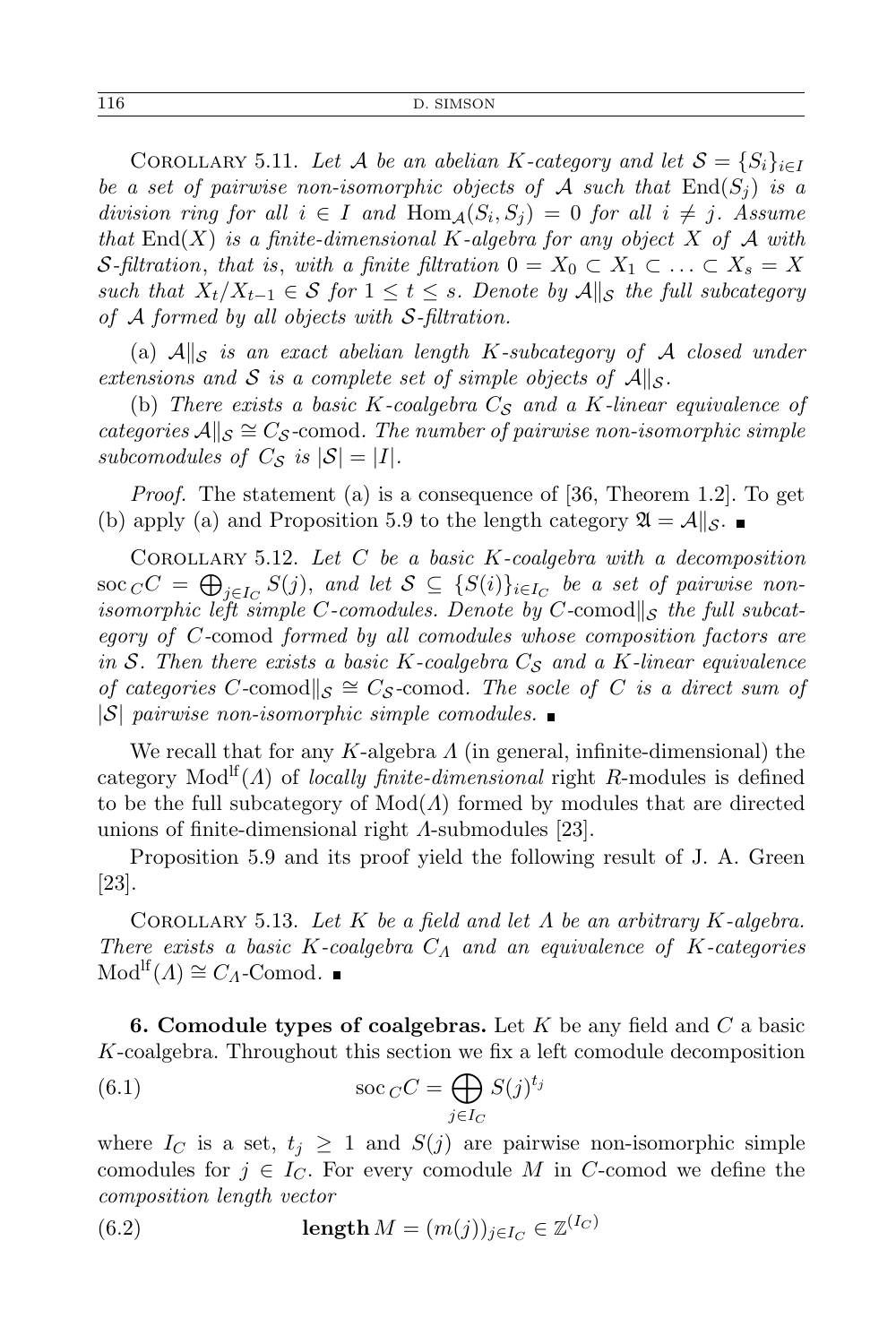where  $m(j) \in \mathbb{N}$  is defined to be the number of simple composition factors of *M* isomorphic to  $S(j)$ . Here  $\mathbb{Z}^{(I_C)}$  is the direct sum of  $I_C$  copies of the free abelian group Z.

We also associate with *M* its *dimension vector*

(6.3) 
$$
\dim M = (\widehat{m}(j))_{j \in I_C} \in \mathbb{Z}^{(I_C)}
$$

where  $\hat{m}(j) = m(j) \cdot \dim_K \text{End } S(j)$ . Note that if the field K is algebraically closed then dim<sub>K</sub> End  $S(j) = 1$  for all  $j \in I_C$  and therefore dim  $M =$ **length** *M*.

The *Grothendieck group*  $K_0(C) = K_0(C\text{-comod})$  of the coalgebra *C* (or of the category *C*-comod) is defined to be the group  $K_0(C) = \mathcal{F}/\mathcal{F}_0$ , where  $\mathcal F$ is the free abelian group having as a basis the set of the isomorphism classes  $\widetilde{M}$  of modules  $M$  in  $C$ -comod and  $\mathcal{F}_0$  is the subgroup of  $\mathcal F$  generated by the elements  $M - L - N$  corresponding to all exact sequences  $0 \to L \to M \to$  $N \to 0$  in *C*-comod. We denote by [*M*] the image of the isomorphism class *M* of the module *M* under the canonical group epimorphism  $\mathcal{F} \to \mathcal{F}/\mathcal{F}_0$ .

Since, by Corollary 4.6, there exists a *K*-linear duality  $(C\text{-comod})^{\text{op}}$ *∼*= comod-*C*, there is an induced group isomorphism *K*0(*C*-comod) *∼*=  $K_0$ (comod-*C*).

Note that  $M \mapsto$ **length**  $M$  is an additive function on  $C$ -comod, that is, **length**  $M =$  **length**  $L$  + **length**  $N$  for any exact sequence  $0 \rightarrow L \rightarrow M \rightarrow$  $N \to 0$  in *C*-comod. It follows that  $[M] \mapsto$  **length** *M* extends to a group homomorphism

(6.4) 
$$
\operatorname{length}: K_0(C) \xrightarrow{\simeq} \mathbb{Z}^{(I_C)}.
$$

This is an isomorphism, because obviously  $K_0(C)$  is generated by the elements  $[S(j)]$  with  $j \in I_C$ , and **length**  $S(j)$  is the *j*th standard Z-basis vector of the free group  $\mathbb{Z}^{(I_C)}$  for all  $j \in I_C$ . This together with Lemmas 4.9 and 5.3 proves the following lemma.

 $\bigoplus_{j \in I_C} S(j)^{t_j}$ , where  $t_j \geq 1$  and  $S(j)$  are pairwise non-isomorphic simple LEMMA 6.5. For any K-coalgebra C with a decomposition soc  $C =$ *comodules for*  $j \in I_C$ , the left *C-comodule C* has a decomposition

$$
C = \bigoplus_{j \in I_C} E(S(j))^{t_j}, \quad t_j = \frac{\dim_K S(j)}{\dim_K \operatorname{End}_C S(j)},
$$

*the Grothendieck group*  $K_0(C)$  *of C is freely generated by the classes*  $[S(j)]$ *of the simple subcomodules*  $S(j)$ ,  $j \in I_C$ , *of*  $C$ , *and the homomorphism* (6.4) *defines a group isomorphism*  $K_0(C) \cong \mathbb{Z}^{(I_C)}$ . Here  $E(S(j))$  is the injective *envelope of the simple C-comodule*  $S(j)$ *.* 

Given  $v \in K_0(C)$  we denote by  $\text{ind}_v(C\text{-comod})$  the full subcategory of *C*-comod formed by the indecomposable comodules *X* with **length**  $X = v$ .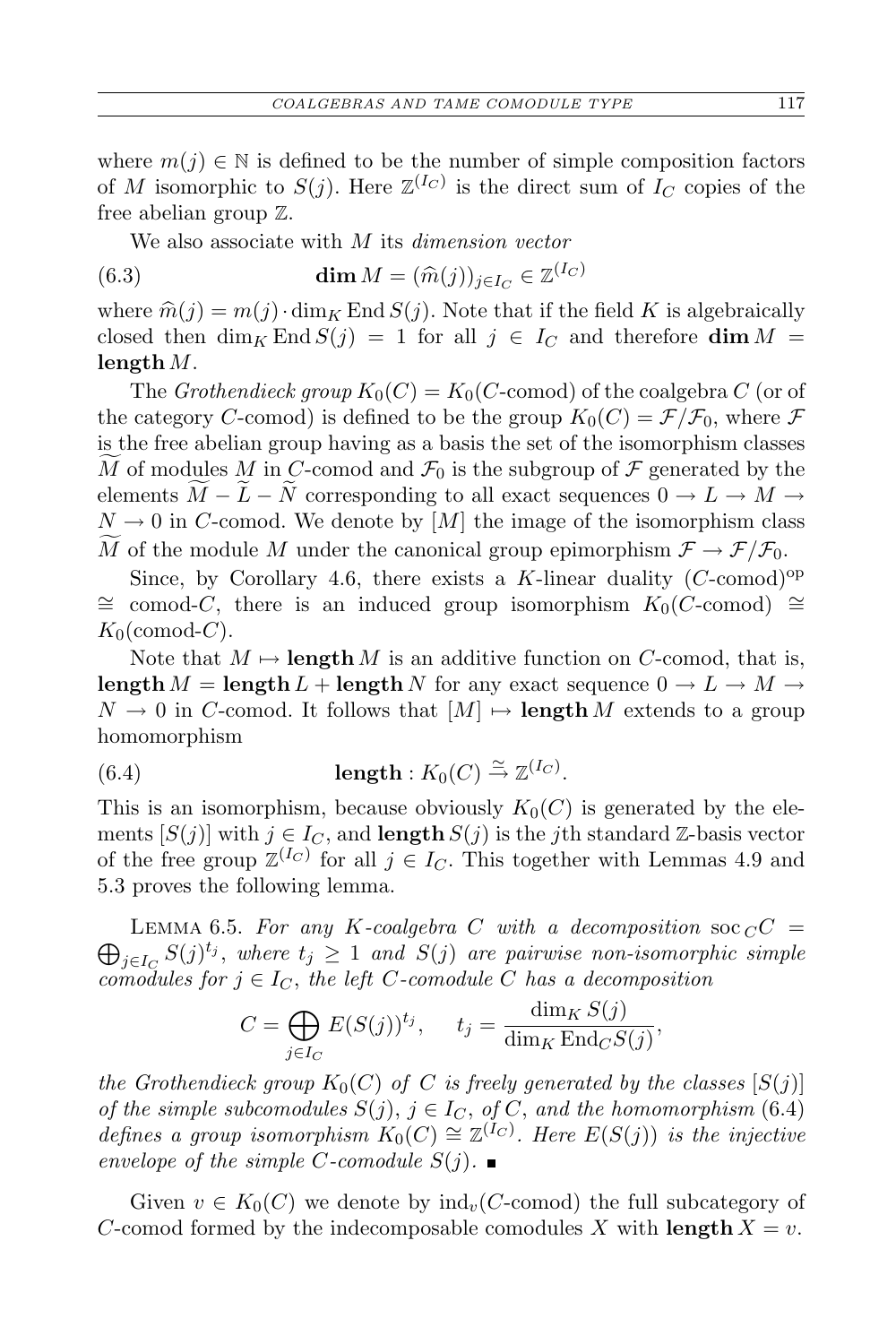Let *R* be a *K*-algebra. By a *C*-*R*-bimodule  $CL_R$  we mean a *K*-vector space *L* equipped with a left *C*-comodule structure and a right *R*-module structure satisfying the condition  $\delta_L(xr) = \delta_L(x)r$  for all  $x \in L$  and  $r \in R$ .

Following Drozd [13] we introduce tameness and wildness for coalgebras as follows (see also  $[44, p. 368]$  and  $[45]$ ).

DEFINITION 6.6. Assume that  $K$  is an algebraically closed field.

(a) A *K*-coalgebra *C* is of *wild comodule type* (or briefly *wild*) if the category *C*-comod of finite-dimensional left *C*-comodules is of wild representation type, that is, there exists an exact representation embedding *K*-linear functor (see [45])  $T: \text{mod } \Gamma_3(K) \to C$ -comod, where

$$
\Gamma_3(K) = \begin{pmatrix} K & K^3 \\ 0 & K \end{pmatrix}.
$$

If, in addition, the functor *T* is fully faithful, we call *C* of *fully wild comodule type*, or strictly wild comodule type (see [13], [45]).

(b) A *K*-coalgebra *C* is of *tame comodule type* (or briefly *tame*) if the category *C*-comod is of tame representation type, that is, for every  $v \in K_0(C)$ there exist  $C-K[t]$ -bimodules  $L^{(1)}, \ldots, L^{(r_v)}$ , which are finitely generated free *K*[*t*]-modules, such that all but finitely many indecomposable left *C*comodules *M* with **length**  $M = v$  are of the form  $M \cong L^{(s)} \otimes K^1_{\lambda}$ , where  $s \leq r_v$ ,  $K_{\lambda}^1 = K[t]/(t - \lambda)$  and  $\lambda \in K$ .

If there is a common bound for the number  $r_v$  for all vectors  $v$ , the tame coalgebra *C* is called *domestic* (see [54,  $(2.1)$ ], [44, Section 14.4]).

In other words, *C* is of tame comodule type if the indecomposable left *C*-comodules of any fixed length vector *v* form a finite set of at most oneparameter families (see [13], [44, Section 14.4], [45]).

Following [51]–[53] (see also [44, p. 368]) we introduce the polynomial growth for tame coalgebras as follows.

DEFINITION 6.7. Assume that  $K$  is an algebraically closed field and let *C* be a *K*-coalgebra of tame comodule type.

(a) We define two *growth functions*

$$
\boldsymbol{\mu}_C^1, \boldsymbol{\mu}_C^0: K_0(C) \to \mathbb{N}
$$

as follows. Given a vector  $v \in K_0(C)$  we define  $\mu_C^1(v)$  to be the minimal number  $r_v$  of  $C-K[t]$ -bimodules  $L^{(1)}, \ldots, L^{(r_v)}$  satisfying the conditions in 6.6(b). We let  $\mu_C^0(v)$  be the minimal number of isoclasses of indecomposable *discrete*  $C$ -comodules  $M$  with **length**  $M = v$ , that is,  $C$ -comodules  $M$  which are not of the form  $M \cong L^{(s)} \otimes K_{\lambda}^1$ , where  $s \leq \mu_C^1(v)$ ,  $K_{\lambda}^1 = K[t]/(t - \lambda)$ ,  $\lambda \in K$ and  $L^{(1)}, \ldots, L^{(\mu_C^1(v))}$  is a minimal family of  $C-K[t]$ -bimodules satisfying the conditions in 6.6(b).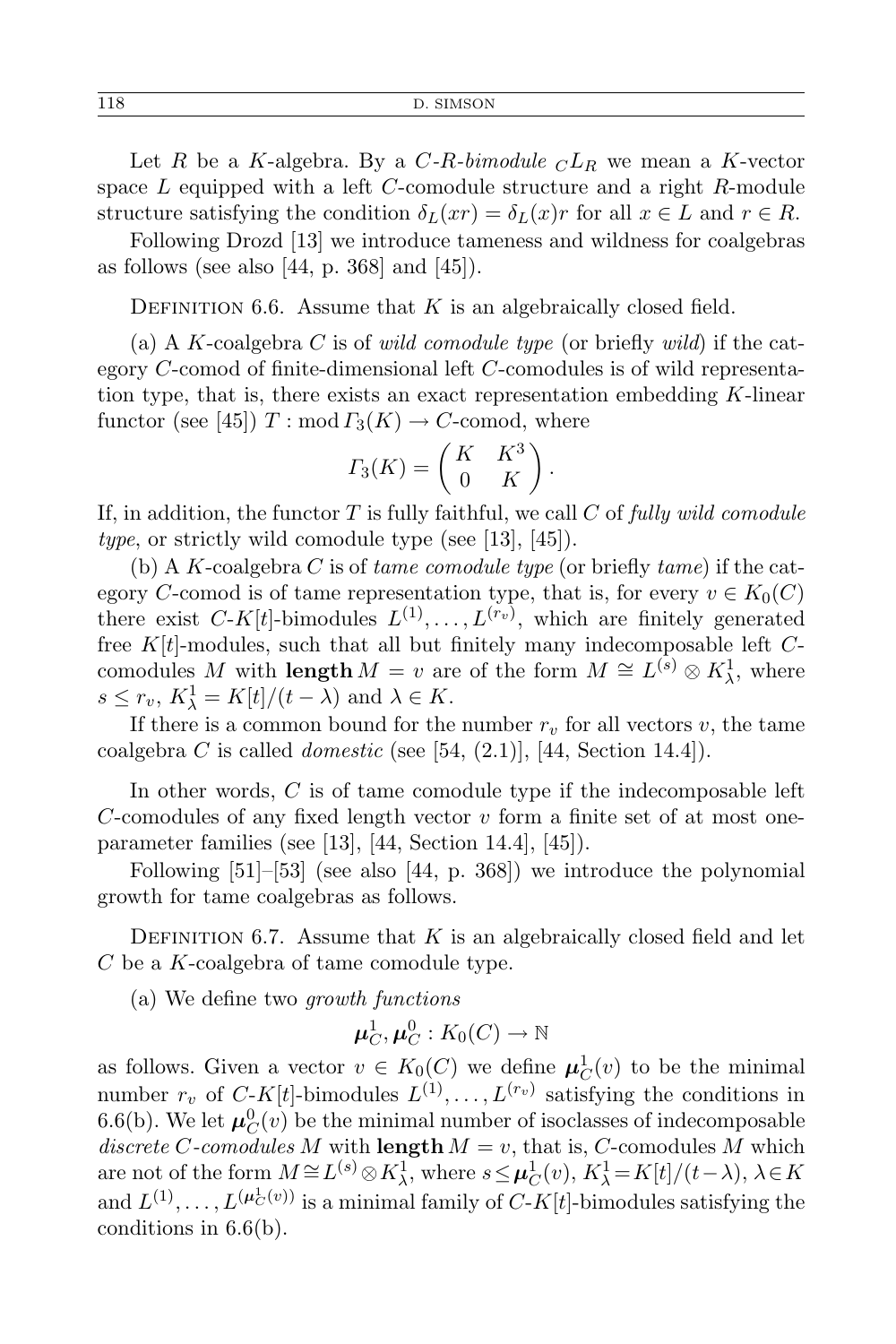(b) The tame *K*-coalgebra *C* is said to be of *polynomial growth* if there exists a formal power series

$$
G(t) = \sum_{m=1}^{\infty} \sum_{j_1, ..., j_m \in I_C} g_{j_1, ..., j_m} t_{j_1} ... t_{j_m}
$$

with  $t = (t_j)_{j \in I_C}$  and non-negative coefficients  $g_{j_1,...,j_m} \in \mathbb{Z}$  such that  $\mu_C^1(v) \leq G(v)$  for all  $v = (v(j))_{j \in I_C} \in K_0(C) \cong \mathbb{Z}^{(I_C)}$  such that  $||v|| :=$  $\sum_{j\in I_C} v(j) \geq 2.$ 

If  $G(t) = \sum_{j \in I_C} g_j t_j$ , where  $g_j \in \mathbb{N}$ , then *C* is said to be of *linear growth*.

We note that  $G(v)$  is a polynomial of the coordinates  $v(j)$  of the vector  $v \in K_0(C) \cong \mathbb{Z}^{(I_C)}$ , because  $v(j) = 0$  for all but a finite number of  $j \in I_C$ . Note also that tame domestic coalgebras are of linear growth.

The following lemma shows that tame comodule type, polynomial growth and linear growth are invariant under Morita equivalence of coalgebras.

Lemma 6.8. *Assume that K is an algebraically closed field*, *C*, *H are K*-coalgebras and there is a *K*-linear equivalence of categories *C*-comod  $\cong$ *H-*comod*. If C is of tame comodule type*, *then so is H and there is an isomorphism*  $\Phi: K_0(C) \stackrel{\simeq}{\to} K_0(H)$  *of Grothendieck groups such that*  $\mu_C^1 =$  $\mu_H^1 \circ \Phi$  and  $\mu_C^0 = \mu_H^0 \circ \Phi$ .

*Proof.* Assume that  $F : C$ -comod  $\stackrel{\sim}{\rightarrow} H$ -comod is a *K*-linear equivalence of categories. It extends in the standard way to a *K*-linear equivalence  $F : C$ -Comod  $\cong H$ -Comod, and according to [57] the functor  $F$  is of the cotensor product form  $F(-) = H^U C \Box C(-)$ , where  $H^U C$  is an *H*-*C*bicomodule. It is clear that the map  $[M] \mapsto [F(M)]$  defines an isomorphism  $\Phi: K_0(C) \stackrel{\simeq}{\to} K_0(H)$  of Grothendieck groups.

Assume that *C* is of tame comodule type. Let  $v \in K_0(C)$  and let  $L^{(1)}, \ldots, L^{(r_v)}$  be as in 6.6(b). It is easy to show that the *C*-*K*[*t*]-bimodules  $H^1 \times L^1 \times L^1$ , ...,  $H^1 \times L^1 \times L^1$  define a family of *H*-*K*[*t*]-bimodules satisfying the conditions in 6.6(b) for the vector  $\Phi(v) \in K_0(H)$ . It follows that *H* is of tame comodule type. Hence we also get the equalities  $\mu_C^1 = \mu_H^1 \circ \Phi$  and  $\boldsymbol{\mu}_C^0 = \boldsymbol{\mu}_H^0 \circ \Phi.$ 

Let us show that the definition of wildness for coalgebras is left-right symmetric.

Lemma 6.9. *Let K be an algebraically closed field and let C be a Kcoalgebra. Then C is of wild* (*resp. fully wild*) *comodule type if and only if the category* comod*-C of finite-dimensional right C-comodules is of wild* (*resp. fully wild*) *representation type*, *that is*, *there exists an exact* (*resp. fully faithful*) *representation embedding*  $K$ *-linear functor* mod  $\Gamma_3(K) \to$ comod-*C*.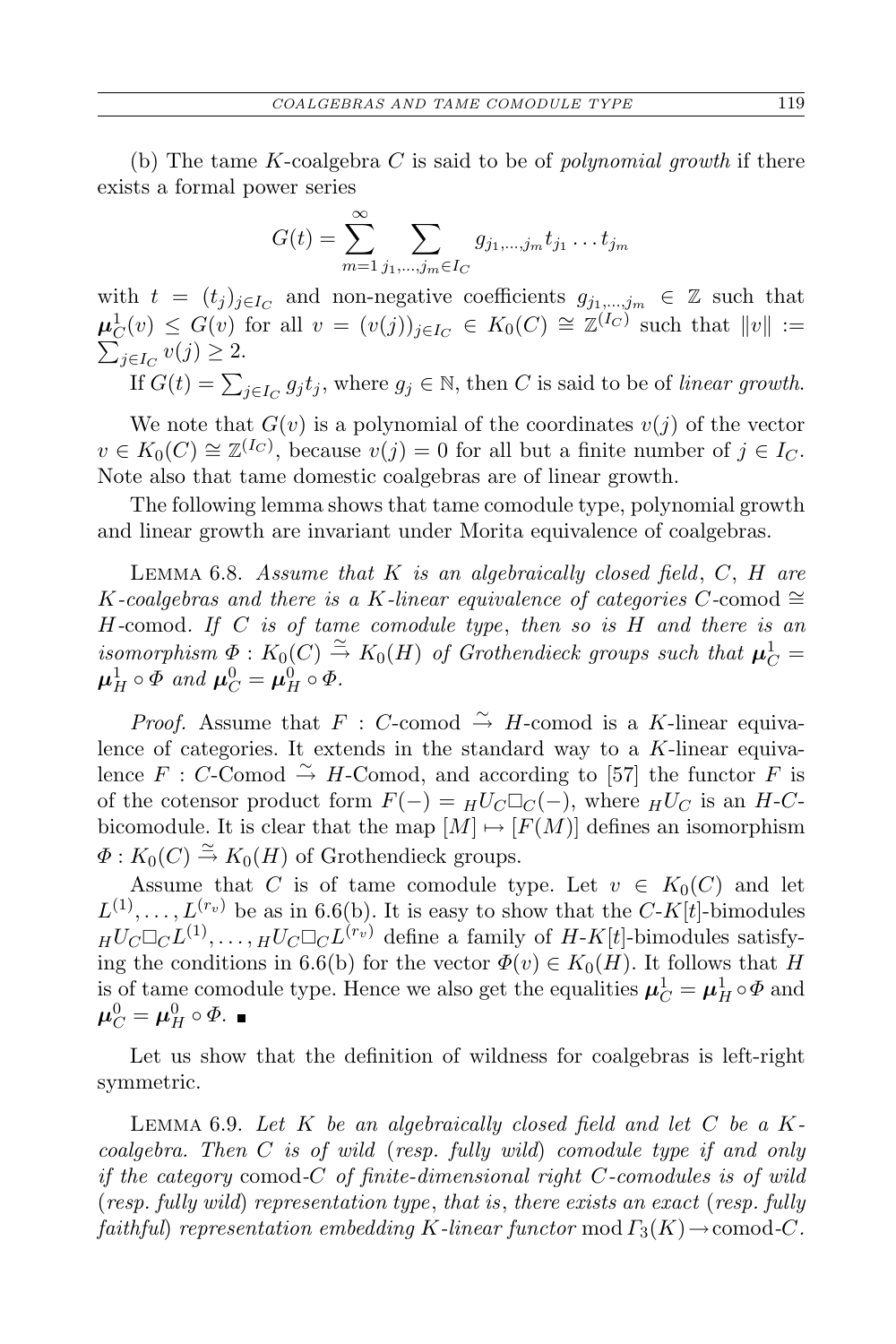*Proof.* Assume that *C* is wild, that is, there exists an exact representation embedding *K*-linear functor  $F : \text{mod } \Gamma_3(K) \to C$ -comod. It follows from Corollary 4.6 that there exists a *K*-linear duality (*C*-comod)<sup>op</sup>  $\cong$ comod-*C*. Since the algebra *Γ*3(*K*) is self-dual, there is a *K*-linear duality mod  $\Gamma_3(K) \cong (\text{mod } \Gamma_3(K))^{\text{op}}$ , which together with the representation embedding *F* and the duality (*C*-comod)<sup>op</sup>  $\cong$  comod-*C* induces a representation embedding *K*-linear functor  $F'$ : mod  $\Gamma_3(K) \to \text{comod-}C$ .

THEOREM 6.10. Let  $K$  be an algebraically closed field and let  $C$  be a  $K$ *coalgebra such that*  $\dim_K \text{Ext}^1_C(S, S')$  *is finite for every pair S*, *S' of simple left C-comodules. The following conditions are equivalent.*

(a) *C is of wild comodule type* (*resp. fully wild comodule type*)*.*

(b) *There exists a finite-dimensional subcoalgebra H of C of wild comodule type* (*resp. fully wild comodule type*)*.*

(c) *C is a directed union of finite-dimensional subcoalgebras of wild comodule type* (*resp. fully wild comodule type*)*.*

*Proof.* (a) $\Rightarrow$ (b). Assume (a) holds. Let *F* : mod  $\Gamma_3(K) \rightarrow C$ -comod be an exact representation embedding *K*-linear functor. Let  $S_1$  (resp.  $S_2$ ) be the unique simple injective (resp. projective) right *Γ*3(*K*)-module, up to isomorphism. Since  $\dim_K \text{Ext}^1_C(S, S')$  is finite for every pair *S*, *S'* of simple left *C*-comodules,  $\dim_K \text{Ext}^1_C(U_1, U_2)$  is finite for every pair  $U_1, U_2$  of finitedimensional left *C*-comodules. This follows by an easy induction on the length of  $U_1$  and  $U_2$ .

By applying this to the finite-dimensional left *C*-comodules  $U_1 = F(S_1)$ and  $U_2 = F(S_2)$  we conclude that  $\dim_K \text{Ext}^1_C(F(S_1), F(S_2))$  is finite.

Let  $\mathbf{e}_1, \ldots, \mathbf{e}_r$  be a *K*-basis of the *K*-vector space  $\text{Ext}^1_C(F(S_1), F(S_2))$ and assume that the exact sequence

$$
\overline{\mathbf{e}}_j: \quad 0 \to F(S_2) \stackrel{u_j}{\to} E_j \stackrel{\pi_j}{\to} F(S_1) \to 0
$$

in *C*-comod represents  $e_j$  for  $j = 1, \ldots, r$ . It is easy to see that there exists a  $\text{finite-dimensional subcoalgebra } H \text{ of } C \text{ such that } \delta_{E_j}(E_j) \subseteq H \otimes E_j \subseteq C \otimes E_j$ for  $j = 1, \ldots, r$ , and  $\delta_{U_i}(U_i) \subseteq H \otimes U_i \subseteq C \otimes U_i$  for  $i = 1, 2$  (see [56]). It follows that the left *C*-comodules  $E_1, \ldots, E_r$ ,  $F(S_1)$  and  $F(S_2)$  belong to the full exact subcategory *H*-comod of *C*-comod. We claim that *F* carries  $mod \Gamma_3(K)$  to *H*-comod.

Let  $C^* = \text{Hom}_K(C, K)$  be the pseudocompact *K*-algebra (3.4) associated with *C*. In view of Theorem 4.3, the category isomorphism (4.4) allows us to identify the comodules in  $H$ -comod  $\subseteq C$ -comod with the right  $C^*$ -modules annihilated by the ideal  $H^{\perp}$  of (3.3). Therefore it remains to show that for every right  $\Gamma_3(K)$ -module *X* in mod  $\Gamma_3(K)$  the right  $C^*$ -module  $F(X)$  is annihilated by  $H^{\perp}$ .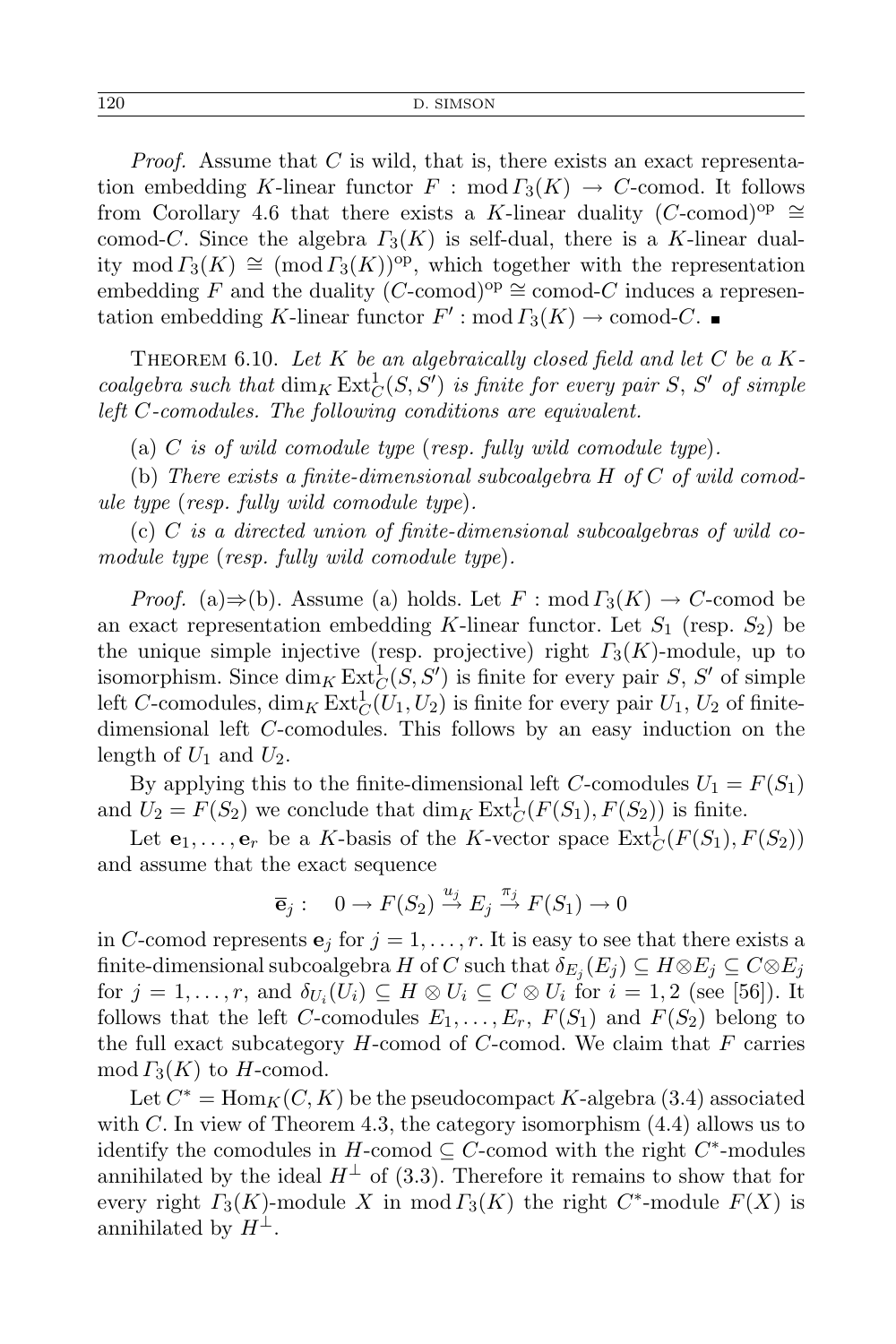For this we note that for every such *X* there exist integers  $n_1, n_2 \geq 0$ and an exact sequence

$$
0 \to S_2^{n_2} \to X \to S_1^{n_1} \to 0
$$

in mod  $\Gamma_3(K)$ . Since the functor *F* is exact, we get the induced exact sequence

$$
\overline{e}: \quad 0 \to F(S_2)^{n_2} \to F(X) \to F(S_1)^{n_1} \to 0
$$

in *C*-comod, and **e** represents an element **e**  $\in$  Ext<sub>C</sub>( $F(S_1)^{n_1}, U_2^{n_2}$ ).

Let  $p_j$ :  $F(S_1)^{n_1} \to F(S_1)$  be the *j*th coordinate projection and let  $v_i: F(S_2) \to F(S_2)^{n_2}$  be the *i*th coordinate injection for  $j = 1, \ldots, n_1$  and  $i = 1, ..., n_2$ . Let  $\varphi_{ij} : \text{Ext}^1_C(F(S_1), F(S_2)) \to \text{Ext}^1_C(F(S_1)^{n_1}, F(S_2)^{n_2})$  be the induced K-linear embedding  $\text{Ext}^1_C(p_j, v_i)$ .

It follows that the elements  $\varphi_{ij}(\mathbf{e}_1), \ldots, \varphi_{ij}(\mathbf{e}_r)$  with  $j = 1, \ldots, n_1$  and  $i = 1, \ldots, n_2$  form a *K*-basis of the *K*-vector space  $\text{Ext}^1_C(F(S_1)^{n_1}, F(S_2)^{n_2})$ . We shall show that the exact sequence

$$
\overline{\varphi_{ij}(\mathbf{e}_t)}: \quad 0 \to F(S_2)^{n_2} \to E_{ijt} \to F(S_1)^{n_1} \to 0
$$

in *C*-comod representing  $\varphi_{ij}(\mathbf{e}_t)$  is annihilated by  $H^{\perp}$  for any *i*, *j*, *t*.

To see this we note that the element

$$
\operatorname{Ext}^1_C(p_j,\operatorname{id})(\mathbf{e}_t) \in \operatorname{Ext}^1_C(F(S_1)^{n_1},F(S_2)^{n_2})
$$

is represented by an exact sequence

$$
\overline{\varphi_j(\mathbf{e}_t)}:\quad 0\to F(S_2)^{n_2}\to E_{jt}\to F(S_1)^{n_1}\to 0,
$$

where  $E_{jt}$  is the pull-back of  $\pi_t : E_t \to F(S_1)$  and  $p_j : F(S_1)^{n_1} \to F(S_1)$ . Since the right  $C^*$ -modules  $E_t$  and  $F(S_1)$  are annihilated by  $H^{\perp}$ , so is their pull-back  $E_{jt}$ . Since  $\varphi_{ij}(\mathbf{e}_t) = \text{Ext}^1_C(\text{id}, v_i)(\text{Ext}^1_C(p_j, \text{id})(\mathbf{e}_t))$ , the  $C^*$ -module *E*<sub>ijt</sub> is the push-out of  $v_i$ :  $F(S_2) \to F(S_2)^{n_2}$  and  $F(S_2)^{n_2} \to E_{jt}$ . It follows that  $E_{ijt}$  is annihilated by  $H^{\perp}$ , because  $E_{it}$  and  $F(S_2)$  are. This proves our claim.

Since  $\bar{e}$  is a *K*-linear combination of the elements  $\overline{\varphi_{ij}(e_t)}$  and obviously for any  $\lambda \in K$  the exact sequence  $\overline{\lambda \varphi_{ij}(\mathbf{e}_t)}$  representing  $\lambda \varphi_{ij}(\mathbf{e}_t)$  is annihilated by  $H^{\perp}$ , it remains to show that given  $e'$ ,  $e'' \in \text{Ext}^1_C(F(S_1)^{n_1}, F(S_2)^{n_2})$ such that the corresponding exact sequences  $\overline{e'}$  :  $0 \rightarrow F(S_2)^{n_2} \stackrel{u'}{\rightarrow} E' \stackrel{\pi'}{\rightarrow}$  $F(S_1)^{n_1} \to 0$  and  $\overline{e''}: 0 \to F(S_2)^{n_2} \stackrel{u''}{\to} E'' \stackrel{\pi''}{\to} F(S_1)^{n_1} \to 0$  are annihilated by  $H^{\perp}$ , the exact sequence  $\overline{e^+}: 0 \to F(S_2)^{n_2} \to E^+ \to F(S_1)^{n_1} \to 0$ representing  $e' + e''$  in  $\text{Ext}^1_C(F(S_1)^{n_1}, F(S_2)^{n_2})$  is also annihilated by  $H^{\perp}$ . This follows from the well known fact that the right  $C^*$ -module  $E^+$  is isomorphic to  $W/W_0$ , where  $W = \{(x', x'') \in E' \oplus E''; \pi'(x') = \pi''(x'')\}$  and  $W_0 = \{(u'(x), -u''(x)) \in E' \oplus E''; \ x \in F(S_2)^{n_2}\}.$ 

Hence we conclude that for every right  $\Gamma_3(K)$ -module X in mod  $\Gamma_3(K)$ the right  $C^*$ -module  $F(X)$  is annihilated by  $H^{\perp}$ , that is, the functor *F*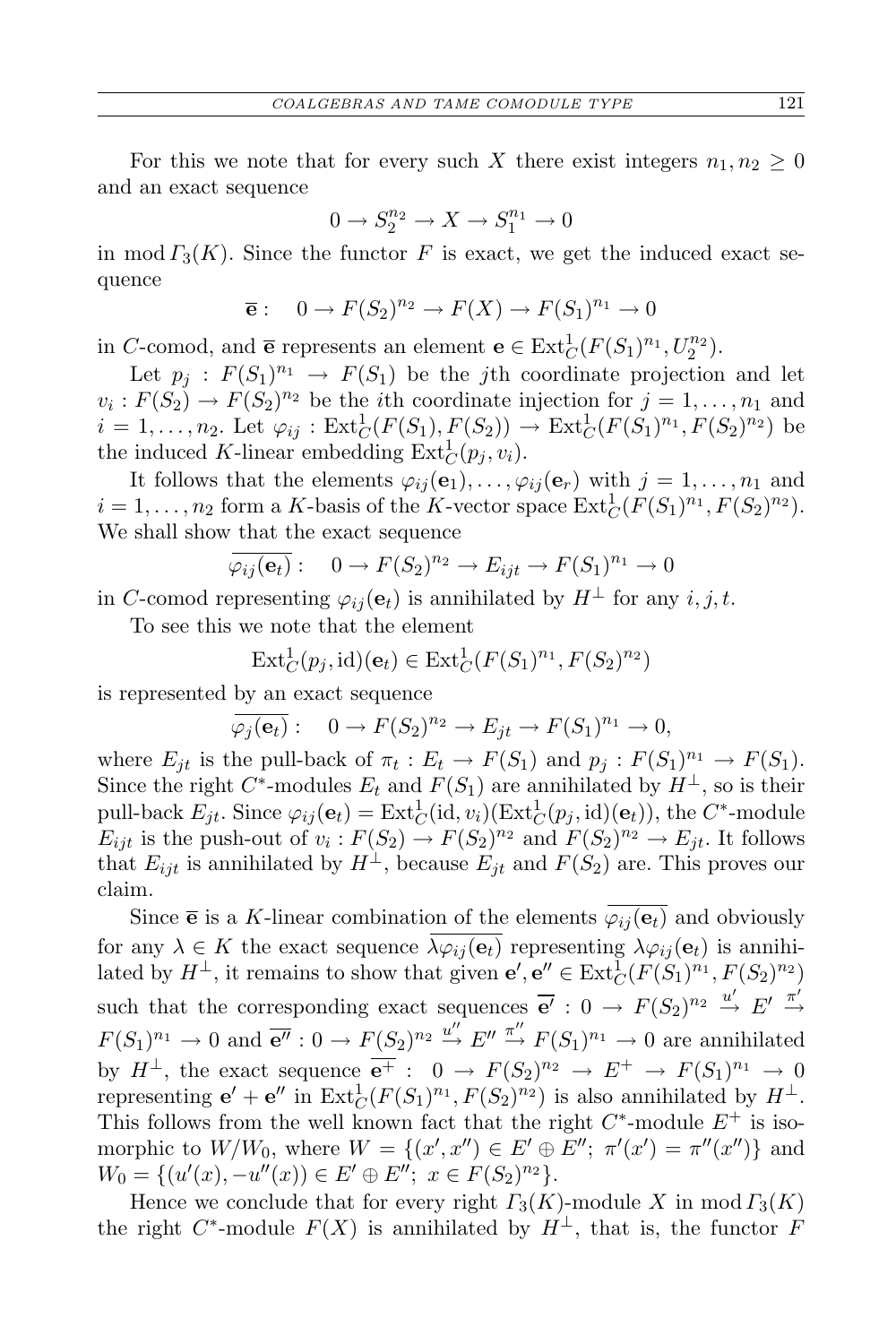carries mod  $\Gamma_3(K)$  to *H*-comod. It follows that the full exact subcategory *H*-comod of *C*-comod is of wild representation type and (b) follows.

Since the converse implication  $(b) \Rightarrow (a)$  is obvious, we easily conclude that (a) is equivalent to  $(c)$ , because C is a directed union of finite-dimensional subcoalgebras (Theorem 3.1). This completes the proof.  $\blacksquare$ 

Now we are able to prove the following weak analogue of the tame-wild dichotomy theorem of Drozd [13] for a class of *K*-coalgebras (see *Note added in proof* ).

Theorem 6.11. *Let K be an algebraically closed field and assume that C is a K-coalgebra of tame comodule type.*

(a) *Every finite-dimensional subcoalgebra of C is of tame comodule type.*

(b) *C is a directed union of finite-dimensional subcoalgebras of tame comodule type.*

(c) If  $\dim_K \operatorname{Ext}^1_C(S, S')$  is finite for every pair *S*, *S'* of simple left *Ccomodules*, *then C is not of wild comodule type.*

*Proof.* (a) Fix a decomposition (6*.*1). Let *H* be a finite-dimensional subcoalgebra of *C*. Then there exists a finite subset  $J$  of  $I_C$  such that soc  $_H H = \bigoplus_{j \in J} S(j)$  and  $K_0(H) \cong \mathbb{Z}^{(J)}$ .

It follows from Theorem 4.3(b) that *H*-Comod is a full exact subcategory of *C*-Comod, and for every vector  $v \in K_0(H) \cong \mathbb{Z}^{(J)} \subseteq \mathbb{Z}^{(I_C)}$  all left *H*comodules *M* such that  $v = \text{length } M$  are the *C*-comodules *M* such that  $v =$ **length** *M*.

Let  $C^* = \text{Hom}_K(C, K)$  be the pseudocompact *K*-algebra (3.4) associated with *C*. By Theorem 4.3 the category *C*-Comod may be identified with the category  $Dis(C^*)$  of discrete right  $C^*$ -modules, and a comodule M in *C*-Comod lies in *H*-Comod if and only if *M* viewed as a discrete right  $C^*$ -module is annihilated by the ideal  $H^{\perp}$  of  $C^*$ .

Fix a vector  $v \in K_0(H) \cong \mathbb{Z}^{(J)} \subseteq \mathbb{Z}^{(I_C)}$ . Since *C* is of tame comodule type, there exist  $C-K[t]$ -bimodules  $L^{(1)}, \ldots, L^{(r_v)}$ , which are finitely generated free  $K[t]$ -modules, such that all but finitely many indecomposable left *H*-comodules *M* with **length**  $M = v$  are of the form  $M \cong L^{(s)} \otimes K_\lambda^1$ , where  $s \leq r_v$ ,  $K^1_{\lambda} = K[t]/(t - \lambda)$  and  $\lambda \in K$ . Hence it remains to find  $H-K[t]$ -bimodules  $L^{(1)}, \ldots, L^{(r_v)}$  with the above properties.

View  $L^{(1)}, \ldots, L^{(r_v)}$  as  $K[t]$ -C<sup>\*</sup>-bimodules and view the factor  $K[t]$ -H<sup>\*</sup>bimodules  $\overline{L}^{(1)}, \ldots, \overline{L}^{(r_v)}$  as  $H$ -*K*[*t*]-bimodules, where  $\overline{L}^{(s)} = L^{(j)}/L^{(j)}H^{\perp}$ for  $s = 1, \ldots, r_v$ . Hence  $\overline{L}^{(j)}$  is a finitely generated  $K[t]$ -module, and if  $M \cong L^{(s)} \otimes K_\lambda^1$  is in *H*-comod then  $L^{(s)} \otimes K_\lambda^1 \cong \overline{L}^{(s)} \otimes K_\lambda^1$ . It follows that *H* is of tame comodule type, because in view of [44, Theorem 14.18] applied to the finite-dimensional *K*-algebra  $H^* \cong C^*/H^{\perp}$ , the *K*[*t*]- $H^*$ -bimodules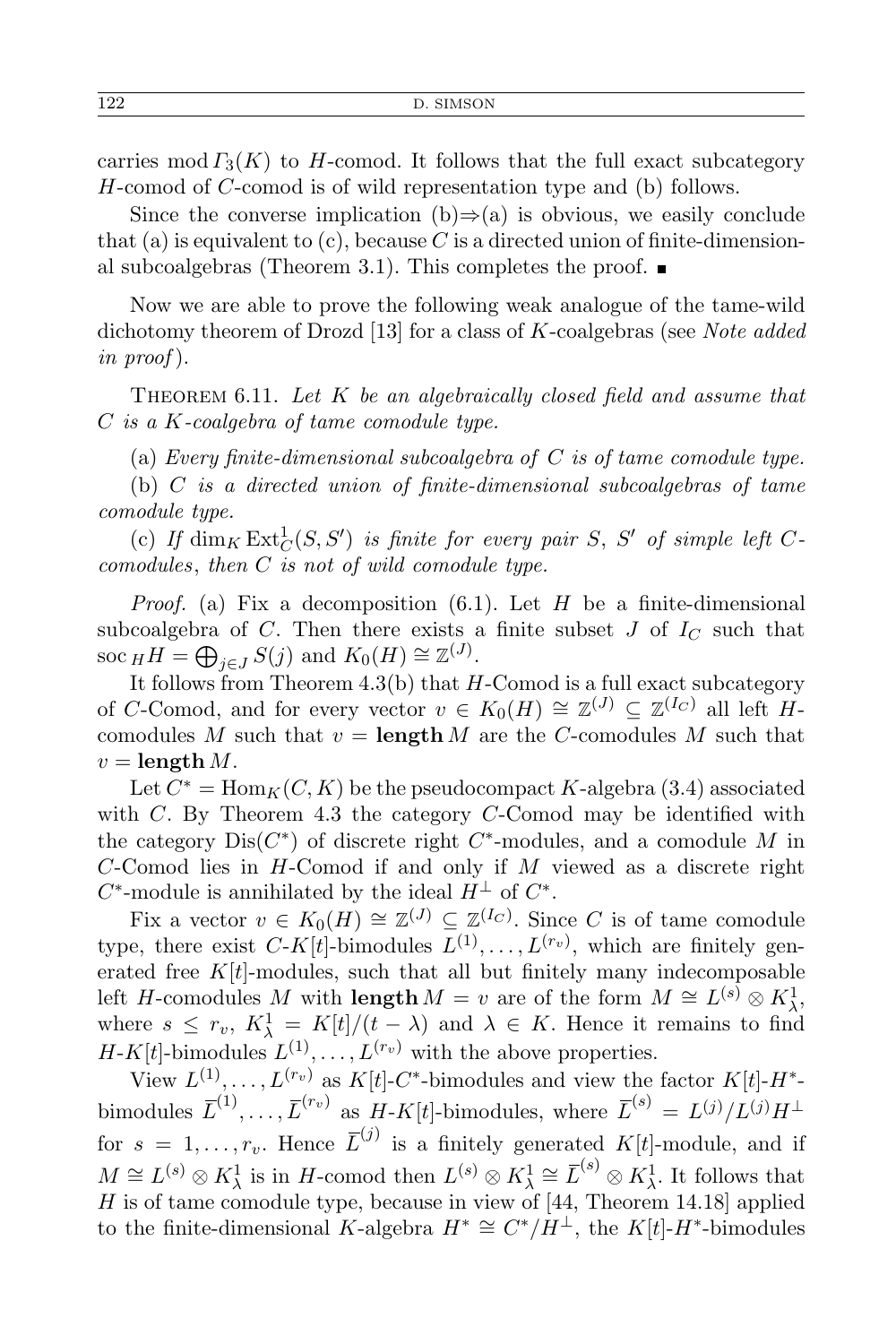$\overline{L}^{(1)}, \ldots, \overline{L}^{(r_v)}$  can be replaced by bimodules which are finitely generated free over  $K[t]$ .

The statement (b) is a consequence of (a) and Theorem 3.1.

(c) Assume to the contrary that *C* is of wild comodule type. By Theorem 6.10, there exists a finite-dimensional subcoalgebra *H* of *C* of wild comodule type. By (a), *H* is of tame comodule type. Since the category isomorphism *H*-comod  $\cong$  mod(*H*<sup>\*</sup>) preserves tame representation type and wild representation type, we get a contradiction with the tame-wild dichotomy theorem of Drozd [13] applied to the algebra *H<sup>∗</sup>* . This finishes the proof.

The proof of Theorem 6.11(a) yields

Corollary 6.12. *If C is a tame coalgebra of polynomial growth then every finite-dimensional subcoalgebra D of C is tame of polynomial growth.*

The following proposition shows that a finite-dimensional *K*-coalgebra *C* is of tame comodule type (resp. tame of polynomial growth) if and only if the associated finite-dimensional *K*-algebra *C ∗* is tame (resp. tame of polynomial growth).

Proposition 6.13. *Let K be an algebraically closed field and let C be a K*-coalgebra with a decomposition soc  $_C C = \bigoplus_{j \in I_C} S(j)^{t_j}$  (see (6.1)) *such that the set*  $I_C$  *is finite.* 

(a) *C is of tame comodule type if and only if for every*  $d \in \mathbb{N}$  *there exist*  $C$ -*K*[*t*]-*bimodules*  $N^{(1)}, \ldots, N^{(r_d)}$ , *which are finitely generated free K*[*t*]*-modules*, *such that all but finitely many indecomposable left C-comodules M with* dim<sub>*K*</sub> *M* = *d are of the form*  $M \cong N^{(s)} \otimes K_\lambda^1$ , *where*  $s \leq r_d$ ,  $K_{\lambda}^1 = K[t]/(t - \lambda)$  *and*  $\lambda \in K$ .

(b) *C is tame of polynomial growth if and only if there exists an integer*  $g \geq 1$  such that  $\mu_C^1(v) \leq ||v||^g$  for all  $v = (v(j))_{j \in I_C} \in K_0(C) \cong \mathbb{Z}^{(I_C)}$  with  $||v|| = \sum_{j \in I_C} v(j) \geq 2.$ 

*Proof.* (a) Apply the definition of tameness and the fact that given  $d \in \mathbb{N}$ the number of vectors  $v = (v(j))_{j \in I_C} \in K_0(C) \cong \mathbb{Z}^{(I_C)}$  such that  $||v|| = d$  is finite.

(b) Let *C* be tame of polynomial growth and let  $G(t)$  be a power series as in Definition 6.7 such that  $\mu_C^1(v) \le G(v)$  for all  $v \in K_0(C) \cong \mathbb{Z}^{(I_C)}$  with  $||v|| \ge 2$ . We have  $I_C = \{j_1, \ldots, j_n\}$  for some  $n \ge 1$  and  $G(z)$  is a polynomial of the form

$$
G(z) = \sum_{m \ge 0} \sum_{s_1 + \ldots + s_n = m} g_{s_1, \ldots, s_n} z_{j_1}^{s_1} z_{j_2}^{s_2} \ldots z_{j_n}^{s_n}
$$

with non-negative coefficients  $g_{s_1,\dots,s_m} \in \mathbb{Z}$ . It is easy to see that there exists  $g_0 \geq 1$  such that  $g_{s_1,...,s_n}v(j_1)^{s_1} \dots v(j_n)^{s_n} \leq [v(j_1)+...+v(j_n)]^{g_0}$  for all  $v =$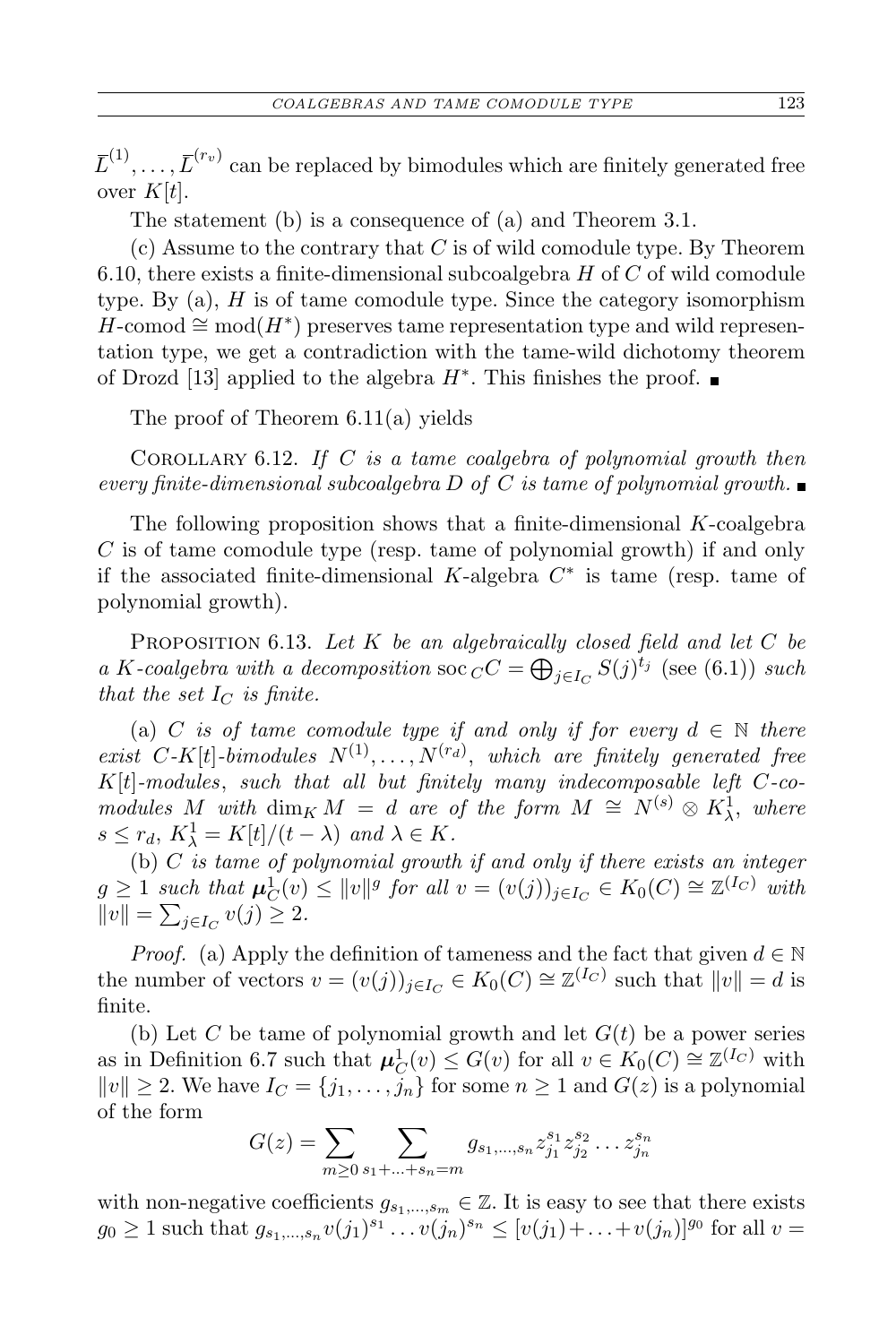$[v(j_1), \ldots, v(j_n)] \in \mathbb{Z}^{(I_C)}$  such that  $||v|| \geq 2$ . It follows that  $G(v) \leq n_0 ||v||^{g_0}$ for some  $n_0 \geq 2$ , and therefore  $G(v) \leq ||v||^g$  for some  $g \geq g_0$ .

We say that a vector  $v \in K_0(C) \cong \mathbb{Z}^{(I_C)}$  has a *finite-dimensional support subcoalgebra H<sup>v</sup>* of *C* if every indecomposable *C*-comodule *M* in *C*-comod with **length**  $M = v$  lies in  $H_v$ -comod  $\subseteq C$ -comod, that is, ind<sub>v</sub>( $H_v$ -comod)  $=$  ind<sub>*v*</sub>(*C*-comod).

Now we are able to prove a weak version of tame-wild dichotomy.

Proposition 6.14. *Let C be a basic K-coalgebra with a decomposition* (6.1)*.* Assume that *K is algebraically closed and every*  $v \in K_0(C) \cong \mathbb{Z}^{(I_C)}$ *has a finite-dimensional support subcoalgebra Hv.*

- (a) *The following three conditions are equivalent.*
	- (a1) *C is of tame comodule type.*
	- (a2) *Every finite-dimensional subcoalgebra of C is of tame comodule type.*
	- (a3) *C is a directed union of finite-dimensional subcoalgebras of tame comodule type.*
- (b) *If C is not of tame comodule type then it is of wild comodule type.*

(c) If  $\dim_K \text{Ext}^1_C(S, S')$  is finite for every pair *S*, *S'* of simple left *Ccomodules*, *then C is of tame comodule type if and only if it is not of wild comodule type.*

*Proof.* The implication  $(a1) \Rightarrow (a2)$  is a consequence of Theorem 6.11 $(a)$ . In view of Theorem 3.1, the implication (a2)*⇒*(a3) is obvious.

 $(a3) \Rightarrow (a1)$ . Assume that *C* is a directed union of finite-dimensional subcoalgebras of tame comodule type. Then, by assumption, for every  $v \in$  $K_0(C) \cong \mathbb{Z}^{(I_C)}$  there exists a finite-dimensional subcoalgebra  $H_v$  of *C* such that every indecomposable *C*-comodule *M* with **length**  $M = v$  lies in  $H_v$ -comod  $\subseteq$ *C*-comod. Then  $H_v$  is of tame comodule type and therefore there exist  $H_v$ -*K*[*t*]-bimodules  $L^{(1)}, \ldots, L^{(r_v)}$ , which are finitely generated free *K*[*t*]modules, such that all but finitely many indecomposable left  $H_v$ -comodules *M* with **length**  $M = v$  are of the form  $M \cong L^{(s)} \otimes K^1_{\lambda}$ , where  $s \leq r_v$ ,  $K^1_\lambda = K[t]/(t - \lambda)$  and  $\lambda \in K$ . This proves that *C* is of tame comodule type, because the  $H_v$ -*K*[*t*]-bimodules  $L^{(1)}, \ldots, L^{(r_v)}$  are  $C$ -*K*[*t*]-bimodules in a natural way. Since the converse implication is a consequence of Theorem  $6.11(b)$ , the proof of (a) is complete.

(b) If  $\dim_K C$  is finite then, in view of Proposition 6.13, the tame-wild dichotomy holds for *C*, because *C*-comod  $\cong$  mod( $C^*$ ) and the tame-wild dichotomy of Drozd [13] applies to the finite-dimensional *K*-algebra *C ∗* .

Assume now that *C* is arbitrary, and fix a directed family  $C_\beta$  of finitedimensional *K*-subcoalgebras of *C* such that  $C = \bigcup_{\beta} C_{\beta}$ . Moreover, assume that *C* is not of tame comodule type. By the equivalence of  $(a1)$  and  $(a2)$ ,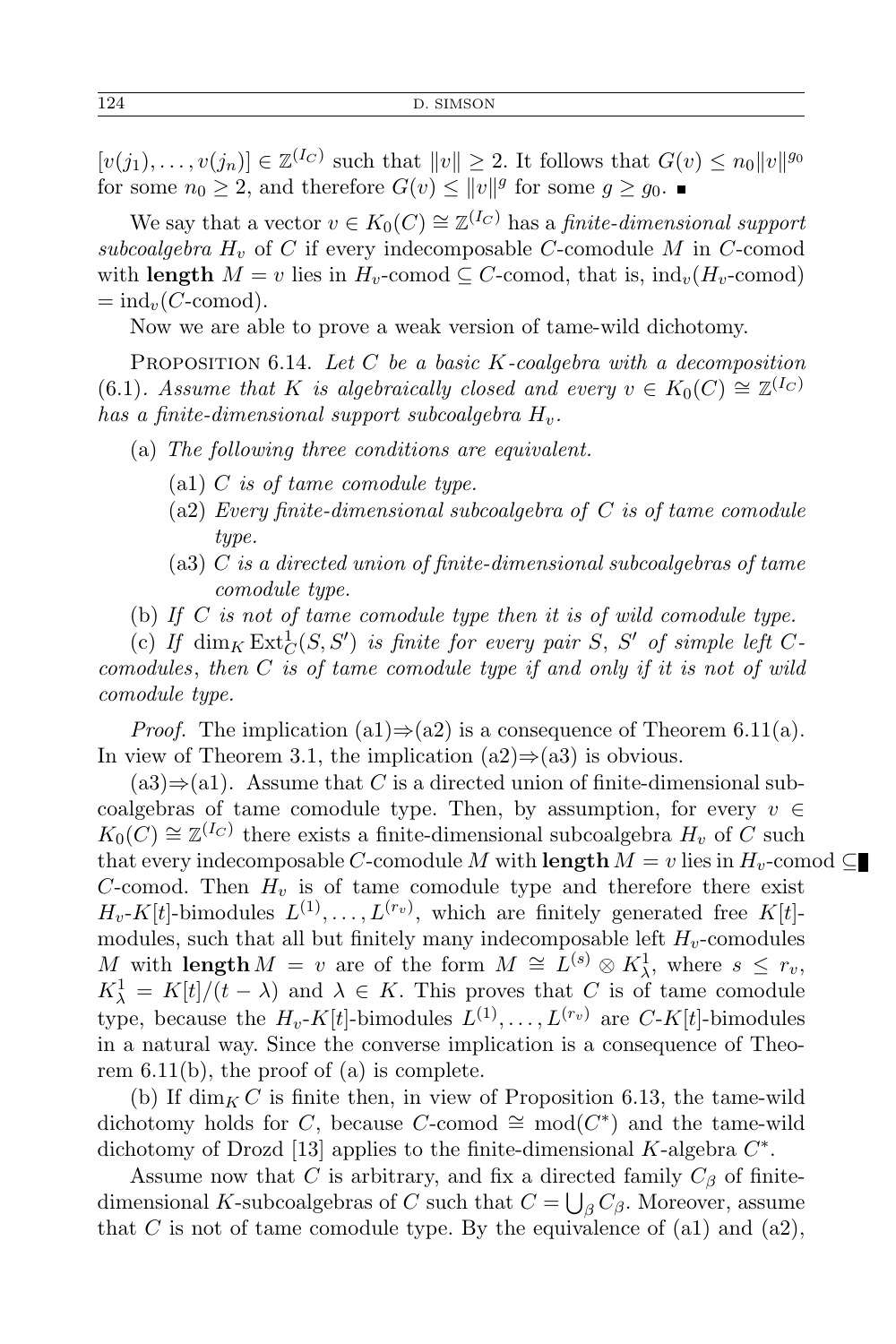there exists  $\beta$  such that  $C_{\beta}$  is not of tame comodule type. By the observation above,  $C_\beta$  is of wild comodule type, and therefore *C* is of wild comodule type.

The statement  $(c)$  is a consequence of  $(b)$  and Theorem 6.11 $(c)$ . This finishes the proof.  $\blacksquare$ 

REMARK 6.15. Definitions 6.6 and 6.7 define tame representation type, polynomial growth and wild representation type for any abelian length *K*category [19], because by Proposition 5.9, for any length  $K$ -category  $\mathfrak A$  there exists a *K*-coalgebra *C* and an equivalence of *K*-categories  $\mathfrak{A} \cong C$ -comod. In view of Lemma 6.8, the definitions do not depend on the choice of the coalgebra *C*.

Remark 6.16. By applying the arguments used in the proof of Lemmata 1.2 and 1.3 of [10] one can show that the hypothesis of Proposition 6.14 holds for any *K*-coalgebra *C* such that  $\dim_K \text{Ext}^1_C(S, S')$  is finite for every pair *S*, *S ′* of simple left *C*-comodules. In view of Theorem 6.11 and Proposition 6.14, the tame-wild comodule type dichotomy holds for this class of coalgebras.

Example 6.17. Consider the cocommutative polynomial *K*-coalgebra  $K[t]$ <sup> $\diamond$ </sup> =  $K[t]$  with comultiplication  $\Delta$  and counity  $\varepsilon$  defined by the formulas  $\Delta(t^m) = \sum_{r+s=m}^{\infty} t^r \otimes t^s$ ,  $\varepsilon(1) = 1$  and  $\varepsilon(t^s) = 0$  for  $s \ge 1$ . For any  $m \ge 0$ the subspace  $K[t]_m^{\diamond} = K \oplus Kt \oplus \ldots \oplus Kt^m$  of  $K[t]^{\diamond}$  is a *K*-subcoalgebra of dimension  $m+1$  and  $K[t]$ <sup> $\diamond$ </sup> =  $\bigcup_{m=0}^{\infty} K[t]_m^{\diamond}$ . Note that soc  $K[t]$ <sup> $\diamond$ </sup> =  $K[t]_0^{\diamond}$  =  $K$ and the Grothendieck group  $K_0(K[t]^\diamond)$  is infinite cyclic.

It is easy to see that the dual *K*-algebra  $(K[t]_m^{\diamond})^*$  is isomorphic to  $K[[t]]/(t^m) \cong K[t]/(t^m)$  and the pseudocompact *K*-algebra (3.4) associated with  $K[t]$ <sup> $\diamond$ </sup> is

$$
(K[t]^\diamond)^*\cong\varprojlim_m\,(K[t]_m^\diamond)^*\cong\varprojlim_m K[t]/(t^m)\cong K[[t]]
$$

with the Jacobson radical powers topology. It follows that under the identification  $K[t]$ <sup> $\circ$ </sup>-Comod = Dis( $(K[t]$  $\circ$  $)$ <sup>\*</sup>) of (4.4) the left  $K[t]$  $\circ$ -comodules are just the *t*-torsion *K*[*t*]-modules. It follows from [44, Proposition 14.12] that the category  $K[t]$ <sup> $\diamond$ </sup>-comod has almost split sequences, every indecomposable comodule in  $K[t]$ <sup> $\circ$ </sup>-comod of dimension  $m + 1$  is isomorphic to the subcomodule  $K[t]_m^{\diamond}$  of  $K[t]^{\diamond}$ , and the Auslander–Reiten quiver of  $K[t]^{\diamond}$ -comod is a rank one homogeneous tube of the form shown in [44, p. 289].

It is obvious that the coalgebra  $K[t]$ <sup> $\diamond$ </sup> is of tame comodule type and for any  $d \geq 1$  there is precisely one isoclass of indecomposable  $K[t]$ <sup> $\circ$ </sup>-comodules of dimension *d*. In other words, the growth function  $\mu_{K[t]}^1 \circ : \mathbb{Z} \to \mathbb{N}$  is zero, whereas  $\boldsymbol{\mu}_{K[t]^\circ}^0(d) = 1$  for all  $d \geq 1$ .

Example 6.18. Consider the cocommutative *K*-coalgebra

$$
K[t_1, t_2]^{\diamond} = K[t_1, t_2]/(t_1t_2) = K \oplus \bigoplus_{n=1}^{\infty} K t_1^n \oplus \bigoplus_{m=1}^{\infty} K t_2^m,
$$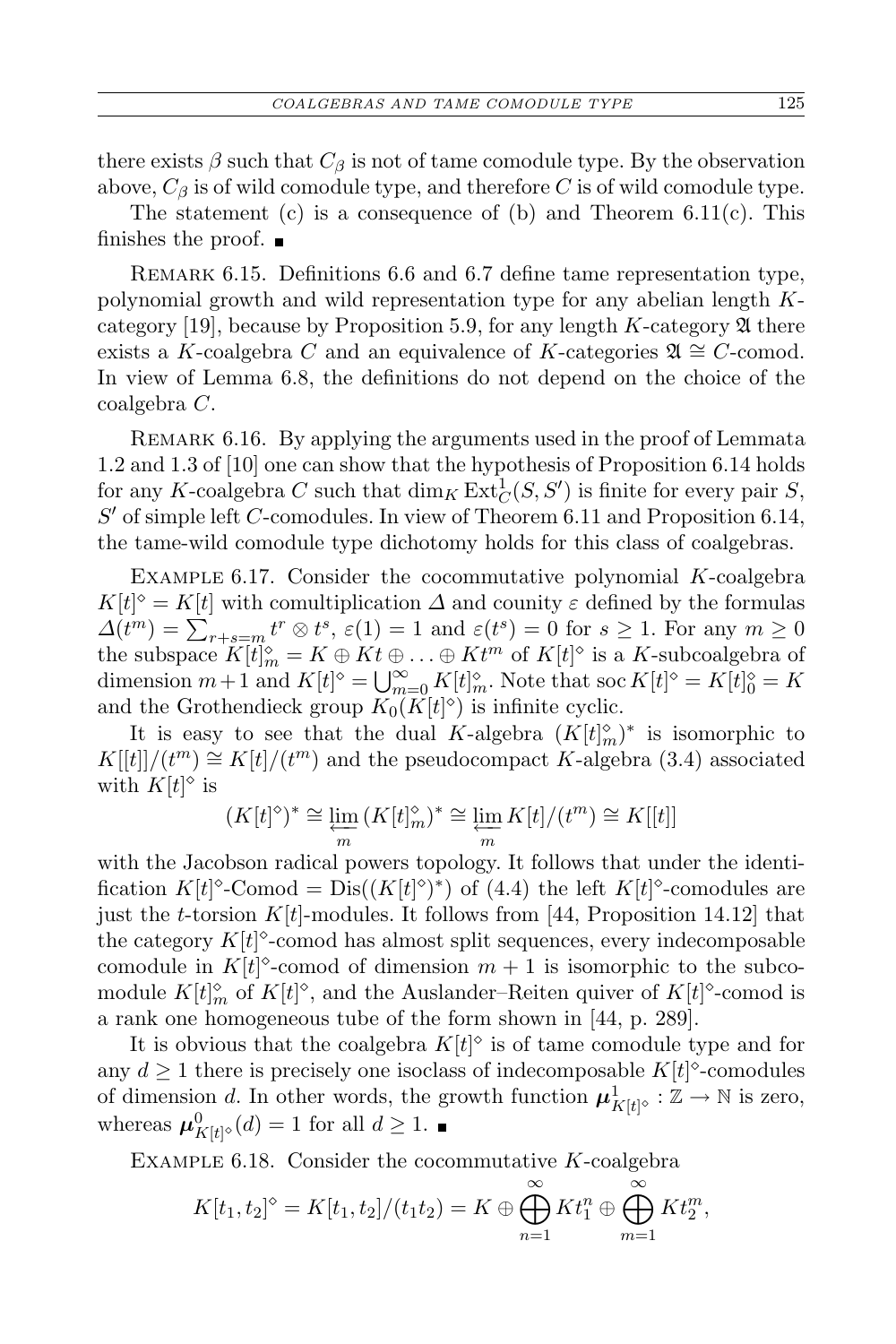where the comultiplication  $\Delta: K[t_1, t_2]^\diamond \to K[t_1, t_2]^\diamond \otimes K[t_1, t_2]^\diamond$  and counity  $\varepsilon: K[t_1, t_2]^\diamond \to K$  are defined by  $\Delta(t_j^m) = \sum_{r+s=m} t_j^r \otimes t_j^s$  for  $j = 1, 2,$  $\varepsilon(1) = 1$  and  $\varepsilon(t_j^s) = 0$  for  $s \ge 1$  and  $j = 1, 2$ . For any  $m \ge 0$  the subspace

 $K[t_1, t_2]_m^{\diamond} = K \oplus Kt_1 \oplus Kt_1^2 \oplus \ldots \oplus Kt_1^m \oplus Kt_2 \oplus Kt_2^2 \oplus \ldots \oplus Kt_2^m$ of  $K[t_1, t_2]^\diamond$  is a *K*-subcoalgebra of dimension  $2m + 1$  and  $K[t_1, t_2]^\diamond =$ <br> $\bigcup_{n=0}^{\infty} K[t_1, t_2]^\diamond_n$ . Note that soc  $K[t_1, t_2]^\diamond = K[t_1, t_2]^\diamond_0 = K$ .  $\sum_{m=0}^{\infty} K[t_1, t_2]_m^{\diamond}$ . Note that soc  $K[t_1, t_2]^{\diamond} = K[t_1, t_2]_0^{\diamond} = K$ .

It is easy to see that the dual *K*-algebra  $(K[t_1, t_2]_m^{\diamond})^*$  is isomorphic to  $\Lambda_m = K[t_1, t_2]/(t_1 t_2, t_1^m, t_2^m)$  and the pseudocompact *K*-algebra (3.4) associated with  $K[t_1, t_2]^\diamond$  is

$$
(K[t_1, t_2]^\diamond)^* \cong K[[t_1, t_2]]/(t_1t_2) \cong \varprojlim_m (K[t_1, t_2]_m^\diamond)^* \cong \varprojlim_m \Lambda_m
$$

with the Jacobson radical powers topology. It follows that the Grothendieck group  $K_0(K[t_1, t_2]^\diamond)$  is infinite cyclic, and under the identification

$$
K[t_1, t_2]^{\diamond} \text{-Comod} = \text{Dis}(K[[t_1, t_2]]/(t_1 t_2))
$$

of (4.4) the finite-dimensional  $K[t_1, t_2]^\diamond$ -comodules are just the finite-dimensional modules over  $K[t_1, t_2]/(t_1t_2)$  which are annihilated by some powers of  $\bar{t}_1$  and  $\bar{t}_2$ . By applying a well known description of indecomposable  $\Lambda_m$ modules (see [22] and [7]) we conclude that for any  $d \geq 0$  the indecomposable modules of dimension *d* in  $Dis(K[[t_1,t_2]]/(t_1t_2))$  are  $A_d$ -modules. Hence we get a category isomorphism

$$
K[t_1, t_2]^\diamond\text{-comod}\cong\text{nilmod}^{\text{lf}}(K[t_1, t_2]/(t_1t_2))
$$

where nilmod<sup>If</sup>( $K[t_1, t_2]/(t_1t_2)$ ) consists of the modules of finite length that are nilpotent, that is, annihilated by some powers of  $\bar{t}_1$  and  $\bar{t}_2$ .

We easily conclude that the indecomposable  $K[t_1, t_2]$ <sup> $\circ$ </sup>-comodules of dimension *d* are in  $K[t_1, t_2]_d^{\diamond}$ -comod  $\cong$  dis $(A_d)$  = mod $(A_d)$ . It follows from Proposition 6.14 that the coalgebra  $K[t_1, t_2]^\diamond$  is of tame comodule type, because according to [22] the algebra  $\Lambda_d$  is of tame representation type for any  $d \geq 0$ . If  $d \geq 3$  the *K*-algebra  $\Lambda_d$  is of non-polynomial growth (see [51] and [53]). Thus the coalgebra  $K[t_1, t_2]^\diamond$  is of tame comodule type and of nonpolynomial growth. It follows from [7] that the category  $K[t_1, t_2]$ <sup> $\circ$ </sup>-comod has no almost split sequences.

By applying [36, Lemma 1.5] (or [46, Theorem  $3.12(b)$ ]) we get

Corollary 6.19. *Let K be an algebraically closed field and C a Kcoalgebra. The coalgebra C is of fully wild comodule type if and only if there* exists a pair of finite-dimensional left C-modules  $U_1, U_2$  satisfying the fol*lowing three conditions*:

- $(i)$  End<sub>*C*</sub>( $U_1$ ) ≅ End<sub>*C*</sub>( $U_2$ ) ≅ *K*,
- (ii)  $\text{Hom}_C(U_1, U_2) = 0$  *and*  $\text{Hom}_C(U_2, U_1) = 0$ ,
- $(iii) \dim_K \text{Ext}^1_C(U_1, U_2) \geq 3.$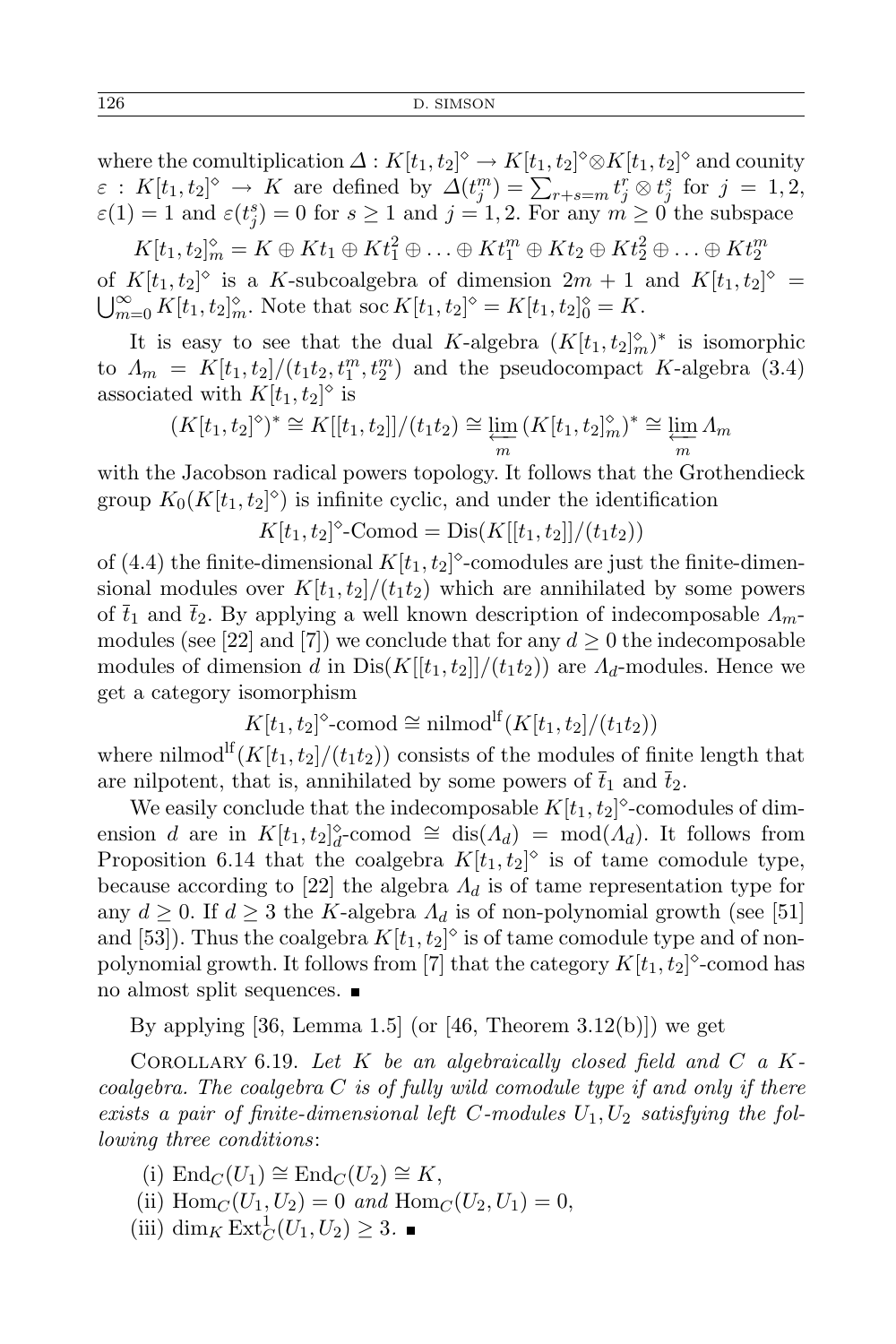**7. Left pure semisimple** *K***-coalgebras.** A *K*-coalgebra *C* is said to be of *finite comodule type* if the number of the isomorphism classes of finite-dimensional indecomposable left *C*-comodules is finite. It follows from Corollary 4.6 that the definition is left-right symmetric.

Following [39, Section 7], [47] and [40] (see also [47] and [61]) we introduce the following definition.

DEFINITION 7.1. A *K*-coalgebra *C* is *left pure semisimple* if the Grothendieck category *C*-Comod of left *C*-comodules is pure semisimple, that is, every left *C*-comodule is a direct summand of a direct sum of finite-comodules.

It follows from Theorem 9.3 of Section 9 that the definition is not leftright symmetric.

The following characterisation is a consequence of [37], [38] and [40] applied to the category  $A = C$ -Comod.

Theorem 7.2. *For every K-coalgebra C the following conditions are equivalent.*

(a) *C is left pure semisimple.*

(b) *Every left C-comodule is a direct sum of finite-dimensional subcomodules.*

(c) *Every left C-comodule is algebraically compact* (*or pure-injective*) *in the sense of* [38, Section 4]*.*

(d) *Every infinite sequence*  $N_1 \stackrel{f_1}{\rightarrow} N_2 \rightarrow \ldots \rightarrow N_m \stackrel{f_m}{\rightarrow} N_{m+1} \rightarrow \ldots$ *of monomorphisms f*1*, f*2*, . . . between finite-dimensional indecomposable left C*-comodules  $N_1, N_2, \ldots$  *terminates*, *that is*, *there exists*  $m_0 \geq 1$  *such that f<sub>j</sub> is bijective for all*  $j \geq m_0$ .

Proposition 7.3. *Assume that C is a left pure semisimple K-coalgebra.*

(a) *Every indecomposable projective object P of C-*comod *has a unique maximal subcomodule*  $P_0$  *such that the inclusion*  $P_0 \hookrightarrow P$  *is a minimal right almost split morphism.*

(b) *For every indecomposable non-projective comodule Z in C-*comod *there exists an almost split sequence*  $0 \to X \to Y \to Z \to 0$  *in C*-comod.

*Proof.* We follow the proof of [42, Proposition 2.4(a)]. Denote by *L*(*C*-Comod) the Grothendieck category of all contravariant *K*-linear functors from *C*-comod to the category of finite-dimensional *K*-vector spaces. By applying [38, Theorem 6.3] and [41, Corollary 2.6] to the pure semisimple Grothendieck category  $A = C$ -Comod we conclude that the category *L*(*C*-Comod) is perfect and locally noetherian. In particular, for every indecomposable comodule *Z* in *C*-comod the Yoneda functor  $h_Z = \text{Hom}_C(-, Z)$ is noetherian and the subfunctor  $\text{rad}_C(-, Z)$  of  $h_Z$  is finitely presented in the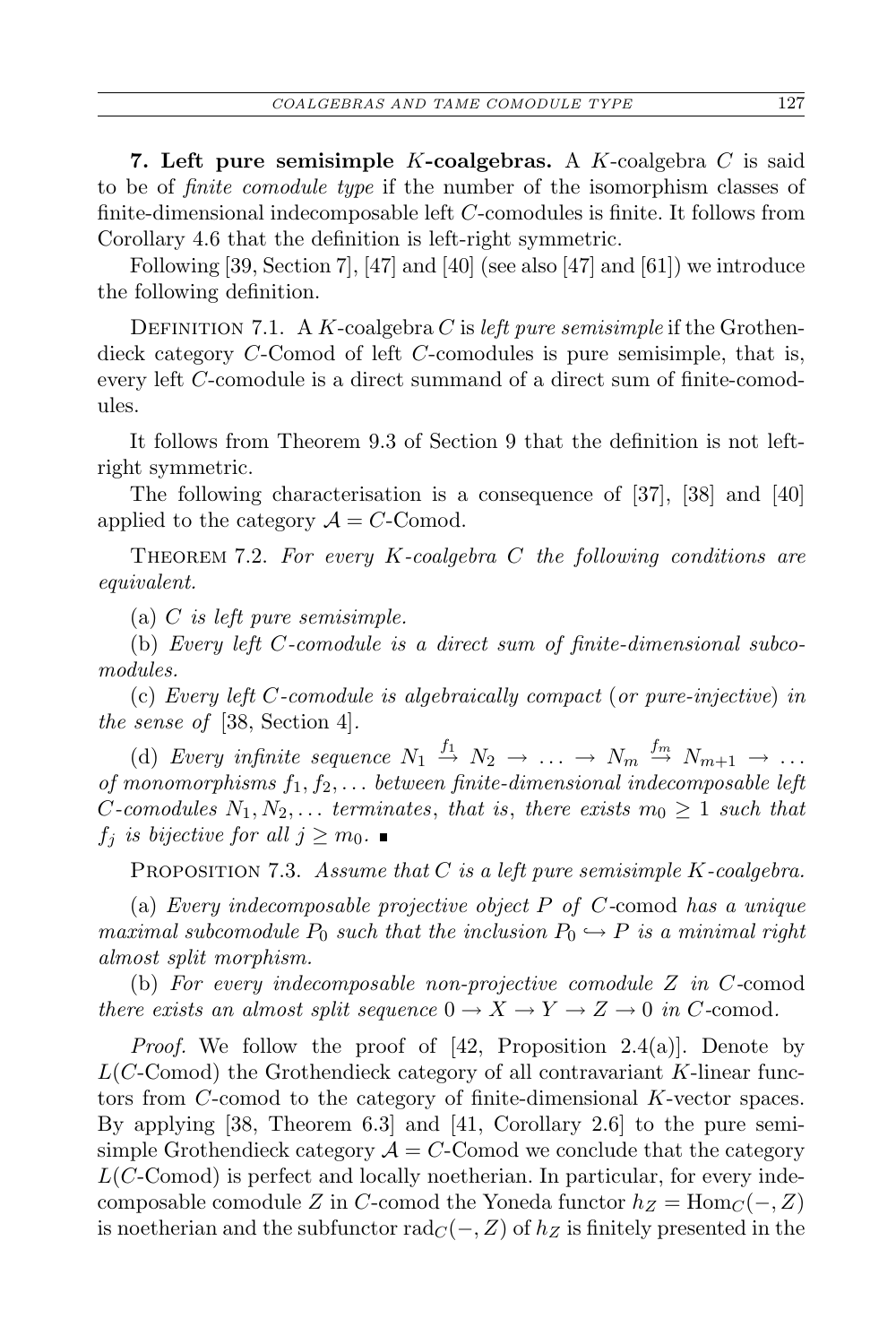category  $L(C\text{-Comod})$ , where  $rad_C(U, Z)$  consists of all non-isomorphisms for every indecomposable comodule *U* in *C*-comod (see [2], [44, Section 11.1]).

(a) Assume that *P* is an indecomposable projective object in *C*-comod. By remarks above applied to  $Z = P$ , there exists a projective cover  $h_v$ :  $h_V \rightarrow \text{rad}_C(-, P)$  in the category  $L(C\text{-Comod})$ , where  $v : V \rightarrow P$  is a homomorphism in *C*-comod. Since  $\text{rad}_C(-, P)$  is a proper subfunctor of  $h_P = \text{Hom}_C(-, P)$  and *P* is projective, *v* is not an epimorphism. It follows that the proper embedding Im  $v \leftrightarrow P$  admits a factorisation through *v*, and therefore *v* is injective, because otherwise  $v: V \to \text{Im } v$  is a splittable epimorphism, Ker  $v \neq 0$  and consequently the morphism  $h_v : h_V \to \text{rad}_C(-, P)$ is not a projective cover, a contradiction. Consequently,  $h_v$  is an isomorphism and  $P_0 = \text{Im } v$  is a unique maximal subcomodule of P such that the inclusion  $P_0 \hookrightarrow P$  is a minimal right almost split morphism.

(b) Let *Z* be an non-projective indecomposable object in *C*-comod. It follows that there is a minimal projective presentation

$$
0 \to h_X \stackrel{h_u}{\to} h_Y \stackrel{h_v}{\to} \text{rad}_C(-, Z) \to 0
$$

of the functor  $\text{rad}_C(-, Z)$  in the category  $L(C\text{-Comod})$ , where  $u: X \to Y$ and  $v: Y \to Z$  are homomorphisms in *C*-comod. Hence we easily conclude that  $0 \to X \stackrel{u}{\to} Y \stackrel{v}{\to} Z \to 0$  is an almost split sequence in *C*-comod. This finishes the proof.  $\blacksquare$ 

The following theorem is an immediate consequence of [38, Theorem 7.1].

Theorem 7.4. *An indecomposable cocommutative coalgebra C is left pure semisimple if and only if* dim*<sup>K</sup> C is finite and C is uniserial*, *that is*, *the subcoalgebras of C form a finite chain.*

The following theorem shows that the study of coalgebras *C* of finite comodule type is equivalent to the study of algebras of finite representation type, because every such basic coalgebra *C* is finite-dimensional and there is a category isomorphism  $C$ -Comod  $\cong Mod(C^*).$ 

Theorem 7.5. *Let K be a field and let C be a basic K-coalgebra with a decomposition* (6*.*1)*. The following conditions are equivalent.*

(a) *C is of finite comodule type.*

(b) *C is left pure semisimple and* soc *<sup>C</sup>C is finite-dimensional.*

(c) *C* is left pure semisimple and  $\dim_K C$  is finite.

(d) The Grothendieck group  $K_0(C)$  is of finite rank and every indecom*posable left C-comodule is finite-dimensional.*

(e) *The K*-algebra  $C^* = \text{Hom}_K(C, K)$  *is of finite representation type.* 

*If any of the conditions* (a)–(e) *is satisfied*, *then C is finite-dimensional and there is a category isomorphism*  $C$ -Comod  $\cong Mod(C^*)$ *.*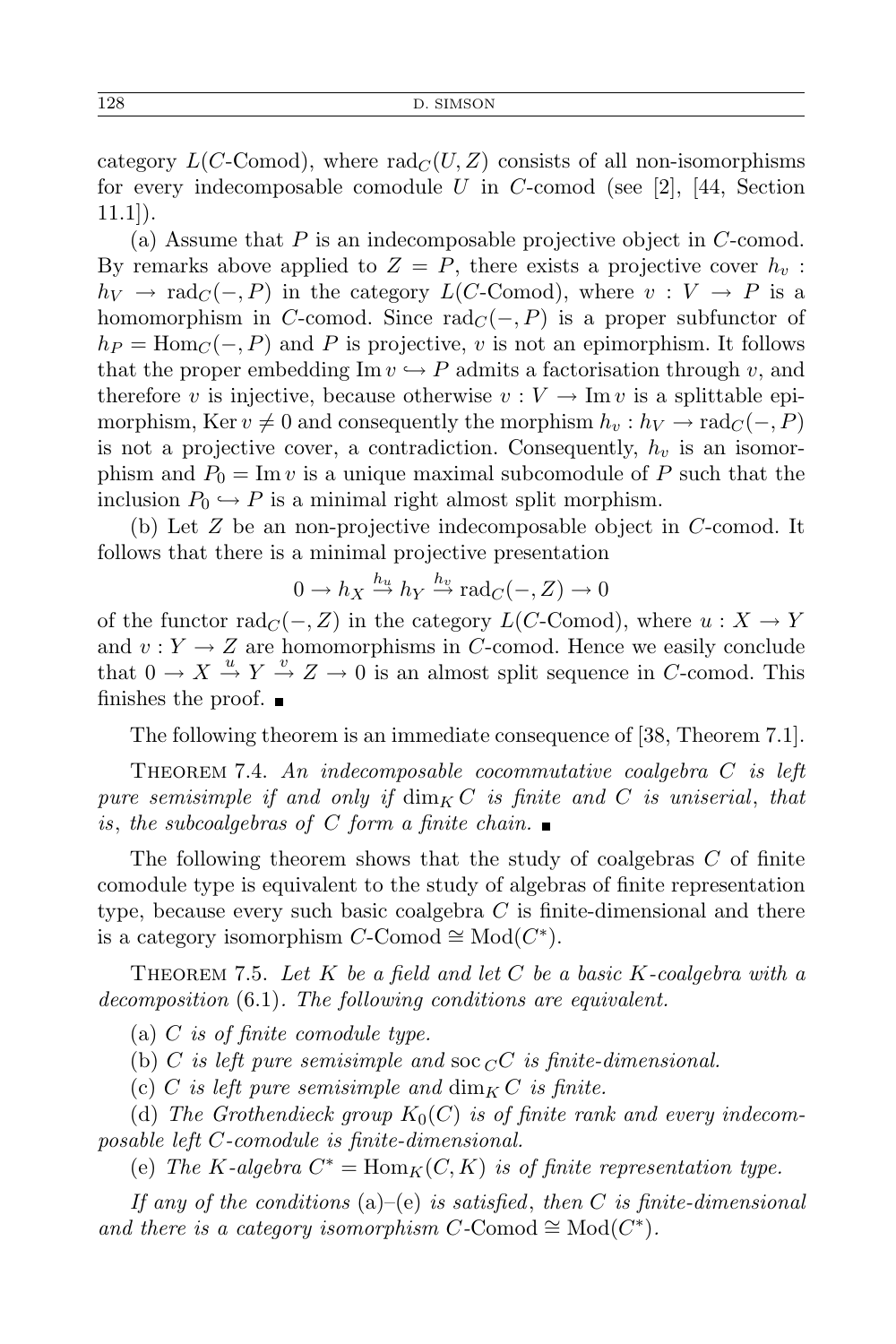*Proof.* We recall that  $A = C$ -Comod is a locally finite Grothendieck *K*-category and  $fp(A) = C$ -comod is the subcategory of A formed by the objects of finite length. Let  $L(\mathcal{A}) = \text{Add}(\text{fp}(\mathcal{A})^{\text{op}}, \mathcal{A}b)$  be the category of additive contravariant functors from  $fp(A)$  to the category Ab of abelian groups. We know from [37] and [38, Section 6] that the functor

$$
(7.6) \t\t\t\t h_{\bullet}: \mathcal{A} \to L(\mathcal{A}),
$$

 $X \mapsto h_X = \text{Hom}_{\mathcal{A}}(-, X)$ , is a fully faithful embedding and defines an equivalence of  $A$  and the full subcategory  $\text{Fl}(\mathcal{A}^{\text{op}}, \mathcal{A}b)$  of  $L(A)$  formed by the flat functors. The category  $\mathcal A$  is pure semisimple if and only if the category  $L(\mathcal A)$ is perfect.

(a) $\Rightarrow$ (b). Assume that *C* is of finite comodule type and let *X* = *X*<sub>1</sub> ⊕...  $\oplus X_r$ , where  $X_1, \ldots, X_r$  is a complete set of representatives of the isomorphism classes of indecomposable comodules in *C*-comod. It follows that there is an equivalence of categories  $L(\mathcal{A}) \cong Mod(\Lambda_C)$ , where  $\Lambda_C = End_C(X)$ . Since  $\Lambda_C$  is a finite-dimensional K-algebra, according to the well known result of H. Bass the category  $L(\mathcal{A}) \cong Mod(\Lambda_C)$  is perfect. It follows that *C* is left pure semisimple. Since the coalgebra *C* is basic and of finite comodule type, we have soc  $_C C = \bigoplus_{j \in I_C} S(j)$ , where  $I_C$  is finite. This finishes the proof of  $(a) \Rightarrow (b)$ .

(b)⇒(c). Since soc  $C C = \bigoplus_{j \in I_C} S(j)$ , where  $I_C$  is finite, the injective left *C*-comodule *C* has a decomposition  $C^C = \bigoplus_{j \in I_C} E(S(j))$ , where  $E(S(j))$ is the injective envelope of  $S(j)$ . Since C is left pure semisimple, the injective comodule  $E(S(i))$  is finite-dimensional for each  $j \in I_C$ . Consequently,  $\dim_K C$  is finite and (b) $\Rightarrow$ (c) is proved.

The implication (c)*⇒*(b) is obvious.

(c)⇔(d). Since the coalgebra *C* is basic and soc  $\overline{C}C = \bigoplus_{j \in I_C} S(j)$ , we have  $K_0(C) \cong \mathbb{Z}^{(I_C)}$  and  $_C C = \bigoplus_{j \in I_C} E(S(j))$ , by Lemma 6.5. It follows that, if every indecomposable left *C*-comodule is finite-dimensional or *C* is left pure semisimple, then the group  $K_0(C)$  is of finite rank if and only if  $\dim_K C$  is finite. Then the equivalence of (c) and (d) is an immediate consequence of [41, Theorem 1.3].

 $(c) \Rightarrow (e)$ . If dim<sub>K</sub> *C* is finite, then according to Theorem 4.3 and Lemma 2.3 there is a category isomorphism  $C$ -Comod  $\cong$  Dis $(C^*)$  = Mod $(C^*)$ . Then the finite-dimensional *K*-algebra is right pure semisimple and the implication (c)*⇒*(e) is a consequence of a well known result of Auslander [1].

Since the implication (e) $\Rightarrow$ (a) is a consequence of the category *K*-linear isomorphism  $C$ -Comod  $\cong$  Dis( $C^*$ ) = Mod( $C^*$ ), the proof is complete.

Corollary 7.7. *Let C be a left pure semisimple K-coalgebra with socle decomposition* soc  $_C C = \bigoplus_{j \in I_C} S(j)^{t_j}$ .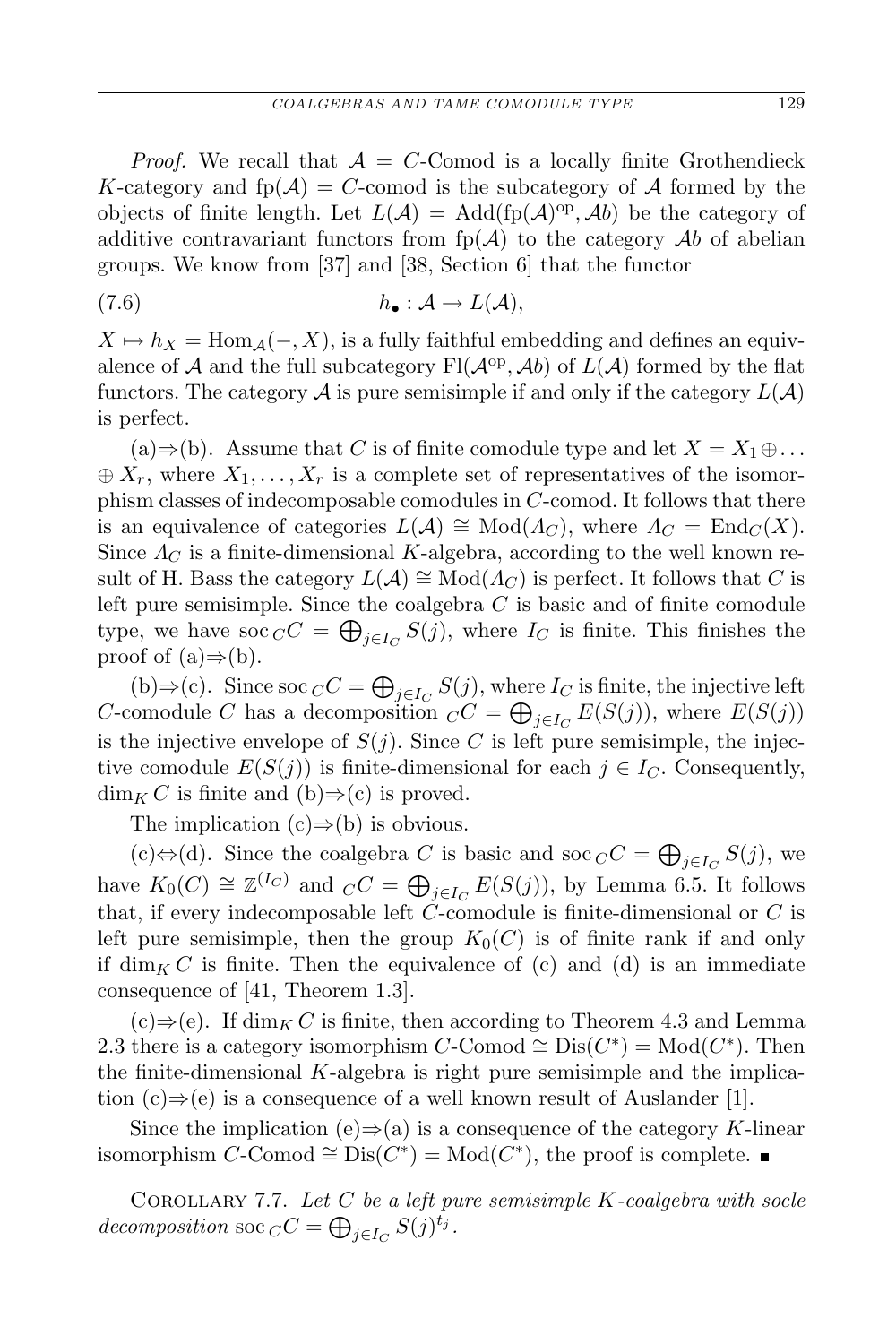(a) *For any finite set S of simple left C-comodules there are only a finite number of isomorphism classes of indecomposable left C-comodules in C-*comod *whose composition factors belong to S.*

(b) *C is a directed union of finite-dimensional subcoalgebras of finite comodule type.*

 $\boldsymbol{\mu}_C \left( \begin{matrix} \boldsymbol{c} \end{matrix} \right)$  *C is domestic of tame comodule type and the growth function*  $\boldsymbol{\mu}_C^1$  :  $K_0(C) \to \mathbb{N}$  *is zero* (see (6.7)).

(d) For any finite subset T of  $I_C$  the growth function  $\mu_C^0 : K_0(C) \to \mathbb{N}$ *vanishes at all but a finite number of vectors*  $v \in \mathbb{Z}^{(T)} \subseteq \mathbb{Z}^{(I_C)} \cong K_0(C)$ .

*Proof.* According to Corollary 5.12, the left *C*-comodules in *C*-comod whose composition factors belong to *S* form an exact abelian subcategory *C*-comod $\parallel$ <sup>*S*</sup> of *C*-comod, and there exists a basic *K*-coalgebra  $C_s$  such that *C*-comod $\parallel$ <sub>*S*</sub>  $\cong$  *C<sub>S</sub>*-comod and soc *C<sub>S</sub>* is finite-dimensional. Since *C* is left pure semisimple, so is *C<sup>S</sup>* and according to Theorem 7.5 the coalgebra *C<sup>S</sup>* is finite-dimensional of finite comodule type. Hence the corollary follows.

Remark 7.8. There are examples of indecomposable *K*-coalgebras of infinite comodule type which are left and right pure semisimple (see Example 8.5).

**8. Quivers, relation ideals and path coalgebras.** In order to formulate our main result we need some notation. A *K*-coalgebra *C* is called *hereditary* if the category *C*-Comod of left *C*-comodules is hereditary, that is,  $\text{Ext}^2_C(M, N) = 0$  for all M and N in C-Comod, or equivalently, epimorphic images of injective *C*-comodules are injective *C*-comodules. It was shown in [30] that the definition is left-right symmetric, and a coalgebra *C* is hereditary if  $\text{Ext}^2_C(M, N) = 0$  for all *M* and *N* in *C*-comod (see also [11]).

Following Gabriel [18], by a *quiver*  $Q = (Q_0, Q_1)$  we mean an oriented graph (in general infinite) with the set  $Q_0$  of vertices and the set  $Q_1$  of arrows. We associate with *Q* the quiver  $Q^* = (Q_0^*, Q_1^*)$  *opposite* to *Q*, where  $Q_0^* = Q_0$  and  $Q_1^*$  consists of arrows of the form  $\beta^* : j \to i$  corresponding to the arrows  $\beta : i \rightarrow j$  in  $Q_1$ .

A *K*-linear representation of the quiver  $Q = (Q_0, Q_1)$  is a system

$$
X = (X_i, \varphi_{\beta})_{i \in Q_0, \beta \in Q_1}
$$

where  $X_i$  is a *K*-vector space and  $\varphi_\beta: X_i \to X_j$  is a *K*-linear map for any  $\beta : i \rightarrow j$ . If  $X_j$  is a finite-dimensional *K*-vector space for any *j* and  $X_j = 0$ for almost all *j*, then the representation *X* is of *finite length* (see also [2],  $[44, Chapter 14]$ .

A morphism  $f: X \to X'$  of representations of *Q* is a system  $f = (f_i)_{i \in Q_0}$ of *K*-linear maps  $f_i: X_i \to X'_i$ ,  $i \in Q_0$ , such that  $\varphi_\beta f_i = f_j \varphi_\beta$  for all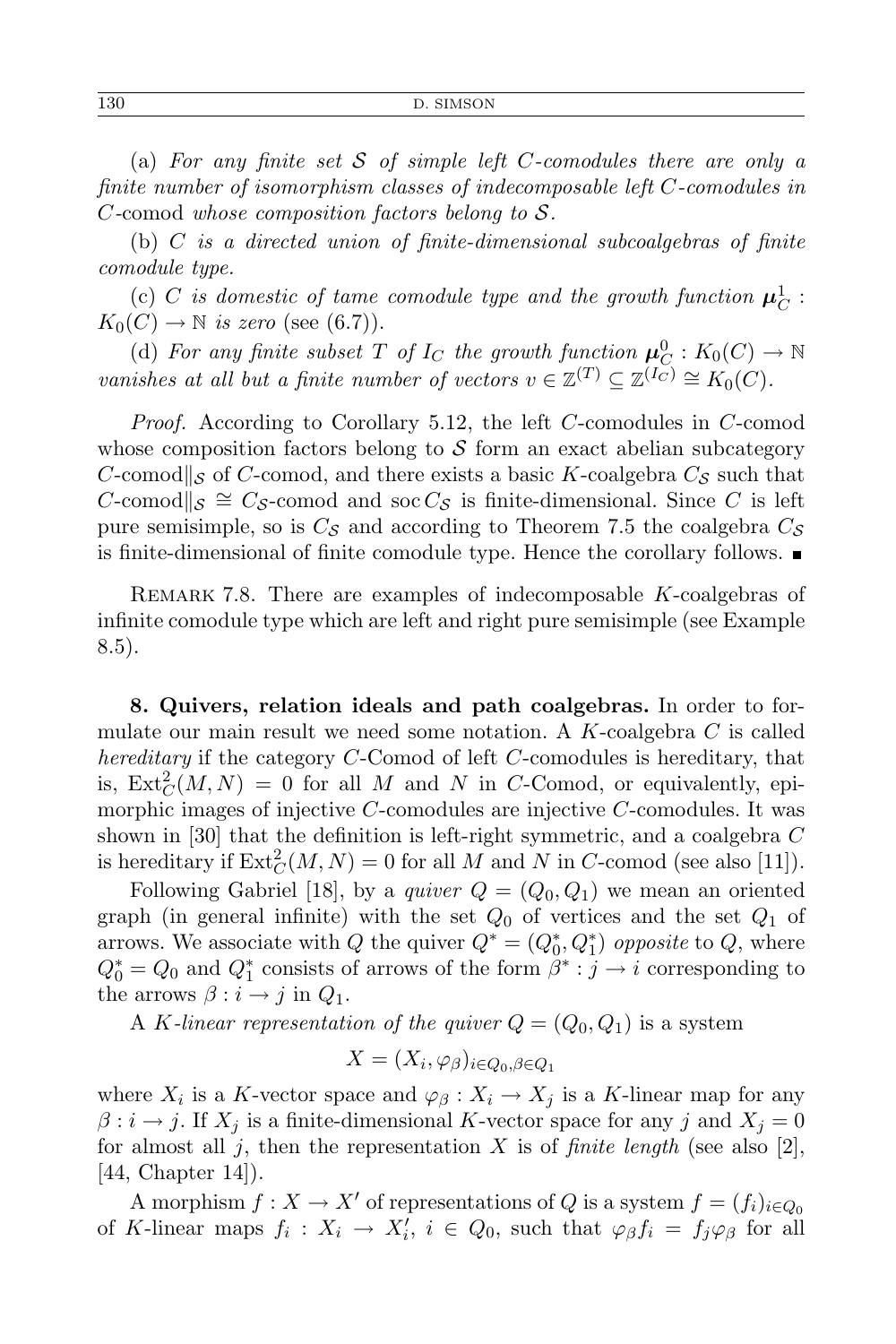$\beta$  :  $i \rightarrow j$  in  $Q_1$ , that is, the following diagram is commutative:

$$
\begin{array}{ccc}\nX_i & \stackrel{\varphi_{\beta}}{\longrightarrow} & X_j \\
\downarrow f_i & & \downarrow f_j \\
X'_i & \stackrel{\varphi_{\beta}'}{\longrightarrow} & X'_j\n\end{array}
$$

We denote by  $\text{Hom}_Q(X, Y)$  the *K*-linear space of all morphisms from X to *Y*. We denote by  $\text{Rep}_K(Q)$  the Grothendieck *K*-category of *K*-linear representations of  $Q$  and by  $\operatorname{Rep}_K^{\text{lf}}(Q)$  the full Grothendieck *K*-subcategory of  $\text{Rep}_K(Q)$  formed by *locally finite-dimensional representations*, that is, directed unions of representations of finite length. Finally, we denote by  $\operatorname{rep}_K(Q) \supseteq \operatorname{rep}_K^{\text{lf}}(Q)$  the full subcategories of  $\operatorname{Rep}_K(Q)$  formed by finitely generated objects (see [34]) and by locally finite-dimensional representations, or equivalently, by representations of finite length.

It follows that the category  $\text{Rep}_K^{\text{lf}}(Q)$  is locally finite and  $\text{rep}_K^{\text{lf}}(Q)$  consists of all objects of  $\operatorname{Rep}_K^{\text{lf}}(Q)$  of finite length.

Let  $Q = (Q_0, Q_1)$  be a quiver. We recall that an *oriented path* in  $Q$  of length  $m \geq 1$  starting from vertex  $i = i_0$  and ending at vertex  $j = i_m$  is a formal composition

(\*) 
$$
\omega = \beta_1 \beta_2 \dots \beta_m \equiv (i_0 \stackrel{\beta_1}{\rightarrow} i_1 \stackrel{\beta_2}{\rightarrow} \dots \stackrel{\beta_m}{\rightarrow} i_m)
$$

of arrows  $\beta_1, \ldots, \beta_m$ . To any vertex  $i \in Q_0$  we attach a *stationary path*  $\eta_i$ starting and ending at *i*. The stationary path at *j* in the opposite quiver *Q<sup>∗</sup>* is also denoted by  $\eta_j$ . If  $\omega = \beta_1 \beta_2 \dots \beta_m$  is the path  $(*)$  in *Q* we set

$$
\omega^* = \beta_m^* \beta_{m-1}^* \dots \beta_1^*
$$

and view it as a path in  $Q^*$ . Denote by  $Q_m$  the set of all oriented paths in *Q* of length *m* ≥ 0.

Given a quiver  $Q = (Q_0, Q_1)$  we denote by  $KQ$  the *path algebra* of Q with coefficients in  $K$  (see [2], [44, Chapter 14]), that is, the graded  $K$ -vector space

$$
(*)\qquad\qquad KQ=KQ_0\oplus KQ_1\oplus\ldots\oplus KQ_m\oplus\ldots,
$$

where  $KQ_m = \bigoplus_{\omega \in Q_m} \omega K$ , equipped with addition and multiplication defined as follows. Given  $a = \sum_{\omega} \omega a_{\omega}$  and  $b = \sum_{\omega'} \omega' b_{\omega'}$  in  $KQ$  we put

$$
a + b = \sum_{\omega''} \omega''(a_{\omega''} + b_{\omega''}), \quad a \cdot b = \sum_{\omega, \omega'} \omega \omega' a_{\omega} b_{\omega'},
$$

where  $\omega = \beta_1 \dots \beta_m$ ,  $\omega' = \beta'_1 \dots \beta'_t$ , and we set  $\omega \omega' = \beta_1 \dots \beta_m \beta'_1 \dots \beta'_t$  if the terminal vertex of  $\beta_m$  coincides with the source vertex of  $\beta'_1$ , and  $\omega\omega' = 0$ otherwise. We set  $\lambda \alpha = \alpha \lambda$  for  $\lambda \in K$ .

Given two vertices  $a, b \in Q_0$  of  $Q$  we denote by  $KQ(a, b)$  the subspace of  $KQ$  generated by all oriented paths from *a* to *b*, and by  $KQ_m(a, b)$  the subspace of  $KQ(a, b)$  generated by paths of length m.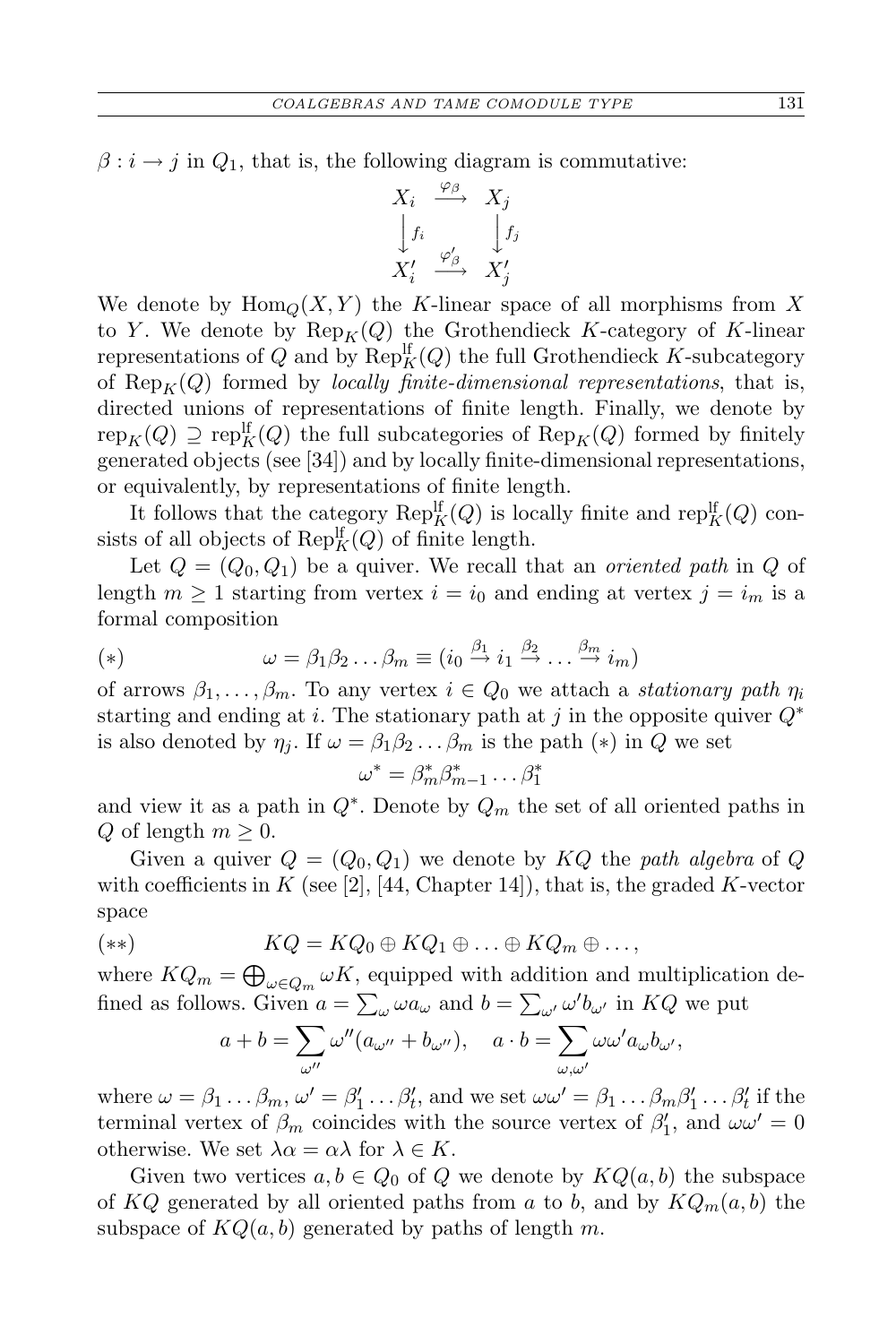It is clear that *KQ* endowed with the direct sum decomposition (*∗∗*) is a graded *K*-algebra, the stationary paths  $\eta_i$ ,  $i \in Q_0$ , form a complete set of primitive orthogonal idempotents of *KQ*, and there is a right ideal decomposition

$$
KQ = \bigoplus_{i \in Q_0} \eta_i KQ.
$$

If  $Q_0$  is finite then  $\sum_{i \in Q_0} \eta_i$  is the identity of  $KQ$ . If  $Q_0$  is infinite the algebra *KQ* has no identity element. It is clear that the dimension of *KQ* is finite if and only if *Q* is finite and has no oriented cycles. Note that for each  $m \geq 1$  the *K*-vector space

$$
KQ_{\geq m} = \bigoplus_{j\geq m} KQ_j
$$

is the two-sided ideal of  $KQ$  generated by all paths of length  $\geq m$ .

It is well known (see [44, Section 14.1]) that there are equivalences of  $\text{categories } \text{Rep}_K(Q) \cong \text{Mod}(KQ) \text{ and } \text{rep}_K(Q) \cong \text{mod}(KQ).$ 

The path *K*-algebra *KQ* endowed with the direct sum decomposition (*∗∗*) can be viewed as a graded *K*-coalgebra with comultiplication *∆* : *KQ →*  $KQ \otimes KQ$  and counity  $\varepsilon : KQ \to K$  defined as follows (see [9] and [60]). Given the stationary path  $\eta_i$  at *i* we set  $\Delta(\eta_i) = \eta_i \otimes \eta_i$  and  $\varepsilon(\eta_i) = 1$ . Given any path  $\omega = \beta_1 \dots \beta_m$  of length  $m \ge 1$  starting from  $i = i_0$  and ending at  $j = i_m$  we set

$$
\Delta(\omega) = \eta_i \otimes \omega + \omega \otimes \eta_j + \sum_{s=1}^{m-1} (\beta_1 \dots \beta_s) \otimes (\beta_{s+1} \dots \beta_m) = \sum_{uv=\omega} u \otimes v
$$

and  $\varepsilon(\omega) = 0$ , where  $\otimes = \otimes_K$ . We call  $KQ$  together with the above coalgebra structure the *path K-coalgebra* of the quiver *Q* with coefficients in *K*.

It is clear that for each  $m \geq 0$  the *K*-vector space

$$
KQ_{\leq m} = KQ_0 \oplus KQ_1 \oplus \ldots \oplus KQ_m
$$
 is a subcoalgebra of  $KQ$ .

Note that if *Q* is a finite quiver without oriented cycles, then the finitedimensional *K*-algebra  $(KQ^*)^* = \text{Hom}_K(KQ^*, K)$ , *K*-dual to the *K*-coalge- $KQ^*$ , is the path algebra  $KQ$  and  $KQ^*$ -comod  $\cong \text{mod}(KQ) \cong \text{rep}_K(Q)$ (see [28], [56] and [44, Section 14.1]).

We define a *K*-linear representation *X* of *Q* to be *nilpotent* (or a small representation of *Q*, in the sense of Gabriel [19, Section 7.4]) if there exists an  $m \geq 1$  such that the composite *K*-linear map

$$
X_{i_0} \xrightarrow{\varphi_{\beta_1}} X_{i_1} \xrightarrow{\varphi_{\beta_2}} \dots \xrightarrow{\varphi_{\beta_m}} X_{i_m}
$$

is zero for any path  $\beta_1 \ldots \beta_m$  in *Q* of length *m*. We denote by nilrep<sup>If</sup><sub>K</sub>(*Q*) the full subcategory of  $\text{rep}_K(Q)$  formed by all nilpotent representations of finite length, and by  $\text{Rep}_K^{\text{Inlf}}(Q)$  the full subcategory of  $\text{Rep}_K(Q)$  formed by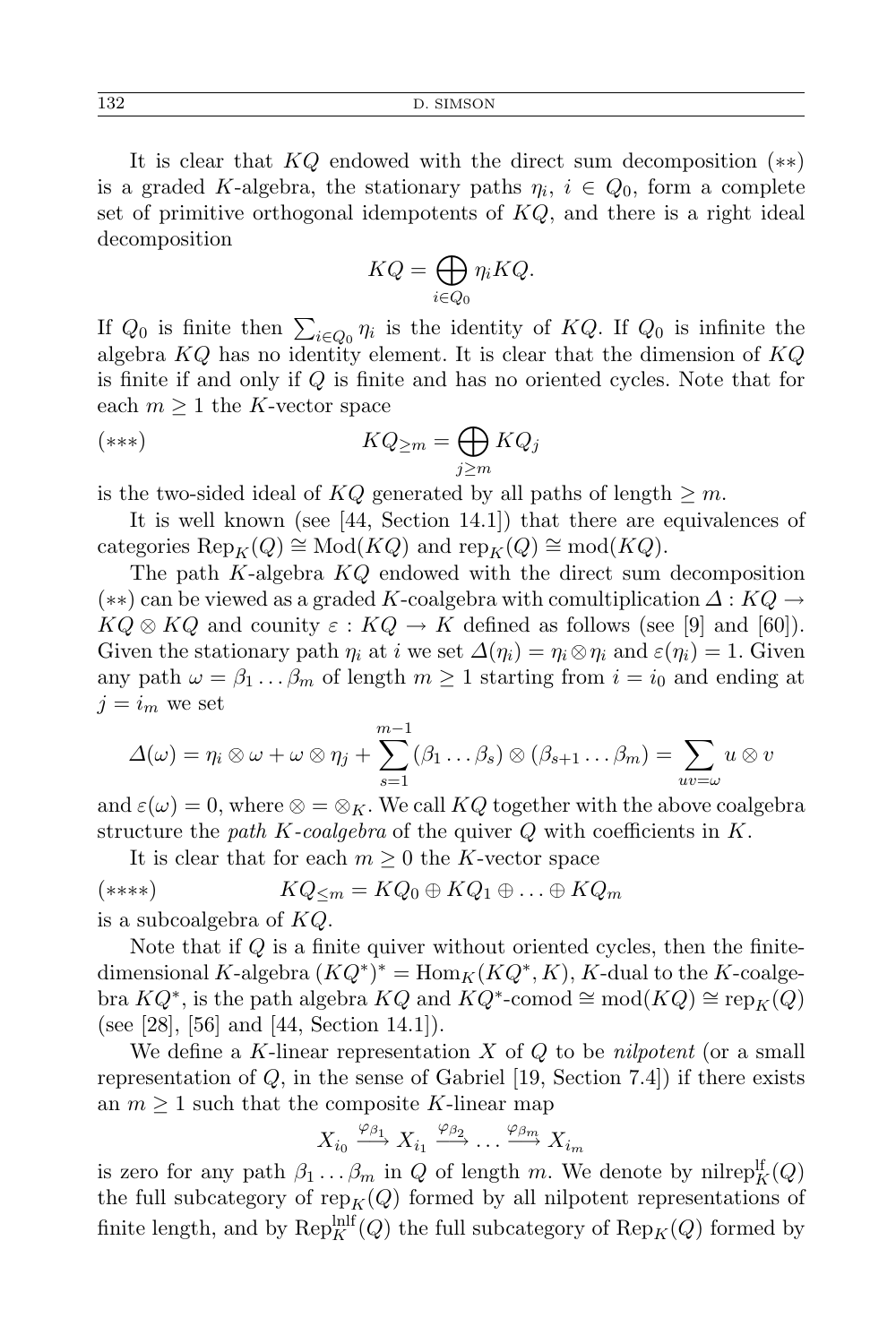all *locally nilpotent representations* that are locally finite, that is, directed unions of representations from nilrep<sup>If</sup><sub> $K$ </sub><sup>(*Q*</sup>). It is easy to see that a *K*-linear representation *X* of *Q* is locally nilpotent if and only if for any  $i_0 \in Q_0$  and any  $x_0 \in X_{i_0}$  there exists an  $m \ge 1$  such that  $\varphi_{\beta_m} \dots \varphi_{\beta_1}(x_0) = 0$  for any path  $\beta_1 \ldots \beta_m$  in *Q* of length *m* (see also [8], [10], [60]).

We recall from [20, 4.2] that given an ideal *Ω* of the path algebra *KQ* contained in  $KQ_{\geq 2}$  we define  $\text{rep}_K(Q, \Omega)$  to be the full subcategory of  $\text{rep}_K(Q)$ formed by all representations satisfying all relations in  $\Omega$  (see also [44, Section 14.1]).

We start by collecting elementary properties of path *K*-coalgebras of arbitrary quivers (see also [9, Section 4], [60, Section 4]).

Proposition 8.1. *Let Q be an arbitrary quiver* , *Q<sup>∗</sup> the quiver opposite to Q*, and *K a field.* Given a vertex *j* in  $Q_0 = Q_0^*$  we denote by  $\eta_j$  the *stationary path at j.*

(a) *The path*  $K$ -coalgebra  $C = KQ^*$  is basic, the one-dimensional vector *space*  $S(j) = K\eta_j$  *is a simple left subcomodule of C and*  $KQ_0^* = \text{soc}_C C = \bigoplus_{i=0}^{n} S(i)$ . If  $i \neq j$ , then the left *C*-comodules  $S(i)$  *and*  $S(j)$  *are not j* $∈Q$ <sub>0</sub>  $S$ (*j*)*. If*  $i ≠ j$ , *then the left C-comodules*  $S(i)$  *and*  $S(j)$  *are not isomorphic. The subcoalgebras*

$$
KQ_0^* \subseteq KQ_{\leq 1}^* \subseteq \ldots \subseteq KQ_{\leq m}^* \subseteq \ldots
$$

*give the coradical filtration of KQ<sup>∗</sup> .*

(b) *For each*  $j \in Q_0$ , *the indecomposable left ideal*  $(KQ^*)\eta_j$  *of the path K-algebra KQ<sup>∗</sup> generated by all oriented paths in Q<sup>∗</sup> ending at j is an indecomposable injective left coideal of the coalgebra*  $KQ^*$ ,  $\text{soc}(KQ^*)\eta_j =$ *S*(*j*), *the injective envelope*  $E(S(j))$  *of*  $S(j)$  *is isomorphic to*  $(KQ^*)\eta_j$ , *and* 

$$
KQ^* = \bigoplus_{j \in Q_0^*} (KQ^*)\eta_j
$$

*is a left coideal decomposition.*

(c) *For any finite subquiver*  $Q^{\beta}$  *of*  $Q$  *and any*  $m \geq 0$  *there is a K*-*algebra* surjection  $\varepsilon_m^{\beta}:KQ\to KQ^{\beta}/KQ_{\geq m}^{\beta}$ , the subspace  $K(Q^{\beta})_{\leq m}^*$  of  $KQ^*$  is a *finite-dimensional subcoalgebra*, *the path coalgebra KQ<sup>∗</sup> is a directed union of the subcoalgebras*  $K(Q^{\beta})_{\leq m}^*$  *and the category* nilrep<sup>lf</sup><sub> $K(Q)$ </sub> *has a directed union form*

$$
\mathrm{nilrep}_K^{\rm lf}(Q)=\bigcup_{\beta}\bigcup_{m=1}^{\infty}\mathrm{rep}_K(Q^{\beta},KQ_{\geq m}^{\beta}).
$$

*The two-sided ideals*  $U_m^{\beta} = \text{Ker} \varepsilon_m^{\beta}$  *define a linear topology on*  $KQ$  (*called the finite subquiver topology*), *the completion*

(8.2) 
$$
\widehat{KQ} = \varprojlim_{\beta,m} KQ/U_m^{\beta}
$$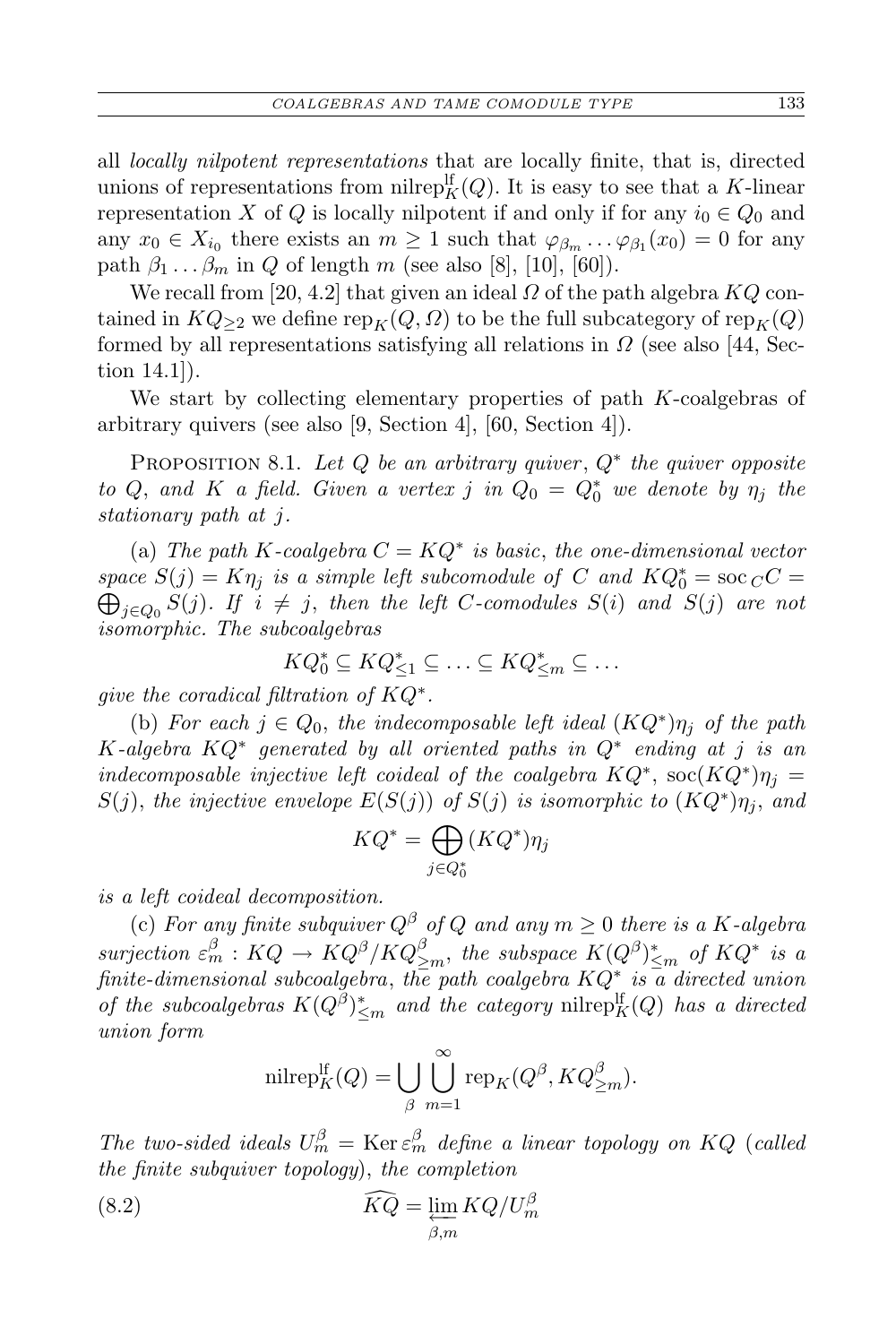*of KQ is a pseudocompact K-algebra containing KQ* (*a complete tensor algebra* [19, 7.5]) *and the topological dual coalgebra*  $(\widetilde{KQ})^{\circ} = \hom_K(\widetilde{KQ}, K)$ *is isomorphic to KQ<sup>∗</sup> .*

(d) *There exist K-linear category isomorphisms* (8.3)  $KQ^*$ -comod  $\cong$  nilrep $_K^{\text{lf}}(Q) \cong \text{comod-}KQ$ .

*Proof.* (a) Let *H* be a simple subcoalgebra of *KQ<sup>∗</sup>* . It follows from the multiplication formula in  $KQ^*$  that *H* contains the stationary path  $\eta_j$  for some  $j \in Q_0$ . Since the vector space  $K\eta_j$  is obviously a subcoalgebra (and a subcomodule) of *H* and *H* is simple, we have  $H = \eta_j K$ . In view of Lemmas 5.1 and 5.3, the coalgebra *KQ<sup>∗</sup>* is basic and the remaining statements in (a) follow easily.

(b) It is clear that  $(KQ^*)\eta_j \subseteq KQ^*$  is a left coideal generated by all oriented paths in  $Q^*$  with terminus at  $j \in Q_0^*$ . Since  $KQ_0^* = \operatorname{soc}_C C = \bigoplus_{i=0}^{\infty} S(i)$ , obviously  $\operatorname{soc}(KQ^*)\eta_i = S(i)$  and therefore the left coideal  $j \in Q_0$   $S(j)$ , obviously  $\operatorname{soc}(KQ^*)\eta_j = S(j)$  and therefore the left coideal  $(K\tilde{Q}^*)\eta_j$  is indecomposable. Since  $(KQ^*)\eta_j$  is a direct summand of the injective left comodule *KQ<sup>∗</sup>* , it is an injective comodule and (b) follows.

(c) The first part follows immediately by applying definitions. To prove the second part we recall that *KQ<sup>∗</sup>* is a directed union of the finite-dimensional subcoalgebras  $H_m^{\beta} = K(Q^{\beta})_{\leq m}^* \subseteq K(Q^{\beta})^*$  and therefore the dual pseudocompact algebra  $(KQ^*)^* = \overline{\text{Hom}}_K(KQ^*, K)$  has the form  $(KQ^*)^* \cong$  $\lim_{\epsilon \to 0} \beta_m H_m^{\beta}$ . It is clear that for any integer  $m \geq 1$  and any finite subquiver  $Q^{\beta}$  of *Q* there is an isomorphism of finite-dimensional *K*-algebras  $(H_m^{\beta})^* \cong$  $KQ^{\beta}/KQ^{\beta}_{\geq m}$  and the restriction  $\varepsilon_m^{\beta}$  :  $KQ \to (H_m^{\beta})^* \cong KQ^{\beta}/KQ^{\beta}_{\geq m}$  of the canonical algebra surjection  $(KQ^*)^* \to (H_m^{\beta})^*$  to  $KQ$  is a surjection. It follows that the ideals  $U_m^{\beta} = \text{Ker } \varepsilon_m^{\beta}$  define a linear topology on  $KQ$  and there is an isomorphism of pseudocompact algebras

$$
(KQ^*)^* \cong \varprojlim_{\beta,m} KQ/U_m^{\beta} = \widehat{KQ}.
$$

By Theorem 3.6, the coalgebra  $(\widehat{KQ})^{\circ}$  is isomorphic to  $KQ^*$ . This finishes the proof of (c).

(d) Since *KQ<sup>∗</sup>* is a directed union of finite-dimensional subcoalgebras of the form  $K(Q^{\beta})_{\leq m}^*$ , where  $Q^{\beta}$  runs through all finite subquivers of  $Q$ and  $m \geq 1$ , according to Theorem 4.3(b) and Lemma 2.3(a) any comodule *M* in  $KQ^*$ -comod lies in  $K(Q^{\beta})^*_{\leq m}$ -comod ⊆  $KQ^*$ -comod for some finite subquiver  $Q^{\beta}$  of  $Q$  and  $m \geq 1$ . Since there is a *K*-algebra isomorphism  $(K(Q^{\beta})_{\leq m}^*)^* \cong KQ^{\beta}/KQ_{\geq m+1}^{\beta}$ , the required category isomorphism  $KQ^*$ -comod  $\cong$  nilrep<sup>[*f*</sup><sub>*K*</sub>(*Q*) is defined by the composition

$$
K(Q^{\beta})_{\leq m}^* \text{-comod} \cong \text{dis}(KQ^{\beta}/KQ_{\geq m+1}^{\beta}) = \text{mod}(KQ^{\beta}/KQ_{\geq m+1}^{\beta})
$$
  

$$
\cong \text{rep}_K(Q^{\beta}, KQ_{\geq m+1}^{\beta}) \subseteq \text{nilrep}_K^{\text{lf}}(Q)
$$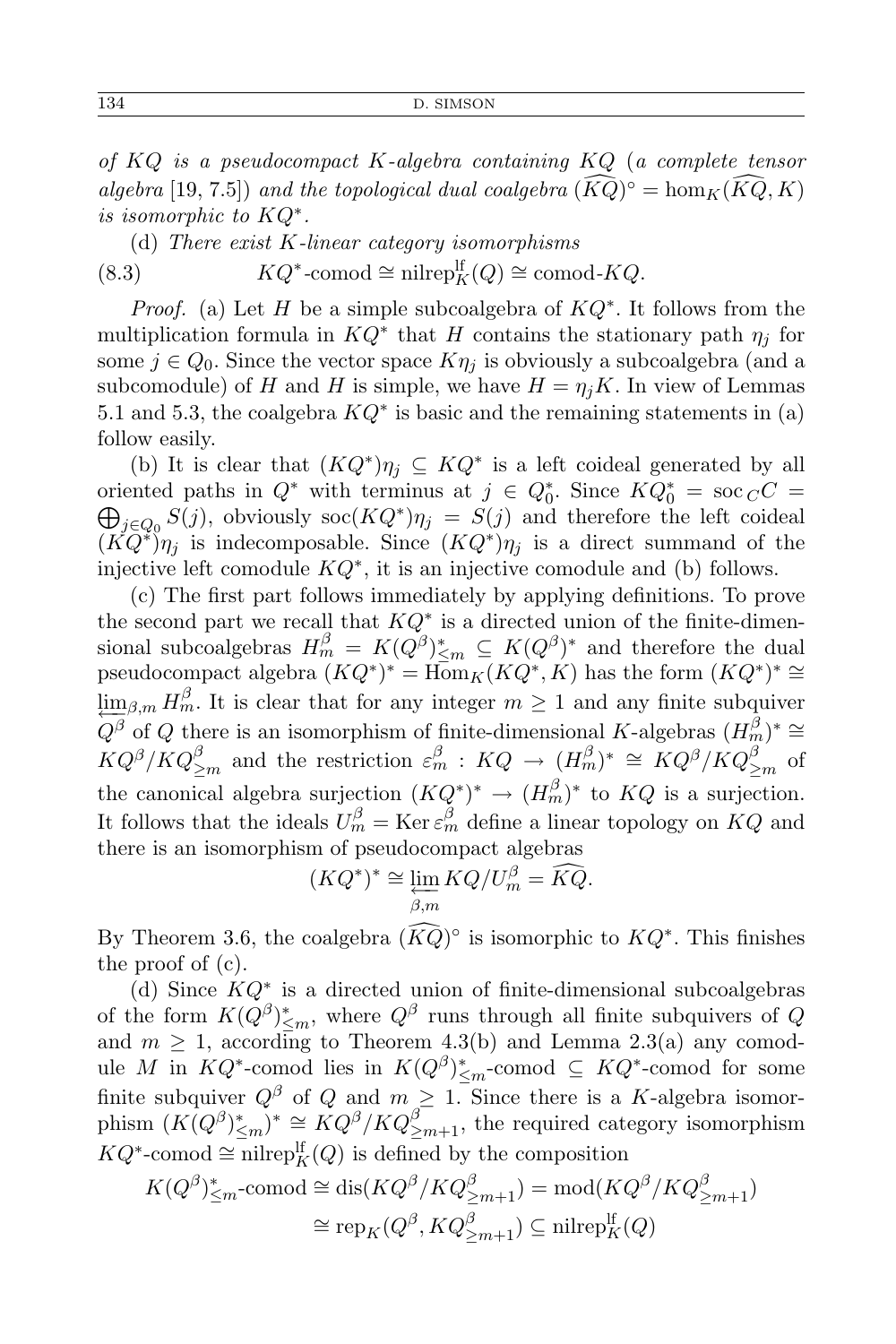(apply (c), (4.4) and [44, Section 14.1]). The *K*-linear category isomorphism  $KQ^*$ -comod  $\cong$  comod-*KQ* follows from the fact that the coalgebra  $(KQ)$ <sup>op</sup> is isomorphic to *KQ<sup>∗</sup>* .

One can give an alternative proof of (d) following an idea of Gabriel [19, Section 7.5] (see also [60, 4.11]).

As an immediate consequence of Proposition 8.1 we get

Corollary 8.4. *If Q is a locally finite quiver without oriented cy* $c$ *les*, *then there exist category isomorphisms*  $KQ^*$ -comod  $\cong \text{rep}_K^{\text{lf}}(Q) \cong$  $comod$ *-KQ.* 

Following Gabriel [20, 4.2], by a *quiver with relations* we mean a pair  $(Q, \Omega)$ , where  $Q$  is a quiver (in general infinite) and  $\Omega$  is a two-sided  $\bigoplus_{a,b\in Q_0} \Omega(a,b)$ , where  $\Omega(a,b) = \Omega \cap KQ(a,b)$  (compare with [44, Section ideal of the path *K*-algebra  $KQ$  contained in  $KQ_{\geq 2}$  and such that  $\Omega =$ 14.1). We call such an ideal  $\Omega$  an *ideal of relations*. If  $(Q, \Omega)$  is a quiver with relations we define  $\text{rep}_K(Q, \Omega)$  to be the full subcategory of  $\text{rep}_K(Q)$ formed by the representations of *Q* satisfying all relations in *Ω*.

With any quiver with relations  $(Q, \Omega)$  we associate the path subcoalgebra

$$
C(Q, \Omega) = \{ x \in KQ; \ \langle x, \Omega \rangle = 0 \}
$$

of  $KQ$ , where  $\langle$  −, − $\rangle$  :  $KQ \times KQ \rightarrow K$  is the standard *K*-bilinear form on *KQ*. One can show that the path subcoalgebra  $C(Q^*, Q^*)$  of  $KQ^*$  is just the left path coalgebra of  $(Q, \Omega)$  defined in [48]. It then follows from [48] that (8.3) induces *K*-linear category isomorphisms

 $\text{comod-}C(Q, \Omega) \cong \text{nilrep}_K^{\text{lf}}(Q, \Omega), \quad \text{Comod-}C(Q, \Omega) \cong \text{Rep}_K^{\text{lnlf}}(Q, \Omega).$ 

We expect that any subcoalgebra *H* of  $KQ$  containing  $KQ_{\leq 1}$  is of the form  $C(Q, Q)$ . This together with [19, Section 7], [9, Theorem 4.3] and [60, Theorem 4.13] would imply that any basic *K*-coalgebra *C* over an algebraically closed field *K* is isomorphic to a coalgebra *C*(*Q, Ω*).

Following [10], one can prove that any hereditary basic coalgebra over an algebraically closed field is isomorphic to the path coalgebra of a quiver. These problems will be discussed in a subsequent paper [49].

Example 8.5. Let *Q* be the infinite quiver

$$
\ldots \stackrel{\beta_{-2}}{\longrightarrow} -1 \stackrel{\beta_{-1}}{\longrightarrow} 0 \stackrel{\beta_0}{\longrightarrow} 1 \stackrel{\beta_1}{\longrightarrow} 2 \stackrel{\beta_2}{\longrightarrow} 3 \stackrel{\beta_3}{\longrightarrow} \ldots
$$

and let *Ω* be the ideal of the path *K*-algebra *KQ* generated by the zerorelations  $\beta_i \beta_{i+1}$  for all  $j \in \mathbb{Z}$ . Let  $C = C(Q, \Omega)$  be the subcoalgebra  $KQ_0 \oplus$ *KQ*<sub>1</sub> of *KQ*. One can easily show that the category *C*-comod  $\cong$  comod-*C* is equivalent to the category  $\text{rep}_K(Q, Q)$  of K-linear representations of  $Q$ satisfying  $\beta_i \beta_{i+1} = 0$  for all  $j \in \mathbb{Z}$  (see Proposition 8.1 and Corollary 8.4). It follows that the coalgebra  $C = C(Q, \Omega)$  is of infinite comodule type and is both left and right pure semisimple.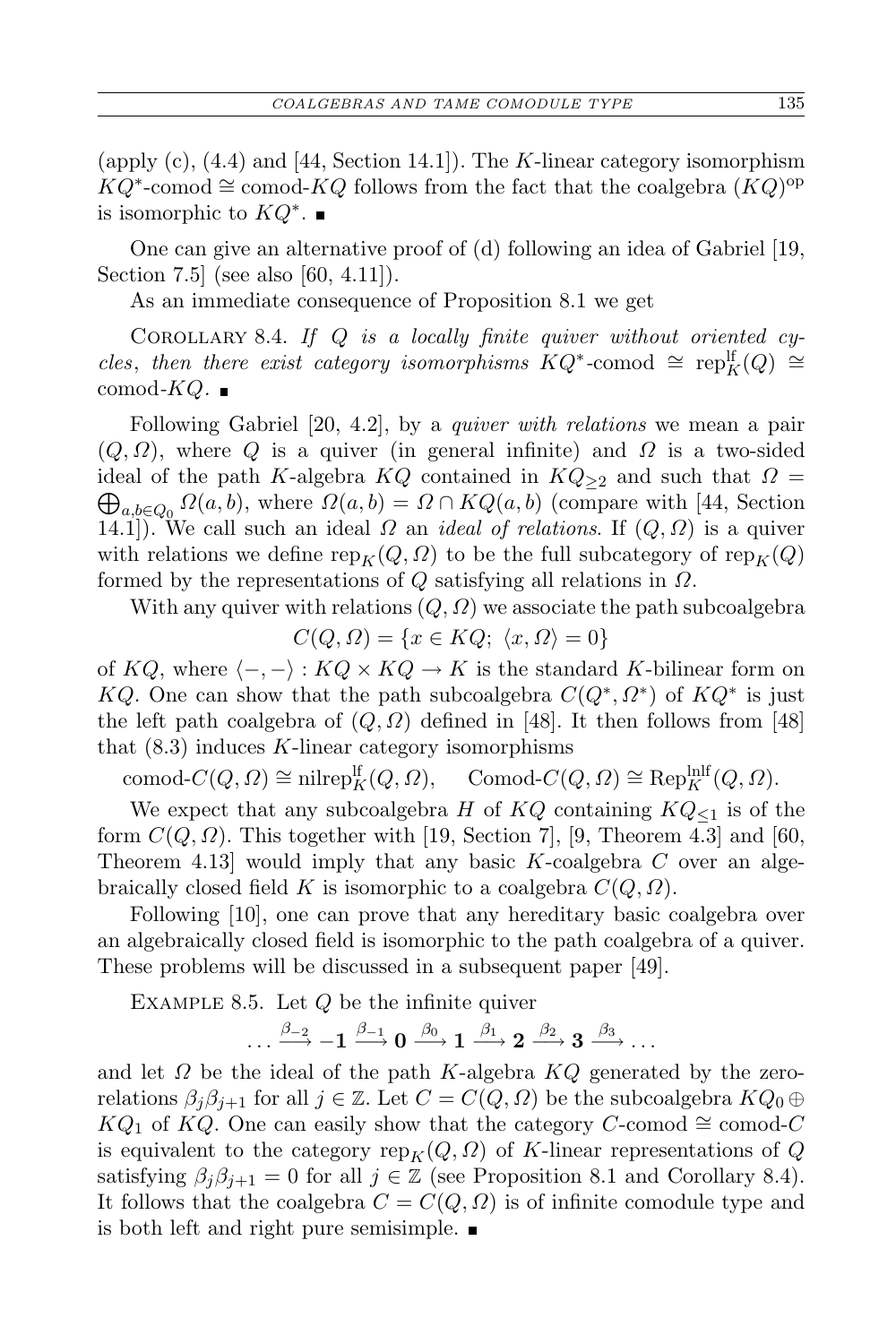In [19, Section 7] Gabriel has associated a quiver (and even a species) with any length *K*-category. By applying his construction to the category *C*-comod we introduce the following definition.

DEFINITION 8.6. Assume that  $K$  is an algebraically closed field and  $C$ is a basic *K*-coalgebra with a decomposition soc  $C C = \bigoplus_{j \in I_C} S(j)$ . We associate with *C* the (left) *Gabriel quiver*  $\overline{CQ}$  as follows. The vertices of  $\overline{CQ}$ are just the elements *j* of  $I_C$  (identified with the simple left *C*-comodules  $S(j)$ ). The arrows from *i* to *j* are elements of a fixed basis of the *K*-vector space  $jE_i = \text{Ext}^1_C(S(i), S(j)).$ 

The Gabriel quiver *<sup>C</sup>Q* is also known as the Ext quiver of *C*-comod (see [29] and [9, p. 45]). It is shown in [29, Theorem 1.7] that the quiver  $\overline{CQ}$  is isomorphic to a link quiver  $\Gamma_C$ , up to multiple arrows. Then the following useful fact is a consequence of [29, Corollary 2.2].

Corollary 8.7. *Let C be a coalgebra and <sup>C</sup>Q its Gabriel quiver. Then*  $\Box$ *CQ* is connected if and only if the coalgebra C is indecomposable.

Here a *K*-coalgebra *C* is said to be *indecomposable* if *C* is not a direct sum of two subcoalgebras, or equivalently, if the category *C*-Comod is not a direct sum of two non-stationary subcategories.

Following [19, 7.3] we give an alternative definition of the Gabriel quiver  $CQ$  by means of the pseudocompact *K*-algebra  $C^*$  of  $(3.4)$  as follows.

Assume that the field *K* is algebraically closed and *C* is a basic *K*coalgebra. Then the pseudocompact *K*-algebra *C ∗* is basic and there is a direct product decomposition (see Corollary 5.5)

(8.8) 
$$
F = C^* / J(C^*) = \prod_{j \in I_C} K_j,
$$

where  $K_i$  is a field isomorphic to K. The field  $K_i$  can be identified with the one-dimensional simple comodule  $S(j)$  and with the endomorphism algebra of *S*(*j*). Consider the closure  $\overline{J(C^*)^2}$  of  $J(C^*)^2$  in  $C^*$  and view the *F*-*F*bimodule

$$
M = J(C^*) / \overline{J(C^*)^2}
$$

as a right pseudocompact *C ∗* -module, or as a pseudocompact *K*-module. This implies a decomposition of *M* into a topological product

(8.9) 
$$
M = \prod_{i,j \in I_C} iM_j,
$$

where  $iM_j = K_iMK_j$  is viewed as a  $K_i-K_j$ -bimodule. This bimodule is related to the  $K_j$ - $K_i$ -bimodule  $jE_i = \text{Ext}^1_C(S(i), S(j))$  by the formulas

(8.10) 
$$
{}_{i}M_{j} \cong \text{Hom}_{K_{j}}({}_{j}E_{i}, K_{j}) \text{ and } {}_{j}E_{i} \cong \text{hom}_{K_{j}}({}_{i}M_{j}, K_{j}).
$$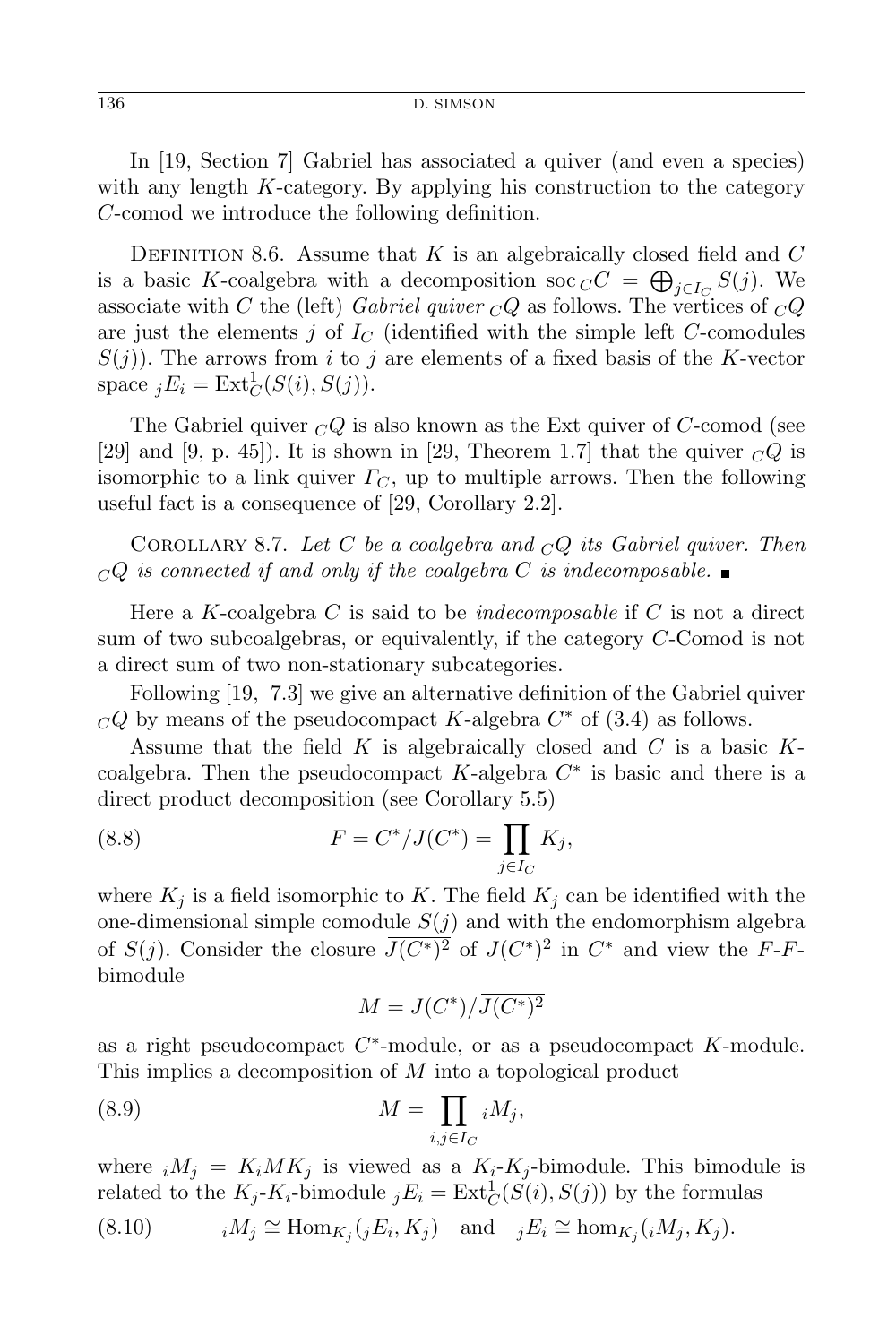Let  $Q$  be a quiver such that the number  $m_{ij}$  of arrows from *i* to *j* in  $Q$  is finite for all  $i, j \in Q_0$ . The *bilinear form* of  $Q$  is the integral  $\mathbb{Z}$ -bilinear form (8.11)  $b_Q : \mathbb{Z}^{(Q_0)} \times \mathbb{Z}^{(Q_0)} \to \mathbb{Z}$ 

assigning to any pair of vectors  $v = (v_j)_{j \in Q_0}$ ,  $w = (w_j)_{j \in Q_0}$  (with finitely many non-zero integral coordinates) the integer

$$
b_Q(v, w) = \sum_{j \in Q_0} v_j w_j - \sum_{i, j \in Q_0} m_{ij} v_i w_j.
$$

The *quadratic form* of *Q*,

(8.12)  $q_Q : \mathbb{Z}^{(Q_0)} \to \mathbb{Z},$ 

is defined by the formula  $q_Q(v) = b_Q(v, v)$ . Here  $\mathbb{Z}^{(Q_0)}$  is the direct sum of *Q*<sup>0</sup> copies of the free abelian group Z.

Proposition 8.13. *Assume that Q is an arbitrary quiver* , *K a field and*  $C = KQ$  *is the path K-coalgebra of Q with* soc  $C C = \bigoplus_{j \in Q_0} S(j)$ , *where*  $S(j) = K\eta_j$ . Given two vertices *i* and *j* in  $Q_0$  denote by  $m_{ij}$  the number of *arrows from i to j in Q.*

(a) For any simple left C-comodule  $S(j) = K\eta_j$  there exists an exact *sequence*

$$
0 \to S(j) \to E(S(j)) \to \bigoplus_{a \in Q_0} E(S(a))^{(m_{aj})} \to 0
$$

*in C*-Comod, *where*  $E(S(j)) = (KQ)\eta_j$  *is the injective envelope of*  $S(j)$  (see  $(8.1)$  *and*  $U^{(m)}$  *denotes the direct sum of m copies of U for any cardinal number m.*

(b) *The path*  $K$ -coalgebra  $C = KQ$  *is hereditary*,

$$
(8.14) \qquad \qquad \dim_K \operatorname{Ext}^1_C(S(i), S(j)) = m_{ij}
$$

 $and \text{Hom}_{\mathbb{C}}(E(S(i)), E(S(j))) \cong \eta_i \widehat{KQ^*} \eta_i \text{ (see (8.2)) for all } i, j \in Q_0, \text{ in } \mathbb{C}$  $C$ -comod  $\cong$  comod- $KQ^*$ . The Gabriel quiver  $\overline{CQ}$  is isomorphic to  $Q$ .

(c) *Given*  $i, j \in Q_0$ ,  $m_{ij}$  *is finite if and only if*  $\dim_K \text{Ext}^1_C(S(i), S(j))$  *is finite.*

(d) *Assume*  $m_{ij}$  *is finite for all*  $i, j \in Q_0$ *. Let*  $b_Q$  *be the bilinear form*  $(8.11)$ *. Then*  $\mathcal{C}Q = Q$ ,  $\dim_K \text{Ext}^1_C(M, N)$  *is finite and* 

 $b_Q$ (**length** *M*, **length** *N*)

 $= \dim_K \text{Hom}_C(M, N) - \dim_K \text{Ext}^1_C(M, N)$ 

*for any comodules*  $M$ ,  $N$  *in*  $C$ *-comod*  $\cong$  *-comod-KQ<sup>\*</sup>*.

 $\bigoplus_{j\in Q_0} S(j)$  and  $E(S(j)) = (KQ)\eta_j$ , where  $S(j) = \eta_j K$  is a simple left *Proof.* (a) It follows from Proposition 8.1 that *C* is basic, soc  $_C C$  = subcomodule of *C*. If  $i \neq j$ , the left *C*-comodules  $S(i)$  and  $S(j)$  are not isomorphic. In particular, this shows that *Q*<sup>0</sup> is the set of vertices of the Gabriel quiver *<sup>C</sup>Q*.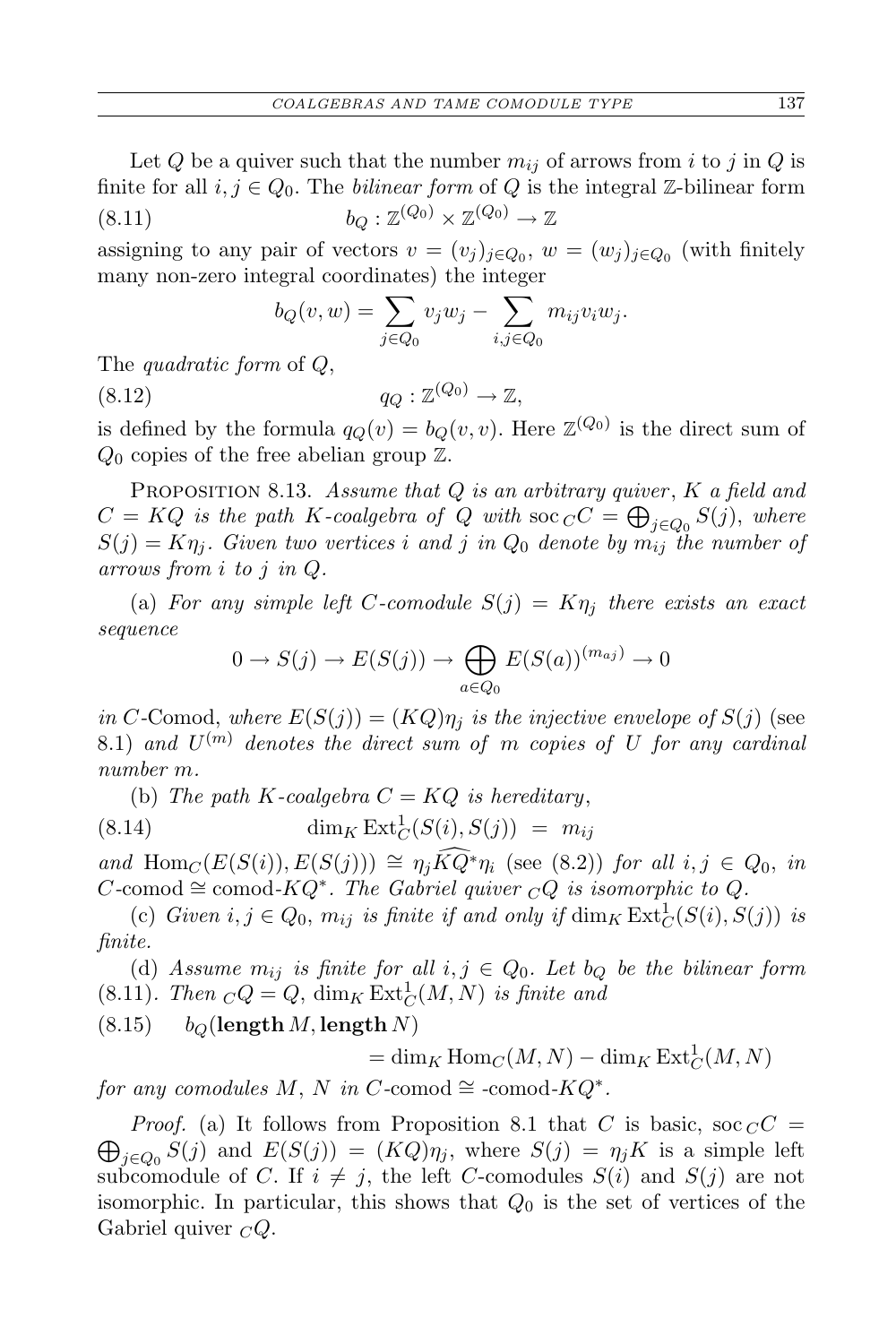Consider the exact sequence

(\*) 
$$
0 \to S(j) \xrightarrow{v(j)} E(S(j)) \to \text{Coker } v(j) \to 0
$$

in *C*-Comod, where  $S(j) = \eta_j K$ ,  $E(S(j)) = (KQ)\eta_j$  and  $v(j)$  is the natural embedding. Let  $Q(\rightarrow j)$  be the set of all non-stationary oriented paths in  $Q$ ending at  $j \in Q_0$ ,  $S(j)$  the set of all source points of arrows ending at *j*, and given  $a \in S(j)$  we denote by  $Q(a, j)$  the set of arrows from a to j in Q.

To prove (8.14) we note that given  $\beta \in Q(a, j)$  the map  $u \mapsto u\beta$  defines a *C*-comodule isomorphism  $E(S(a)) = (KQ^*)\eta_a \stackrel{\sim}{\to} (KQ^*)\eta_a \beta = E(S(a))\beta$ . A straightforward analysis yields

$$
(**) \qquad \text{Coker } v(j) = \bigoplus_{\omega \in Q(-j)} K\omega = \bigoplus_{a \in S(j)} \bigoplus_{\beta \in Q(a,j)} \bigoplus_{u} Ku\beta
$$

$$
= \bigoplus_{a \in S(j)} \bigoplus_{\beta \in Q(a,j)} E(S(a))\beta \cong \bigoplus_{a \in Q_0} E(S(a))^{(m_{aj})},
$$

where *u* runs through all oriented paths ending at *a*. This proves (a).

(b) The isomorphism  $Hom_C(E(S(i)), E(S(j))) \cong \eta_j \widehat{KQ}^* \eta_i$  is a consequence of (8.2) and the duality (4.5), because  $C^* \cong \widehat{KQ}^*$ ,  $\widetilde{D}_1(E(S(t))) \cong$  $\overline{KQ^*}\eta_t$  and therefore we get the isomorphisms

$$
\operatorname{Hom}_{C}(E(S(i)), E(S(j))) \cong \operatorname{hom}_{\widehat{KQ}^*}(\widehat{KQ}^*\eta_j, \widehat{KQ}^*\eta_i) \cong \eta_j \widehat{KQ}^*\eta_i.
$$

To prove that *C* is hereditary it is sufficient to show that  $\text{Ext}_{C}^{2} = 0$ , or equivalently,  $\text{Ext}^2_C(S(i), S(j)) = 0$  for all  $i, j \in Q_0$  (see [11], [30]). But this is an immediate consequence of (a).

Now we note that (*∗*) yields the exact sequence

 $\text{Hom}_C(S(i), E(S(j))) \stackrel{\ell_{ij}}{\to} \text{Hom}_C(S(i), \text{Coker }v(j)) \stackrel{\partial_{ij}}{\to} \text{Ext}^1_C(S(i), S(j)) \to 0$ for any  $i, j \in Q_0$ .

Assume that  $j = i$ . It is easy to see that  $\ell_{ii} = 0$  and therefore  $\partial_{ii}$  is an isomorphism. In view of (*∗∗*) we get isomorphisms

$$
\begin{aligned} \operatorname{Ext}^1_C(S(i), S(i)) &\cong \operatorname{Hom}_C(S(i), \operatorname{Coker} v(i)) \\ &\cong \bigoplus_{a \in Q_0} \operatorname{Hom}_C(S(i), E(S(a))^{(m_{ai})}) \\ &\cong \operatorname{Hom}_C(S(i), E(S(i))^{(m_{ii})}) \oplus \bigoplus_{a \neq i} \operatorname{Hom}_C(S(i), E(S(a))^{(m_{ai})}) \\ &\cong \operatorname{Hom}_C(S(i), E(S(i))^{(m_{ii})}) \cong K^{(m_{ii})}, \end{aligned}
$$

because  $Hom_C(S(i), E(S(t))) = 0$  for all  $t \neq i$  and  $Hom_C(S(i), E(S(i))) \cong$  $Hom_C(S(i), S(i)) \cong K$ . Consequently,  $Ext_C^1(S(i), S(i)) \cong K^{(m_{ii})}$ .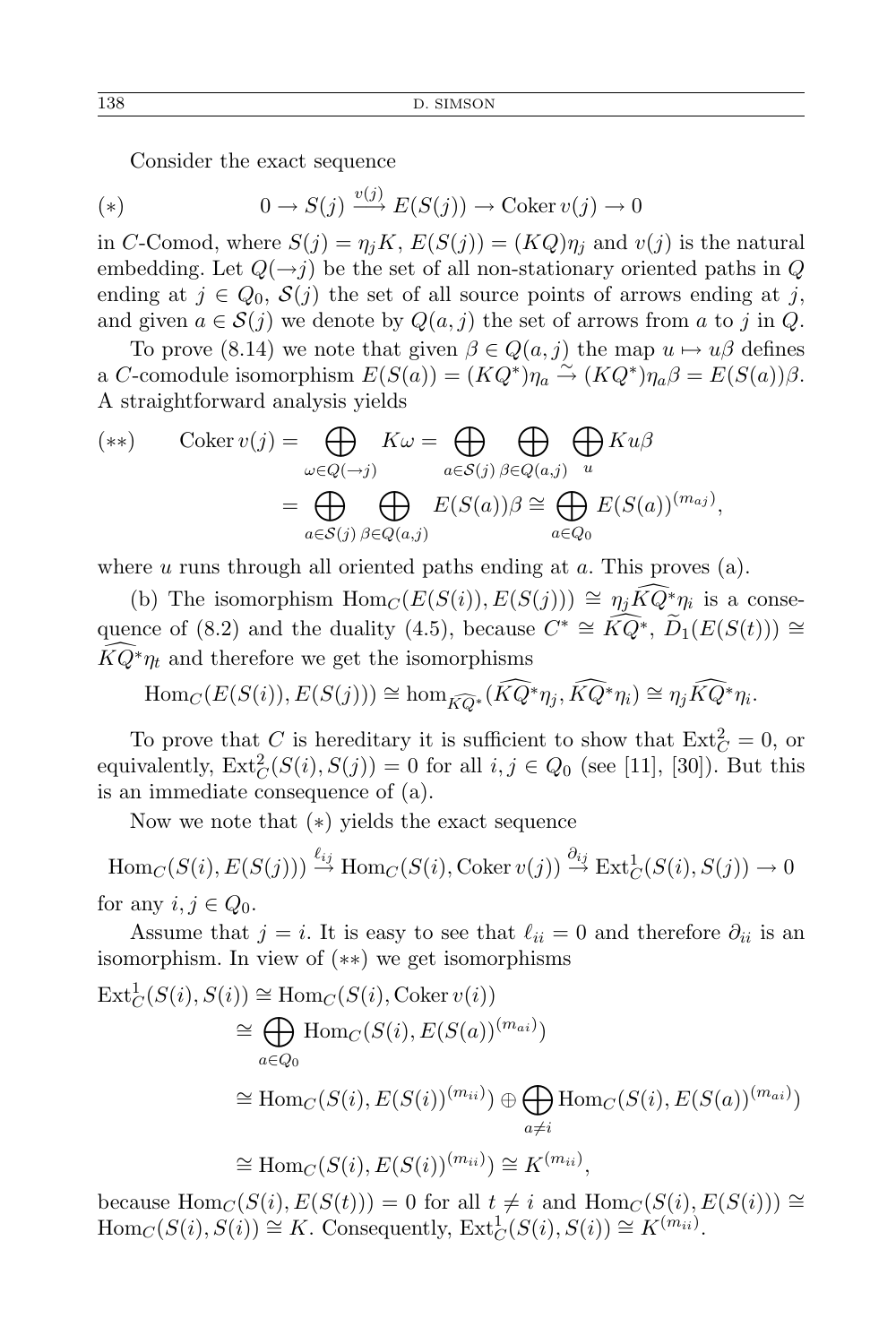Assume that  $j \neq i$ . Then  $Hom_C(S(i), E(S(j))) = 0$  and  $\partial_{ij}$  is a *K*-linear isomorphism. In view of (*∗∗*) we get *K*-linear isomorphisms

$$
\operatorname{Ext}^1_C(S(i), S(j)) \cong \operatorname{Hom}_C(S(i), \operatorname{Coker} v(j))
$$
  
\n
$$
\cong \bigoplus_{a \in Q_0} \operatorname{Hom}_C(S(i), E(S(a))^{(m_{aj})}) \cong K^{(m_{ij})}.
$$

By (8.14), there are precisely  $m_{ij}$  arrows from *i* to *j* in *Q* and in  $\overline{CQ}$  for all  $i, j \in Q_0 = {}_C Q_0$ . Consequently, the quivers  ${}_C Q$  and  $Q$  are isomorphic. This finishes the proof of (b).

The statement (c) follows easily from (8.14).

(d) If  $m_{ij}$  is finite for all  $i, j \in Q_0$ , then it follows from (8.14), by an obvious induction on the length of comodules *M* and *N* in *C*-comod, that  $\dim_K \operatorname{Ext}^1_C(M,N)$  is finite.

Now we note that from  $(8.14)$  and the definition of  $b<sub>Q</sub>$  it follows easily that (8.15) holds for  $M = S(i)$  and  $N = S(j)$  with arbitrary  $i, j \in Q_0$ . The general case reduces to the above one by an obvious induction on the length of *M* and *N* in *C*-comod, because both sides of (8.15) are additive functions on *C*-comod with respect to each of the variables *M* and *N*.

The formula (8.15) extends that of Ringel [36] established for hereditary algebras.

Lemma 8.16. *Let K be a field*, *L be the quiver consisting of one vertex and two loops*, *and let W be the path K-coalgebra KL.*

(a) *W is hereditary of fully wild comodule type and there are K-linear*  $equivalence of categories \mathcal{W}\text{-comod} \cong \text{nilrep}_K^{\text{lf}}(\mathcal{L}) \cong \text{nilmod}^{\text{lf}}(K\langle t_1, t_2 \rangle).$ 

(b) *If H is an arbitrary K-subcoalgebra of the path K-coalgebra KQ of a finite quiver Q*, *then there exists a fully faithful exact K-linear functor*  $H$ -comod  $\rightarrow W$ -comod.

*Proof.* (a) Since  $\mathcal{L}^* = \mathcal{L}$ , the first equivalence is a consequence of Proposition 8.1, and the second one follows from [44, 14.6]. By Proposition 8.13, *W* is hereditary. By [4] (see also [44, Proposition 14.10] and its proof) there is a fully faithful exact *K*-linear functor

 $\text{mod } \Gamma_3(K) \to \text{nilmod}^{\text{lf}}(K \langle t_1, t_2 \rangle) \cong \text{nilrep}_K^{\text{lf}}(\mathcal{L}).$ 

Since according to Proposition 8.1 there is an equivalence nilrep<sup>If</sup><sub>K</sub>( $\mathcal{L}$ )  $\cong$ *W*-comod we are done.

(b) There is a *K*-linear fully faithful embedding functor  $H$ -comod  $\rightarrow$ *KQ*-comod and, by Proposition 8.1(d), there are *K*-linear category isomorphisms  $KQ$ -comod  $\cong$  nilrep<sup>[f</sup><sub>*K*</sub>( $Q^*$ )  $\cong$  nilmod<sup>[f</sup><sub>*KQ<sup>\*</sup>*</sup>). On the other hand,</sub> *KQ<sup>∗</sup>* is finitely generated (as a *K*-algebra), because *Q* is a finite quiver. It follows from [4] (see also [44, Proposition 14.10] and its proof) that there exists a *K*-linear fully faithful embedding functor nilmod<sup>lf</sup> $(KQ^*) \hookrightarrow$  nilmod<sup>lf</sup> $(W)$ .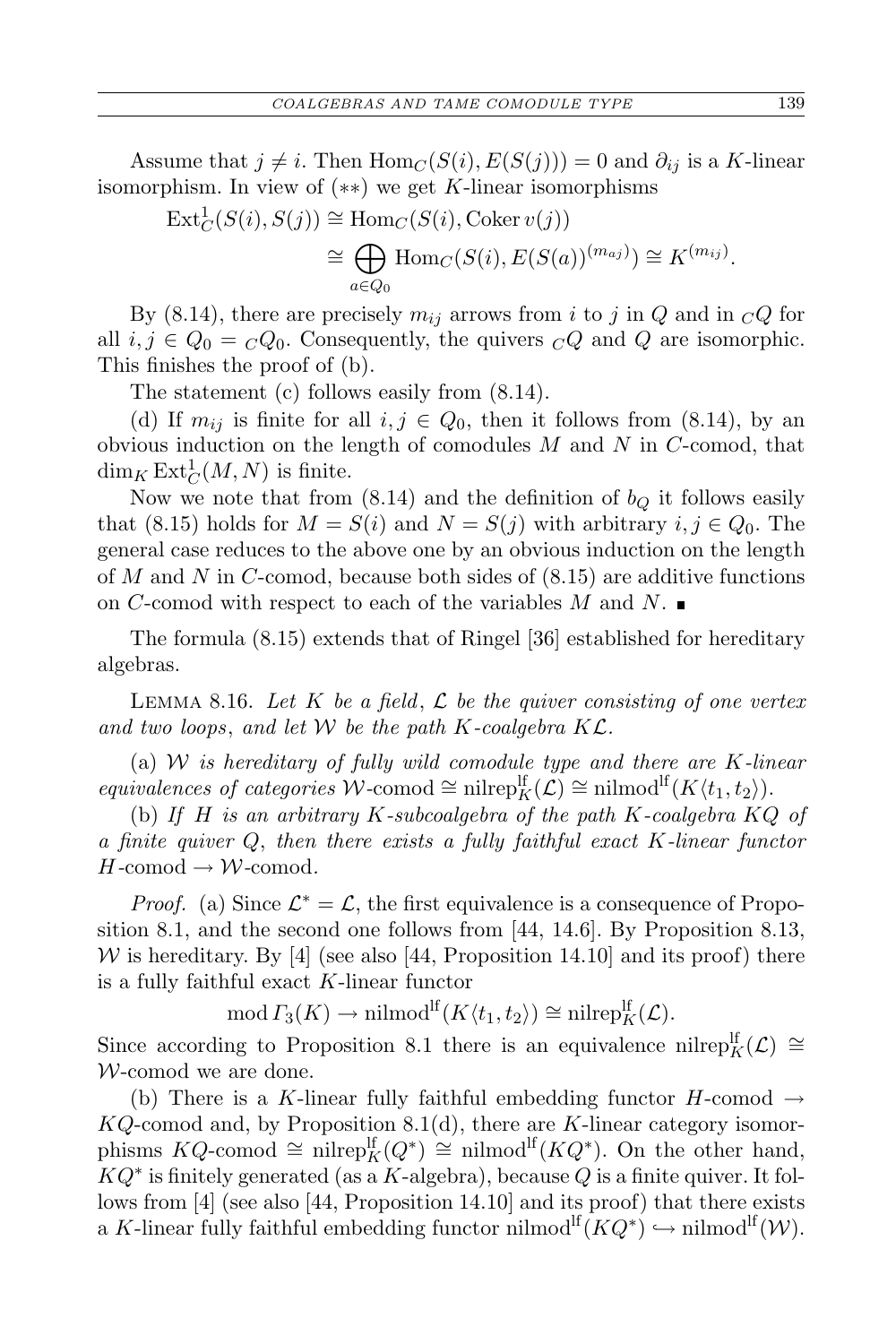Since, by [20] and Proposition 8.1(d), there are *K*-linear category isomorphisms nilmod<sup>If</sup>( $W$ )  $\cong$  nilrep<sup>If</sup><sub>K</sub>( $\mathcal{L}$ )  $\cong$  *W*-comod, the statement (b) follows and the proof is complete.

Now we are able to prove a coalgebra analogue of a well known characterisation of wild algebras (see [13] and [44, Corollary 14.11]), which indicates a wild behaviour of wild coalgebras.

COROLLARY 8.17. Let C be a K-coalgebra and  $W = K\mathcal{L}$ , where K is a *field and L is the quiver consisting of one vertex and two loops α and β. The following conditions are equivalent.*

(a) *C is of wild comodule type* (*resp. of fully wild comodule type*)*.*

(b) *There is a K-linear representation embedding functor*  $W$ -comod  $\rightarrow$ *C*-comod (*resp. fully faithful exact functor*  $W$ -comod  $\rightarrow$  *C*-comod).

(c) *If H is an arbitrary K-subcoalgebra of the path K-coalgebra KQ of a finite quiver Q*, *then there exists a K-linear representation embedding*  $functor H$ <sub>-comod</sub>  $\rightarrow C$ -comod (*resp. fully faithful exact functor*  $H$ -comod  $\rightarrow$ *C-*comod)*.*

*Proof.* (a)⇒(b). In view of Proposition 8.1, there exists an equivalence of *K*-categories  $W$ -comod ≅ nilrep<sup>If</sup><sub>*K*</sub>( $\mathcal{L}$ ). On the other hand there is a fully  $\text{faithful exact } K\text{-linear functor in } \text{Ff}_K^{\text{inf}}(\mathcal{L}) \to \text{rep}_K(\circ \exists \circ) \cong \text{mod } \Gamma_3(K)$ defined by  $(X, \varphi_\alpha, \varphi_\beta) \mapsto (X_1, X_2, \mathrm{id}_X, \varphi_\alpha, \varphi_\beta)$  with  $X_1 = X_2 = X$  (see [44, Example 13, pp.  $286-287$ . This shows that (a) implies (b).

(b)*⇒*(c). Apply Lemma 8.16(b).

(c)*⇒*(a). Apply (c) to the *K*-coalgebra *H* = *KQ*, where *Q* is the three arrows quiver  $\circ \vec{\rightrightarrows} \circ$ . Note that  $Q^* = Q$  and there is a *K*-algebra isomorphism  $(KQ)^* \cong \Gamma_3(K)$ . It then follows from Corollary 8.4 that  $KQ$ -comod  $\cong$  $\mod(KQ)^* \cong \mod \Gamma_3(K)$  and therefore (c) implies (a). This finishes the proof.

COROLLARY 8.18. Let K be a field,  $s \geq 0$  and let  $\mathcal{T}_s$  be the quiver



*The path coalgebras*  $KT_s$  *and*  $KT_s^*$  *are hereditary of fully wild comodule type.*

*Proof.* In view of Lemma 6.9 and the *K*-linear equivalence  $K\mathcal{T}_s$ -comod  $\cong$ comod- $KT^*_{s}$  of (8.3), it is sufficient to prove that  $KT^*_{s}$  is of fully wild comodule type. By Proposition  $8.1(d)$ , there exist *K*-linear equivalences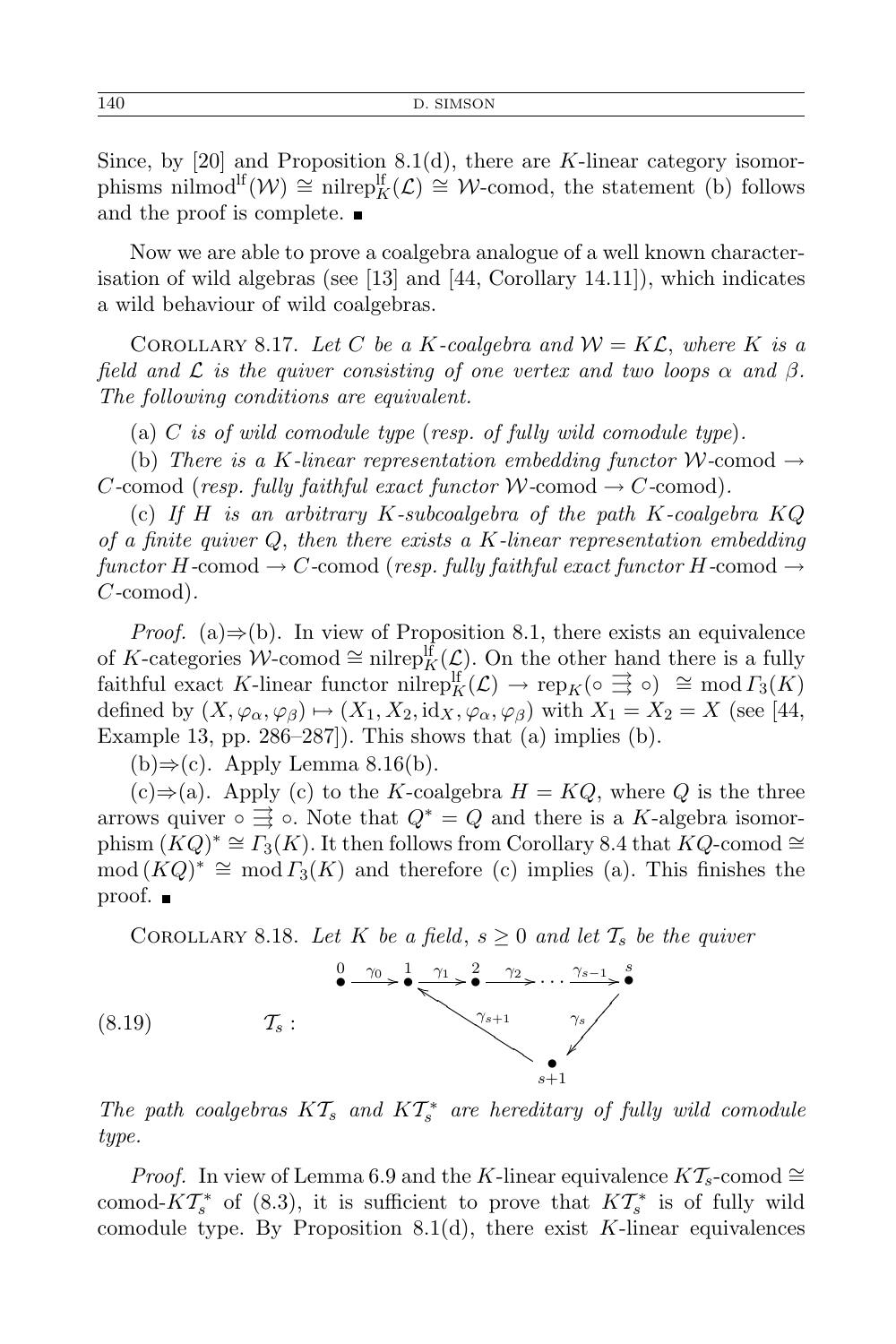*KL*-comod  $\cong$  nilrep<sup>If</sup><sub>*K*</sub>(*L*) and *KT*<sup>\*</sup>-comod  $\cong$  nilrep<sup>If</sup><sub>*K*</sub>(*T<sub>s</sub>*). Then it is sufficient to construct a *K*-linear fully faithful exact functor (see [44, p. 286])

 $T: \text{nilrep}_K^{\text{lf}}(\mathcal{L}) \to \text{nilrep}_K^{\text{lf}}(\mathcal{T}_s)$ .

Given a representation  $(M, \varphi_\alpha, \varphi_\beta)$  in nilrepl<sup>f</sup><sub>K</sub>( $\mathcal{L}$ ), with  $\varphi_\alpha, \varphi_\beta : M \to M$ , we set

$$
T(M,\varphi_{\alpha},\varphi_{\beta})=(M_0,M_1,\ldots,M_{s+1};\,\varphi_{\gamma_0},\varphi_{\gamma_1},\ldots,\varphi_{\gamma_{s+1}}),
$$

where  $M_0 = M$ ,  $M_1 = \ldots = M_{s+1} = M \oplus M$ ,  $\varphi_{\gamma_0}(m) = (m, 0)$  for all  $m \in M$ ,  $\varphi_{\gamma_1} = \ldots = \varphi_{\gamma_s} = \text{id}_{M \oplus M}$  and

$$
\varphi_{\gamma_{s+1}} = \begin{pmatrix} 0 & \varphi_{\alpha} \\ \mathrm{id}_M & \varphi_{\beta} \end{pmatrix}.
$$

Given a morphism  $f : (M, \varphi_\alpha, \varphi_\beta) \to (M', \varphi'_\alpha, \varphi'_\beta)$  in rep<sup>lf</sup><sub>K</sub> $(W)$  we define a morphism  $T(f) : T(M, \varphi_\alpha, \varphi_\beta) \to T(M', \varphi'_\alpha, \varphi'_\beta)$  in rep<sup>lf</sup><sub>*K*</sub>(*T<sub>s</sub>*) by setting  $T(f) = (f_0, f_1, \ldots, f_{s+1}),$  where  $f_0 = f$  and  $f_1 = \ldots = f_{s+1} = (f, f)$ . It is easy to see that the representation  $T(M, \varphi_\alpha, \varphi_\beta)$  is nilpotent if  $(M, \varphi_\alpha, \varphi_\beta)$ is, and  $T(f)$  is a morphism in rep<sup>lf</sup><sub>*K*</sub>( $T_s$ ) for any morphism *f* in rep<sup>lf</sup><sub>*K*</sub>( $\mathcal{L}$ ). The proof that  $T$  is a  $K$ -linear fully faithful exact functor is straightforward.

Let us finish this section by answering the question when the category *C*-comod, where  $C = KQ^*$  has enough almost split sequences, that is, for every indecomposable non-injective comodule *X* in *C*-comod there exists an almost split sequence  $0 \rightarrow X \rightarrow Y \rightarrow Z \rightarrow 0$  in C-comod, and for every indecomposable non-projective comodule *Z* in *C*-comod there exists an almost split sequence  $0 \to X \to Y \to Z \to 0$  in *C*-comod.

Theorem 8.20. *Let Q be a connected quiver and K a field. The category* comod*-KQ of right finite-dimensional KQ-comodules has enough almost split sequences if and only if the quiver Q is of one of the following types*:

- (a) *Q is of extended Dynkin type*  $\widetilde{A}_n$  *with cyclic orientation.*
- (b) *Q is finite and has no oriented cycles*,
- (c) *Q is infinite and contains no infinite oriented path*,
- (d) *Q* or  $Q^*$  is infinite of the form  $\mathbb{A}_{\infty}^{(0)}$  :  $\bullet \rightarrow \bullet \rightarrow \bullet \rightarrow \dots \rightarrow \bullet \rightarrow \bullet \dots$ ,
- (e) *Q* is infinite of the form  $\ldots \rightarrow \rightarrow \rightarrow \rightarrow \rightarrow \ldots$

*Proof.* Proposition 8.1(d) yields comod- $KQ \cong \text{nilrep}_K^{\text{lf}}(Q)$ . It is easy to see that nilrep<sup>If</sup><sub>K</sub> $(Q)$  coincides with the category  $\text{fd}_{0}(Q, K)$  defined in [55] and formed by all finite-dimensional *K*-linear representations of *Q* having composition factors only among discrete simples. Then our theorem is a consequence of [55, Theorem 1] (see also [32, Theorem 3.1]).  $\blacksquare$ 

The existence of almost split sequences in *C*-comod is also studied in [8]. In relation with Proposition 8.13 the following question arrises.

QUESTION 8.21. Is the category  $\text{Rep}_K(Q)$  hereditary for any quiver  $Q$ ?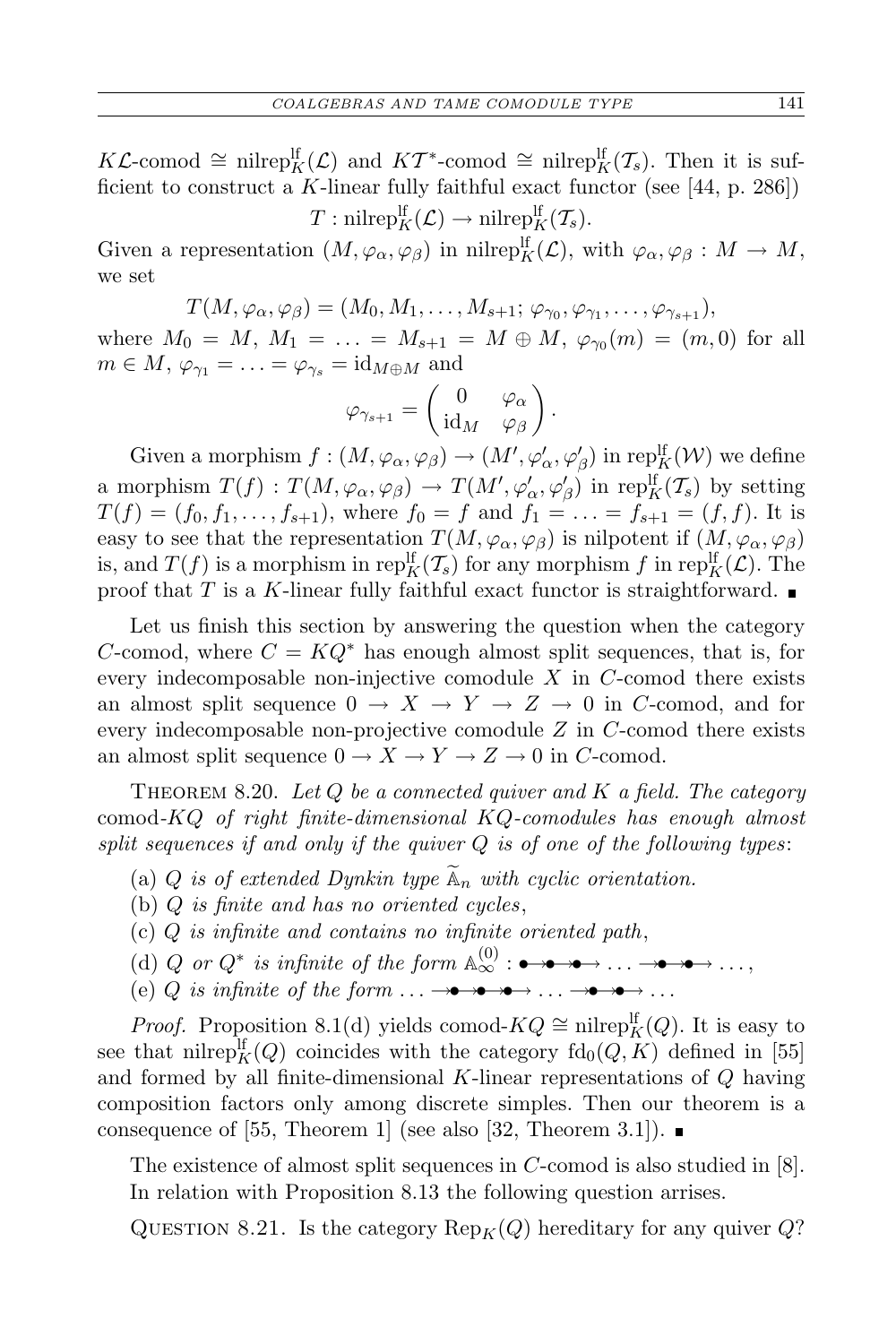This is the case if *Q* is a finite quiver without oriented cycles, or *Q* is an infinite star quiver (see Section 9). On the other hand, by a well known result of P. M. Cohn, this is the case if *Q* consists of one vertex with *s* loops, because the path coalgebra is then isomorphic to the free *K*-algebra  $K\langle t_1, \ldots, t_s \rangle$  of polynomials in non-commuting indeterminates  $t_1, \ldots, t_s$ . See also *Note added in proof* .

**9. Path coalgebras of tame comodule type and left pure semisimple hereditary coalgebras.** Recall that a *homogeneous Dynkin diagram* is any of the diagrams presented below.



By a *Dynkin quiver* (resp. an *extended Dynkin quiver* ) we mean a finite quiver whose underlying non-oriented graph is a homogeneous Dynkin diagram (resp. an extended Dynkin diagram  $\widetilde{A}_n$ ,  $\widetilde{D}_n$ ,  $\widetilde{E}_6$ ,  $\widetilde{E}_7$  or  $\widetilde{E}_8$ ).

Definition 9.1 ([32]). (a) A quiver *Q* is said to be a *locally Dynkin quiver* if *Q* is locally finite and every finite subquiver *Q′* of *Q* is a homogeneous Dynkin quiver.

(b) *Q* is said to be a *pure semisimple locally Dynkin quiver* if it is either a Dynkin quiver or any of the infinite quivers presented in Table 9.2 below.

**Table 9.2.** Infinite pure semisimple locally Dynkin quivers

 $\mathbb{A}_{\infty}^{(s)}: \mathbf{0-1{-}2{-}\ldots{{-}\mathbf{s{-}1 \leftarrow \mathbf{s{-}s+1 \rightarrow \ldots}}}}$  $\mathbb{R}^{\mathbb{A}^{(s)}_\infty}\colon\!\ldots\leftarrow -2\leftarrow -1\leftarrow 0\!-\!1\!-\!2\!-\ldots-\!s\!-\!1\leftarrow s\rightarrow s+1\rightarrow\ldots$  $\mathbb{D}_{\infty}^{(s)}: \mathbf{0-1}{-}\mathbf{2}{-}\ldots$   $-\mathbf{s-1}\leftarrow \mathbf{s}\rightarrow \mathbf{s+1}\rightarrow \ldots$ *−***1**

Here  $0 \leq s < \infty$  and  $t - r$  means  $t \leftarrow r$  or  $t \rightarrow r$ .

It is easy to see that a connected quiver *Q* is a locally Dynkin quiver if and only if it is one of the homogeneous Dynkin quivers or one of the quivers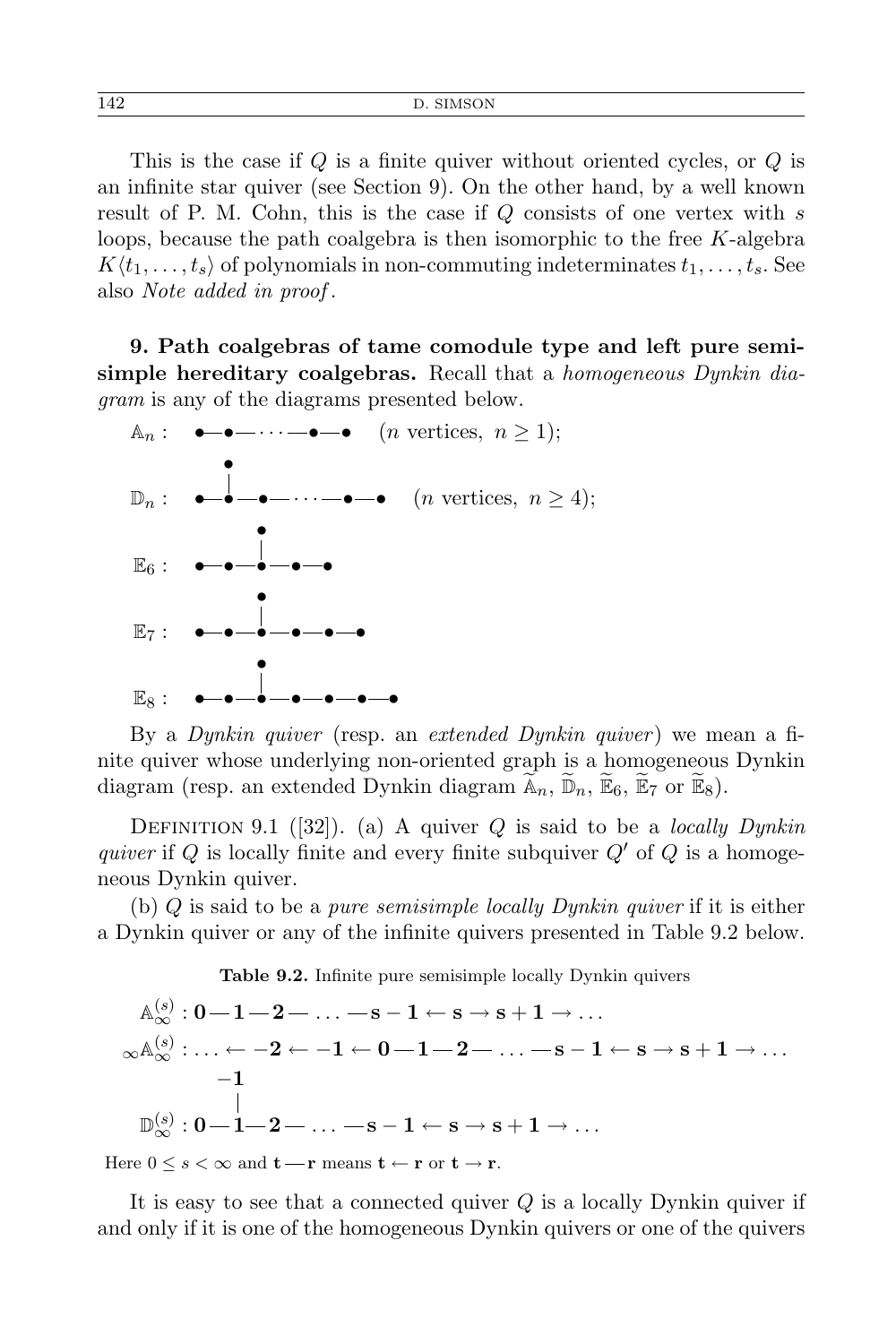$\mathbb{A}_{\infty}^{(s)}$ ,  $\mathbb{D}_{\infty}^{(s)}$ ,  $\mathbb{D}_{\infty}^{(s)}$  of Table 9.2, up to orientation. This happens if and only if the quadratic form *q<sup>Q</sup>* is positive definite.

Note that any locally Dynkin quiver is a *star*, that is, a union of a locally finite subquiver *Q′* having no infinite paths and a subquiver which is a disjoint union of finitely many infinite chains of the form (see [35])

$$
0\!-\!1\!-\!2\!-\!\ldots\!-\!m\!-\!m\!+\!1\!-\!\ldots
$$

where  $m-m+1$  means either  $m \rightarrow m+1$  or  $m \leftarrow m+1$ .

It was proved in [14, Theorem 1] that given a connected quiver *Q* the category  $\text{Rep}_K(Q)$  is pure semisimple if and only if Q is a pure semisimple locally Dynkin quiver.

Now we are able to present a coalgebra analogue of Gabriel's well known characterisation [18] of hereditary *K*-algebras of finite representation type (see also [32]).

Theorem 9.3. *Let K be an algebraically closed field*, *C an indecomposable basic*  $K$ -coalgebra, and  $Q = \bigcirc Q$  the Gabriel quiver of  $C$ . The following *conditions are equivalent.*

(a) *The coalgebra C is hereditary and left pure semisimple.*

(b) The quiver  $Q^*$  opposite to  $Q = {}_C Q$  is either one of the Dynkin quivers  $A_n, n \geq 1, D_n, n \geq 4, E_6, E_7, E_8,$  *or one of the infinite locally Dynkin quivers*  $\mathbb{A}_{\infty}^{(s)}$ ,  $\mathbb{D}_{\infty}^{(s)}$ ,  $\mathbb{D}_{\infty}^{(s)}$ , with  $s \geq 0$ , and the K-coalgebra *C* is isomorphic to the *path K-coalgebra KQ.*

(c) *Q is locally finite*, *does not have infinitely many source vertices and does not contain infinite chains of the form*  $\bullet \rightarrow \bullet \rightarrow \bullet \rightarrow \bullet \rightarrow \bullet \rightarrow \bullet \rightarrow \bullet$  $\dots$ , the quadratic form  $q_Q : \mathbb{Z}^{(Q_0)} \to \mathbb{Z}$  is positive definite and there is a  $K$ *-coalgebra isomorphism*  $C \cong KQ$ *.* 

*If C is hereditary and left pure semisimple*, *then the map*  $\mathbf{length}: C\text{-comod} \to \mathbb{Z}^{(Q_0)}$ 

*defines a bijection between the isomorphism classes of indecomposable left Ccomodules and the positive roots of*  $q_Q$ , *that is, the vectors*  $v \in \mathbb{N}^{(Q_0)}$  *such that*  $q_Q(v) = 1$ *. Moreover*, *the growth function*  $\mu_C^1 : K_0(C) \to \mathbb{N}$  *is zero* (see 6.7), *the function*  $\mu_C^0 : K_0(C) \to \mathbb{N}$  *vanishes* at all vectors  $v \in \mathbb{Z}^{(Q_0)} \cong K_0(C)$ *which are not positive roots of*  $q_Q$  *and*  $\mu_C^0(v) = 1$  *if v is a positive root of qQ.*

*Proof.* (a)⇒(b). By applying [32, Theorem 2.2] to the hereditary category  $A = C$ -Comod we get an equivalence of *K*-categories  $C$ -Comod  $\cong$  $Rep_K^{\text{lf}}(Q')$ , where  $Q'$  is a pure semisimple locally Dynkin quiver. On the other hand, by Proposition 8.1, the coalgebra *KQ′∗* is basic and there is an equivalence of *K*-categories  $KQ^{\prime*}$ -Comod  $\cong \text{Rep}_K^{\text{lf}}(Q^{\prime}) \cong C$ -Comod. Since *C* is basic by assumption, according to Proposition 5.6 there is a coalgebra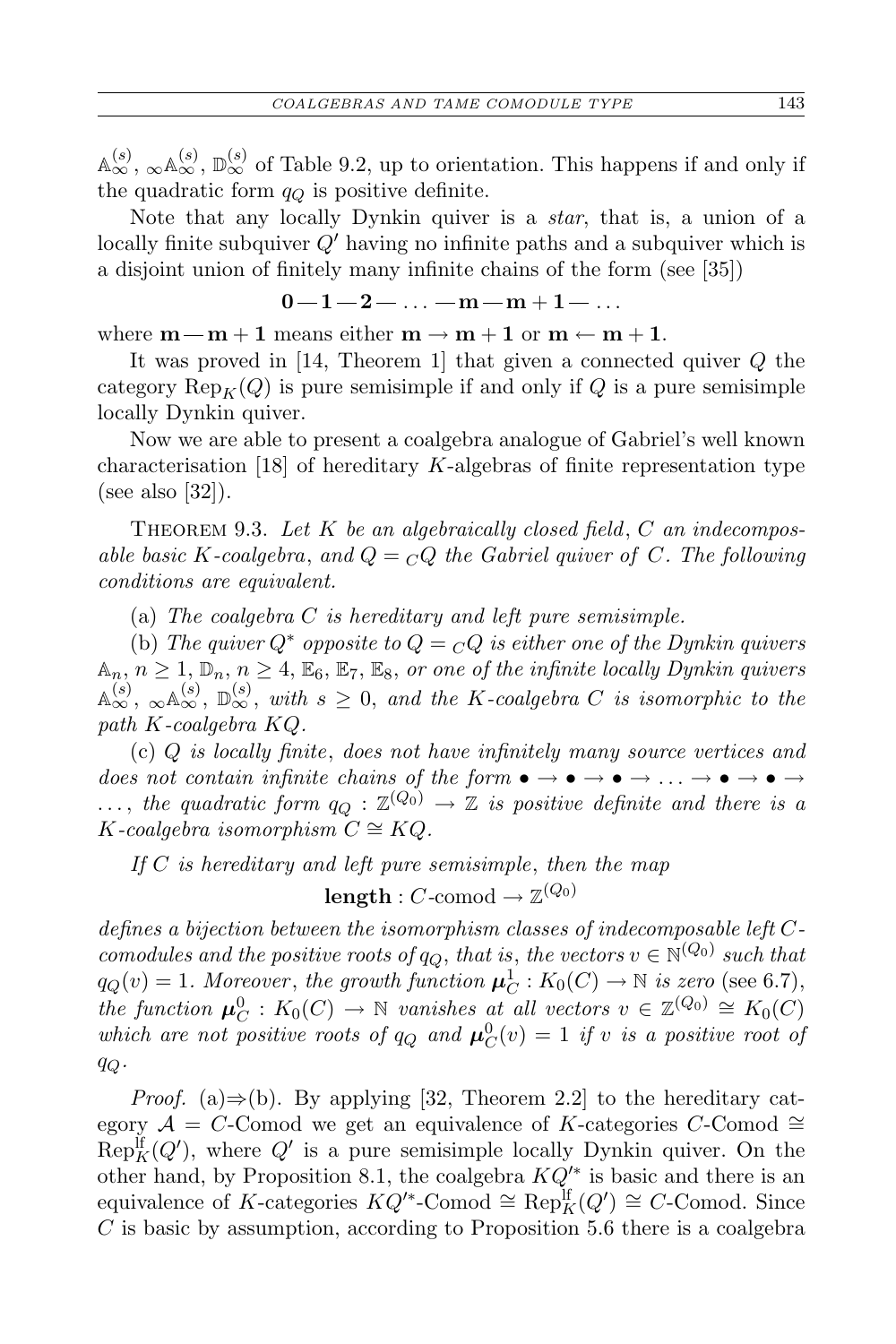isomorphism  $C \cong KQ'$ <sup>\*</sup>. Since pure semisimple locally Dynkin quivers are obviously star quivers, by Proposition 8.13 the Gabriel quiver of *KQ′∗* is isomorphic to  $Q'^{*}$  and to  $Q = {}_C Q$ . This shows that  $C \cong KQ$  and finishes the proof of  $(a) \Rightarrow (b)$ .

The implication (b)*⇒*(a) follows from [14, Theorem 1], because obviously  $Q = cQ$  is a star quiver, there is an equivalence of categories *KQ*<sup>\*</sup>-Comod  $\cong$  Rep<sup>If</sup><sub>*K*</sub>(*Q*) (see (8.3)) and according to Proposition 8.13 the category  $\operatorname{Rep}_K^{\text{lf}}(Q)$  is hereditary.

The equivalence (b)*⇔*(c) and the final statement in the theorem are easily verified, because they reduce to finite subquivers  $Q'$  of  $\overline{C}Q$  and then, in  $\text{view of } KQ'^*$ -comod  $\cong \text{rep}_K^{\text{lf}}(Q') \cong \text{rep}_K(Q')$  (Proposition 8.1), to Gabriel's theorem [18] (see also [2, VIII. 5–6] and [21, Chapter VII]).  $\blacksquare$ 

The following theorem is a coalgebra analogue of the well known characterisation of finite quivers of tame representation type due to Nazarova [31].

THEOREM 9.4. Let  $Q$  be a connected quiver and let  $KQ^*$  be the path *K-coalgebra of Q<sup>∗</sup> . The following conditions are equivalent.*

- (a) *KQ<sup>∗</sup> is domestic of tame comodule type.*
- (a*′* ) *KQ<sup>∗</sup> is of tame comodule type.*
- (b) *Q is either a locally Dynkin quiver* , *or an extended Dynkin quiver.*
- (c) *Q is locally finite and q<sup>Q</sup> is positive definite or positive semidefinite.*
- (d) *KQ<sup>∗</sup> is not of wild comodule type.*
- (e) *KQ<sup>∗</sup> is not of fully wild comodule type.*

*Proof.* The implication  $(a) \Rightarrow (a')$  is obvious. The equivalence of (b) and (c) is well known and easy to prove by straightforward combinatorial arguments (consult [2, VIII. 5–6] and [21, Chapter VII]).

 $(a')$  ⇒ (b). Assume that  $KQ^*$  is of tame comodule type. If *Q* has no oriented cycles, then for any finite connected subquiver *Q′* of *Q* the path *K*coalgebra *KQ′∗* is a finite-dimensional subcoalgebra of *KQ<sup>∗</sup>* and according to Theorem 6.11 the coalgebra *KQ′∗* is of tame comodule type. Proposition 8.1 yields  $KQ'^*$ -comod  $\cong \operatorname{rep}^{\text{lf}}_K(Q') \cong \operatorname{rep}^K_K(Q')$  and therefore  $Q'$  is of tame representation type. It follows from the well known theorems of Gabriel [18] and Nazarova [31] that *Q′* is either a Dynkin quiver or one of the extended Dynkin quivers  $\widetilde{\mathbb{A}}_n$ ,  $\widetilde{\mathbb{D}}_n$ ,  $\widetilde{\mathbb{E}}_6$ ,  $\widetilde{\mathbb{E}}_7$  or  $\widetilde{\mathbb{E}}_8$ .

Assume now that  $Q$  has an oriented cycle  $S$ , and choose a minimal one. It follows that *S* is of type  $\mathbb{A}_s$  with a cyclic orientation, where  $s \geq 0$ , and  $K\mathcal{S}^*$   $\subseteq$   $KQ^*$  is a subcoalgebra of  $KQ^*$ . Assume to the contrary that *Q* is not of extended Dynkin type. Then *S* is a proper subquiver of *Q* and therefore *Q* contains a subquiver  $\hat{S}$  containing *S* such that  $\hat{S}$  or  $\hat{S}^*$  is of the form  $\mathcal{T}_s$  shown in (8.19).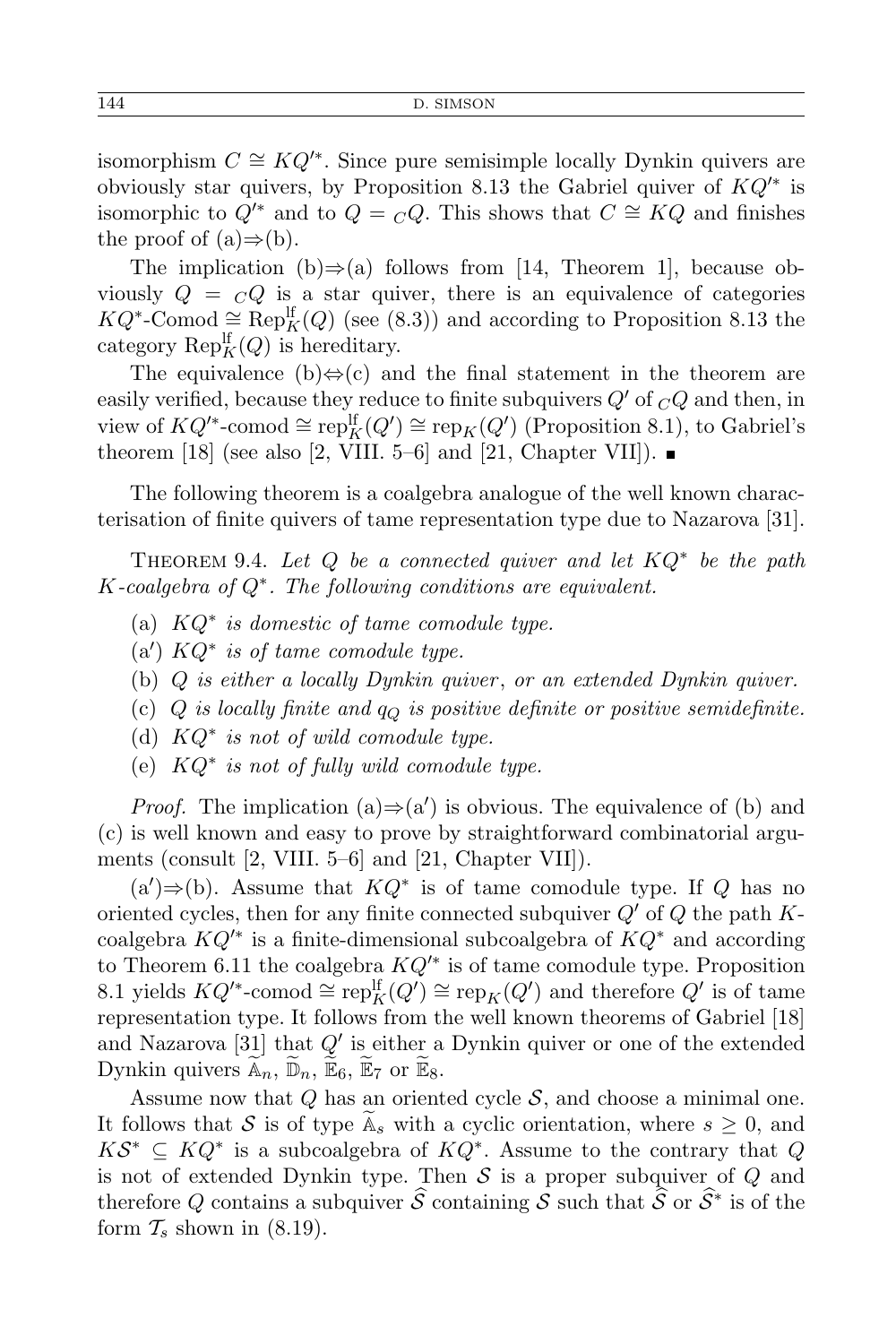Suppose that  $\widehat{S} = T_s$ . Note that

 $H := K\widehat{S}_{\leq 6}^* = K\mathcal{S}_0^* \oplus K\mathcal{S}_1^* \oplus \ldots \oplus K\mathcal{S}_6^*$ 

(see (\*\*\*\*)) is a finite-dimensional *K*-subcoalgebra of  $K\hat{S}^*$  and therefore it is of tame comodule type, by Theorem 6.11. On the other hand, since  $\dim_K H$  is finite and there is a *K*-algebra isomorphism  $H^* \cong K\hat{S}/K\hat{S}_{\geq 7}$ (see (*∗∗∗*)), in view of Theorem 4.3 (a) and [44, Corollary 14.7] we have

 $H$ -comod  $\cong$  mod $(H^*) \cong \text{mod}(K\widehat{\mathcal{S}}/K\widehat{\mathcal{S}}_{\geq 7}) \cong \text{rep}_K(\widehat{\mathcal{S}}, K\widehat{\mathcal{S}}_{\geq 7})$ .

In other words, *H*-comod is equivalent to the category of finite-dimensional *K*-linear representations of  $\hat{S}$  satisfying all zero-relations of length  $\geq 7$ (see [44, Section 14.1]). By looking at the Galois covering of the bound quiver  $(S, KS_{\geq 7})$  and applying [12, Theorem 3.6] we easily conclude that the finite-dimensional *K*-algebra *H<sup>∗</sup>* is representation-wild. Therefore *H<sup>∗</sup>* is not representation-tame and consequently *H* is not of tame comodule type, a contradiction. This shows that  $Q = S$  is of type  $\widetilde{A}_s$  with a cyclic orientation, and finishes the proof of (a)*⇒*(b).

(b)*⇒*(a). By Proposition 8.1(d), there exists a *K*-linear equivalence of categories  $KQ^*$ -comod  $\cong$  nilrepl $_K^{\text{lf}}(Q)$ . If *Q* is any of  $\widetilde{\mathbb{A}}_n$ ,  $\widetilde{\mathbb{D}}_n$ ,  $\widetilde{\mathbb{E}}_6$ ,  $\widetilde{\mathbb{E}}_7$  or  $\widetilde{\mathbb{E}}_8$ , then according to Nazarova's theorem [31] the category nilrep ${}_{K}^{H}(Q)$  is domestic of tame representation type and therefore the coalgebra *KQ<sup>∗</sup>* is domestic of tame comodule type.

Assume that *Q* is a locally Dynkin quiver. If *Q* is finite, it is a Dynkin quiver and in view of the equivalence  $KQ^*$ -comod  $\cong \operatorname{rep}_K^{\text{lf}}(Q) \cong \operatorname{rep}_K(Q)$ the coalgebra *KQ<sup>∗</sup>* is of finite comodule type, by the theorem of Gabriel [18]. If *Q* is infinite, it is easy to see that *Q* is one of the quivers  $\mathbb{A}_{\infty}^{(s)}$ ,  $\mathbb{A}_{\infty}^{(s)}$ , D (*s*) *<sup>∞</sup>* of Table 9.2, up to orientation. In particular, *Q* has no oriented cycles and  $KQ^*$ -comod  $\cong \text{rep}_K^{\text{lf}}(Q)$ , by Corollary 8.4.

From the description of the indecomposable representations of the Dynkin quivers given in [18] it follows that for each vector  $v \in K_0(KQ^*) \cong$  $\mathbb{Z}^{(Q_0)}$  the number of indecomposable representations *M* in rep<sup>lf</sup><sub>*K*</sub>(*Q*) with **length**  $M = v$  is finite, up to isomorphism (see also [2, VIII. 5–6] and [21, Chapter VII]). It follows that  $KQ^*$  is domestic of tame comodule type, because  $\boldsymbol{\mu}_{KQ^*}^1(v) = 0$  for all  $v \in K_0(KQ^*).$ 

 $(b) \Rightarrow (d)$ . By Proposition 8.1(d),  $KQ^*$ -comod ≃ nilrep<sup>lf</sup><sub>K</sub>(*Q*). If *Q* is any of  $\widetilde{A}_n$ ,  $\widetilde{D}_n$ ,  $\widetilde{E}_6$ ,  $\widetilde{E}_7$  or  $\widetilde{E}_8$ , then according to Nazarova's theorem [31] the category nilrep<sup>If</sup><sub>K</sub> $(Q)$  is not of wild representation type and therefore  $KQ^*$ is not of wild comodule type.

Assume that *Q* is infinite. Then *Q* is a locally Dynkin quiver, has no oriented cycles and  $KQ^*$ -comod  $\cong \operatorname{rep}_K^{\text{lf}}(Q)$ , by Corollary 8.4. Assume to the contrary that *KQ<sup>∗</sup>* is of wild comodule type. It follows that there exists a *K*linear representation embedding exact functor  $F : \text{mod } \Gamma_3(K) \to \text{rep}_K^{\text{lf}}(Q)$ .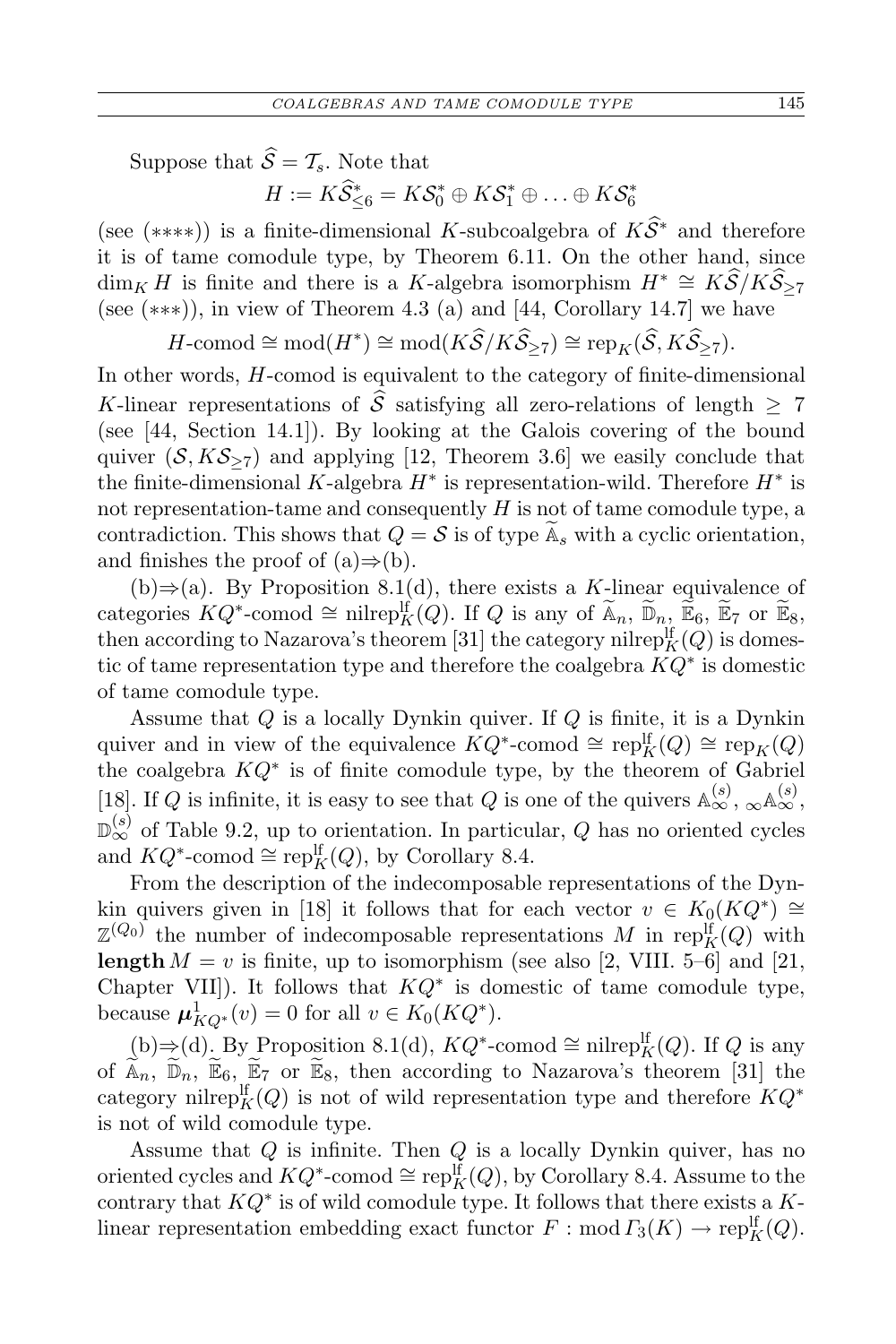Let  $S_1$  (resp.  $S_2$ ) be the unique simple injective (resp. projective) right  $\Gamma_3(K)$ -module, up to isomorphism. Then for every  $\Gamma_3(K)$ -module X there exist integers  $n_1, n_2 \ge 0$  and an exact sequence  $0 \to S_2^{n_2} \to X \to S_1^{n_1} \to 0$  in  $mod \Gamma_3(K)$ . Since the functor *F* is exact, the induced sequence  $0 \to U_2^{n_2} \to$  $F(X) \to U_1^{n_1} \to 0$  is exact in repl<sub>K</sub> $(Q)$ . It follows that there exists a finite full subquiver  $Q'$  of  $Q$  such that  $F(X)$  is in rep<sup> $\ell_f(Q') \subseteq \text{rep}_K^{\text{lf}}(Q)$ , that is,  $F$  has a</sup> factorisation  $F'$ : mod  $\Gamma_3(K) \to \text{rep}_K^{\text{lf}}(Q')$  through  $\text{rep}_K^{\text{lf}}(Q')$ . It follows that  $\text{rep}_K^{\text{lf}}(Q')$  is of infinite representation type, and we get a contradiction with the theorem of Gabriel [18], because *Q′* is a Dynkin quiver by assumption. Consequently, *KQ<sup>∗</sup>* is not of wild comodule type and (d) follows.

The implication (d)*⇒*(e) is obvious.

(e)*⇒*(b). Assume that *KQ<sup>∗</sup>* is not of fully wild comodule type. It follows from Corollary 8.18 that *Q* does not contain a finite subquiver of type *T<sup>s</sup>* (see (8.19)). Moreover, *Q* has no finite subquiver *Q′* which is a one-arrow extension of any of  $\widetilde{A}_n$ ,  $\widetilde{D}_n$ ,  $\widetilde{E}_6$ ,  $\widetilde{E}_7$  or  $\widetilde{E}_8$  without oriented cycles, because *KQ*<sup>\*</sup>-comod  $\cong$  nilrep<sup>[*f*</sup><sub>*K*</sub>(*Q*) (Corollary 8.4), and according to [4, Proposition 2] and [31] for every such  $Q'$  the category  $\text{rep}_K(Q') = \text{nilrep}_K^{\text{lf}}(Q') \subseteq$ nilre $p_K^{\text{lf}}(Q)$  is of fully wild representation type (see also [26, Lemma 3.8]).

**10. Concluding remarks.** It follows from Proposition 5.9 and Corollary 5.10 that the study of comodule categories over *K*-coalgebras and their representation types includes the study of arbitrary abelian length *K*-categories, and in particular the study of module categories over finitedimensional *K*-algebras, the categories of finite-dimensional modules over infinite-dimensional *K*-algebras and categories of locally finite rational representations of nice algebraic groups.

Let us end the paper by stating some open questions and suggestions for further investigation and development of representation theory of coalgebras. In principle, they grow up from the representation theory of finitedimensional *K*-algebras.

A list of open problems. Assume that *K* is an algebraically closed field.

(10.1) Prove that the tame-wild dichotomy remains valid for all *K*coalgebras (cf. Theorem 6.11 and Proposition 6.14).

(10.2) Give simple criteria for tame comodule type and for the polynomial growth of *K*-coalgebras *C* with locally finite Gabriel quiver *<sup>C</sup>Q* in terms of *<sup>C</sup>Q*, of the Auslander–Reiten quiver *Γ*(*C*-comod) of the category *C*-comod, of the Euler form (or Tits form) associated with *C*, or in terms of the transfinite sequence of powers of the infinite radical rad $\infty$ (*C*-comod) of *C*-comod (see [32, Section 3] and [50]).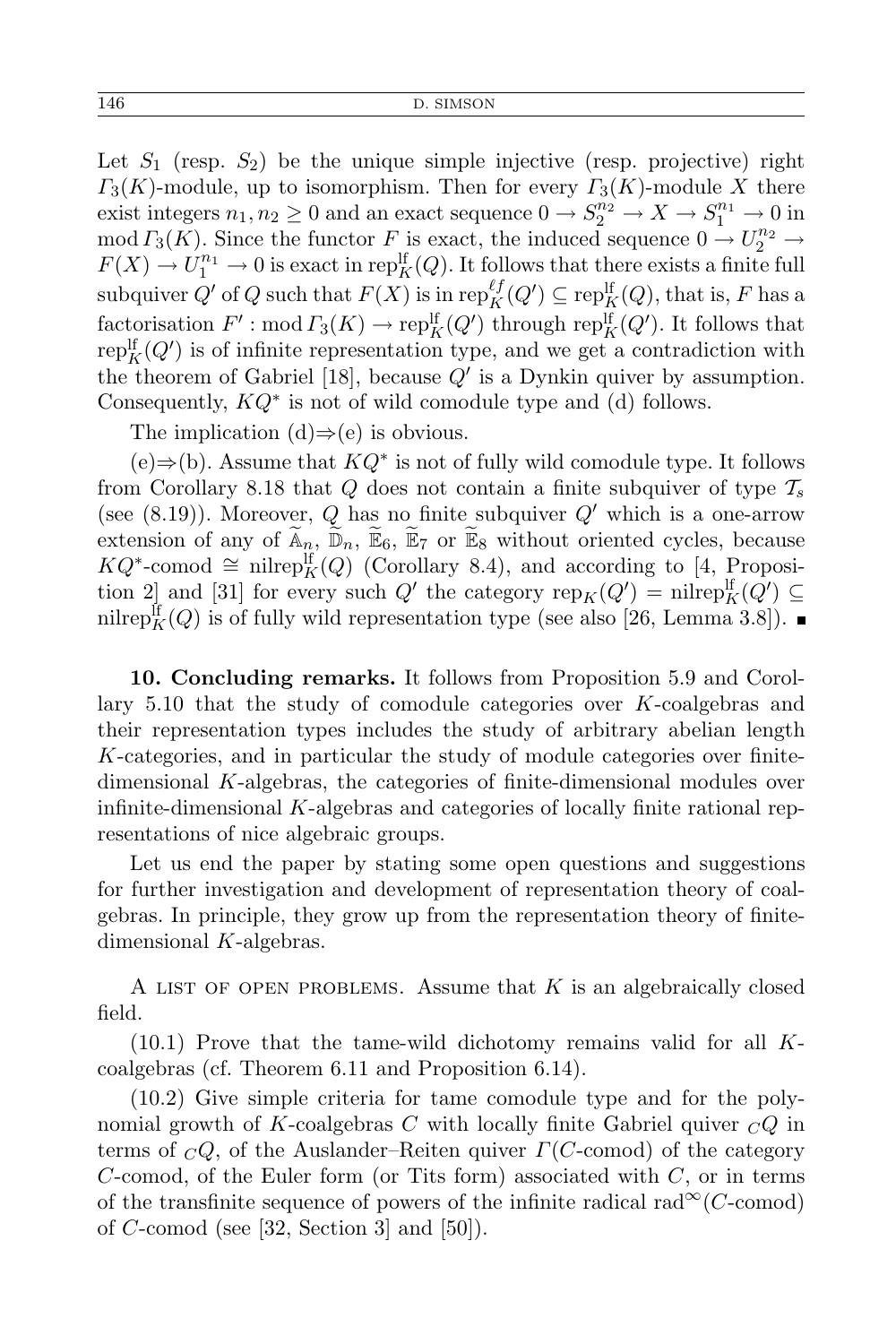(10.3) Describe the structure of connected components of *Γ*(*C*-comod) if *C* is of tame comodule type.

(10.4) Give necessary and sufficient conditions for a *K*-coalgebra *C* to be left pure semisimple in terms of *Γ*(*C*-comod) (cf. [32, Theorem 3.1]).

Example 6.17 shows that the connectedness of *Γ*(*C*-comod) does not imply the left pure semisimplicity of *C*, because according to Theorem 7*.*4 the indecomposable cocommutative coalgebra  $K[t]$ <sup> $\diamond$ </sup> is not pure semisimple and the Auslander–Reiten quiver of  $K[t]$ <sup> $\circ$ </sup>-comod is connected. Recall that  $\Gamma(K[t]^\diamond$ -comod) is a rank one homogeneous tube of the form shown in [44, p. 289].

(10.5) Develop a (co)tilting theory for comodule categories.

(10.6) Show that every basic *K*-coalgebra *C* is isomorphic to the path *K*-coalgebra  $C(Q, Q)$  of a quiver with relations  $(Q, Q)$ .

(10.7) Develop a covering technique for *K*-coalgebras (see [12]).

(10.8) Develop a comodule variety technique for *K*-coalgebras (see [44, Section 14.5]).

(10.9) Following Theorem 9.13 give a characterisation of left pure semisimple hereditary  $K'$ -coalgebras  $C$  over any non-algebraically closed field K<sup>*'*</sup> by means of a valued Gabriel quiver  $(cQ, d)$  of C and locally Dynkin diagrams defined in a suitable way (see [2] and [44]).  $\blacksquare$ 

Note added in proof.  $1^{\circ}$  It is useful to note that, by [48, Corollary 5.5] and Theorem 9.4, an indecomposable hereditary basic *K*-coalgebra *C* over an algebraically closed field *K* is of tame comodule type if and only if the Gabriel quiver of *C* is a locally Dynkin quiver or an extended Dynkin quiver.

 $2^{\circ}$  Assume that *C* is a basic *K*-coalgebra over an algebraically closed field *K*. One can prove the following two statements:

(a) If  $\dim_K \text{Ext}^1_C(S(i), S(j)) \geq 3$  for some  $i, j \in I_C$ , then *C* contains a wild subcoalgebra of dimension 4 or 5.

(b) If *C* is of tame comodule type, then  $\dim_K \text{Ext}^1_C(S(i), S(j)) \leq 2$  for all  $i, j \in I_C$ .

It follows that Theorems 6.10, 6.11(c) and Proposition 6.14(c) remain valid without the assumption that  $\dim_K \text{Ext}^1_C(S(i), S(j))$  is finite for all  $i, j \in I_C$ . In particular, if K is algebraically closed then there is no wild comodule type *K*-coalgebra which is of tame comodule type.

3 <sup>o</sup> Michael Butler has pointed out to me that the answer to Question 8.21 is affirmative if *Q* is a quiver with finite vertex set. This is a consequence of the Appendix in the paper of M. C. R. Butler and A. D. King, *Minimal resolutions of algebras*, J. Algebra 212 (1999), 323–362.

## *REFERENCES*

[1] M. Auslander, *Large modules over artin algebras*, in: Algebra, Topology and Category Theory, Academic Press, New York, 1976, 3–17.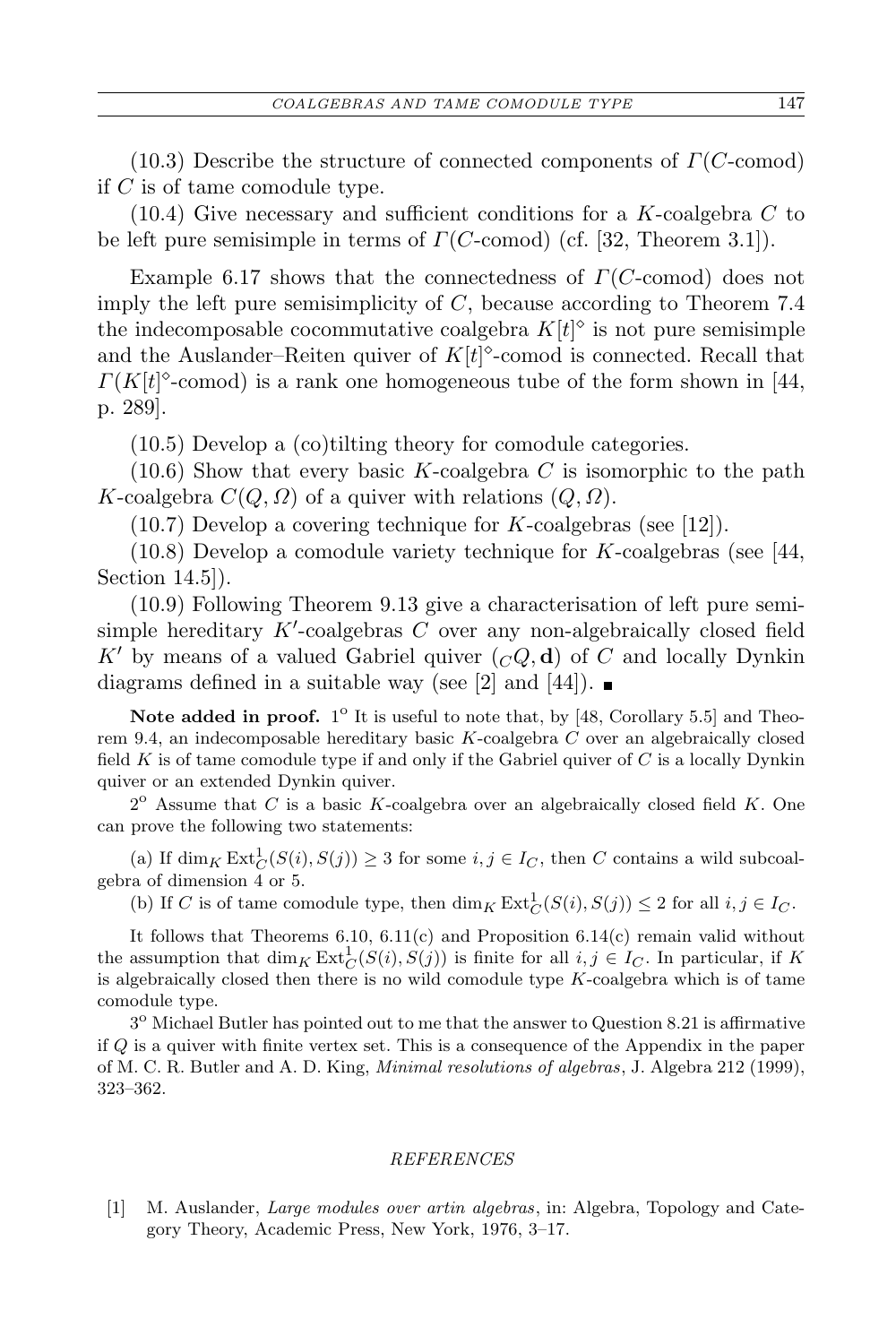| 148 | D. SIMSON |
|-----|-----------|
|     |           |

| [2]                 | M. Auslander, I. Reiten and S. Smalø, Representation Theory of Artin Algebras,              |
|---------------------|---------------------------------------------------------------------------------------------|
|                     | Cambridge Stud. Adv. Math. 36, Cambridge Univ. Press, 1995.                                 |
| $[3]$               | N. Bourbaki, Algèbre commutative, Hermann, Paris, 1961.                                     |
| $[4]$               | S. Brenner, <i>Decomposition properties of some small diagrams of modules</i> , in: Sym-    |
|                     | posia Math. 13, Academic Press, 1974, 127-141.                                              |
| [5]                 | A. Brumer, Pseudocompact algebras, profinite groups and class formations, J. Al-            |
|                     | gebra 4 (1966), 442-470.                                                                    |
| $\lbrack 6 \rbrack$ | I. Bucur and A. Deleanu, <i>Introduction to the Theory of Categories and Functors</i> ,     |
|                     | Wiley-Interscience, London, 1969.                                                           |
| $[7]$               | M. C. R. Butler and C. M. Ringel, Auslander-Reiten sequences with few middle                |
|                     | terms and applications to string algebras, Comm. Algebra 15 (1987), 145-179.                |
| [8]                 | W. Chin, M. Kleiner and D. Quinn, The transpose and almost split sequences for              |
|                     |                                                                                             |
|                     | coalgebras, preprint, 2000.                                                                 |
| $[9]$               | W. Chin and S. Montgomery, <i>Basic coalgebras</i> , in: AMS/IP Stud. Adv. Math. 4,         |
|                     | Amer. Math. Soc., 1997, 41-47.                                                              |
| $\vert 10 \vert$    | B. Deng and J. Xiao, A quiver description of hereditary categories and its application      |
|                     | to the first Weyl algebra, in: Proc. ICRTA-8 (Bielefeld, 1998), CMS Conf. Proc. 24,         |
|                     | Amer. Math. Soc., 1998, 125-137.                                                            |
| $\vert 11 \vert$    | Y. Doi, <i>Homological coalgebra</i> , J. Math. Soc. Japan 33 (1981), 31-50.                |
| 12                  | P. Dowbor and A. Skowroński, Galois coverings of representation-infinite algebras,          |
|                     | Comment. Math. Helv. 62 (1987), 311-337.                                                    |
| $[13]$              | Yu. A. Drozd, Tame and wild matrix problems, in: Representations and Quadratic              |
|                     | Forms, Akad. Nauk USSR, Inst. Mat., Kiev, 1979, 39-74 (in Russian).                         |
| $[14]$              | G. Drozdowski and D. Simson, <i>Quivers of pure semisimple type</i> , Bull. Polish Acad.    |
|                     | Sci. Math. 27 (1979), 33-40.                                                                |
| $[15]$              | P. Freyd, <i>Abelian Categories</i> , Harper and Row, New York, 1964.                       |
| $[16]$              | P. Gabriel, Sur les catégories abéliennes localement noethériennes et leurs applica-        |
|                     | tions aux algèbres étudiés par Dieudonné, in: Sém. Serre, Collège de France, Paris,         |
|                     | 1960.                                                                                       |
| $[17]$              | -, Des catégories abéliennes, Bull. Soc. Math. France 90 (1962), 323-448.                   |
| $\vert 18 \vert$    | -, Unzerlegbare Darstellungen, I, Manuscripta Math. 6 (1972), 71-103.                       |
| $\vert 19 \vert$    | -, Indecomposable representations II, Symposia Mat. 11, Academic Press, 1973,               |
|                     | $81 - 104.$                                                                                 |
|                     | -, Auslander-Reiten sequences and representation-finite algebras, in: Proc. ICRA            |
| $\left 20\right $   |                                                                                             |
|                     | II (Ottawa, 1979), Lecture Notes in Math. 831, Springer, 1980, 1-71.                        |
| $[21]$              | P. Gabriel and A. V. Roiter, Representations of Finite Dimensional Algebras, Al-            |
|                     | gebra VIII, Encyclopedia of Math. Sci. 73, Springer, 1992.                                  |
| $\left  22\right $  | I. M. Gelfand and V. A. Ponomarev, Indecomposable representations of the Lorentz            |
|                     | group, Uspekhi Mat. Nauk 23 (1968), no. 2, 1-60 (in Russian).                               |
| $[23]$              | J. A. Green, <i>Locally finite representations</i> , J. Algebra 41 (1976), 137-171.         |
| $[24]$              | R. G. Heyneman and D. E. Radford, <i>Reflexivity and coalgebras of finite type</i> , J. Al- |
|                     | gebra 28 (1974), 215–246.                                                                   |
| $\left 25\right $   | C. U. Jensen and H. Lenzing, Model Theoretic Algebra with Particular Emphasis on            |
|                     | Fields, Rings, Modules, Algebra Logic Appl. 2, Gordon & Breach, 1989.                       |
| $\left[26\right]$   | S. Kasjan and D. Simson, Fully wild prinjective type of posets and their quadratic          |
|                     | forms, J. Algebra 172 (1995), 506-529.                                                      |
| $[27]$              | R. Kiełpiński, D. Simson and A. Tyc, On coalgebras and profinite algebras, unpub-           |
|                     | lished preprint, Inst. Math., Nicholas Copernicus Univ., Toruń, 1973, 13 pp.                |
| $\left 28\right $   | S. Montgomery, <i>Hopf Algebras and Their Actions on Rings</i> , CBMS Regional Conf.        |
|                     |                                                                                             |
|                     | Ser. in Math. 82, Amer. Math. Soc., 1993.                                                   |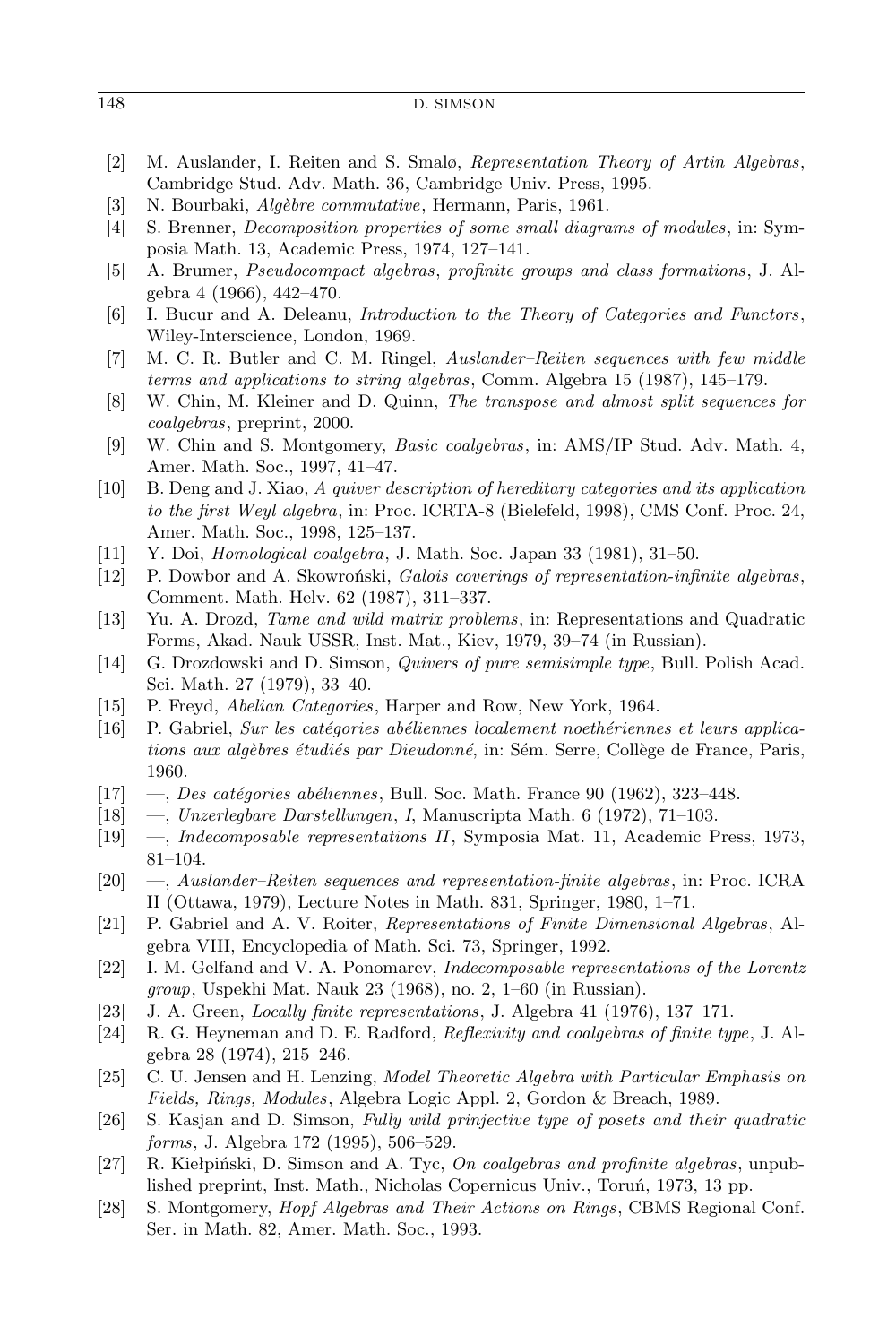- [29] S. Montgomery, *Indecomposable coalgebras, simple comodules and pointed Hopf algebras*, Proc. Amer. Math. Soc. 123 (1995), 2343–2351.
- [30] C. Nastasescu, B. Torrecillas and Y. H. Zhang, *Hereditary coalgebras*, Comm. Algebra 24 (1996), 1521–1528.
- [31] L. A. Nazarova, *Representations of quivers of infinite type*, Izv. Akad. Nauk SSSR 37 (1973), 752–791 (in Russian).
- [32] S. Nowak and D. Simson, *Locally Dynkin quivers and hereditary coalgebras whose left comodules are direct sums of finite dimensional comodules*, Comm. Algebra 29  $(2001)$ , to appear.
- [33] U. Oberst, *Duality theory for Grothendieck categories and linearly compact rings*, J. Algebra 15 (1970), 473–542.
- [34] N. Popescu, *Abelian Categories with Applications to Rings and Modules*, Academic Press, 1973.
- [35] I. Reiten and M. Van den Bergh, *Noetherian hereditary abelian categories satisfying Serre duality*, preprint, Mathematics No. 10/2000, Norwegian University of Science and Technology, Trondheim, 2000.
- [36] C. M. Ringel, *Representations of K-species and bimodules*, J. Algebra 41 (1976), 269–302.
- [37] D. Simson, *Functor categories in which every flat object is projective*, Bull. Polish Acad. Sci. Math. 22 (1974), 375–380.
- [38] —, *On pure global dimension of locally finitely presented Grothendieck categories*, Fund. Math. 96 (1977), 91–116.
- [39] —, *Pure semisimple categories and rings of finite representation type*, J. Algebra 48 (1977), 290–296; Corrigendum, 67 (1980), 254–256.
- [40] —, *On pure semi-simple Grothendieck categories*, *I*, Fund. Math. 100 (1978), 211– 222.
- [41] —, *On pure semi-simple Grothendieck categories*, *II*, ibid. 110 (1980), 107–116.
- [42] —, *Partial Coxeter functors and right pure semi-simple hereditary rings*, J. Algebra 71 (1981), 195–218.
- [43] —, *On the structure of locally finite pure semisimple Grothendieck categories*, Cahiers Topologie Géom. Différentielle Catégoriques 33 (1982), 397–406.
- [44] —, *Linear Representations of Partially Ordered Sets and Vector Space Categories*, Algebra Logic Appl. 4, Gordon & Breach, 1992.
- [45] —, *On representation types of module subcategories and orders*, Bull. Polish Acad. Sci. Math. 41 (1993), 77–93.
- [46] —, *Representation embedding problems, categories of extensions and prinjective modules*, in: Representation Theory of Algebras (Cocoyoc, 1994), CMS Conf. Proc. 18, Amer. Math. Soc. 1996, 601–639.
- [47] —, *Dualities and pure semisimple rings*, in: Abelian Groups, Module Theory and Topology (Padova, 1997), Lecture Notes in Pure and Appl. Math. 201, Dekker, 1998, 381–388.
- [48] —, *On coalgebras of tame comodule type*, in: Proc. ICRA 9, Beijing Normal Univ., August 2000, to appear.
- [49] —, *Path coalgebras of quivers with relations and a tame-wild dichotomy problem for coalgebras*, preprint, 2001.
- [50] D. Simson and A. Skowroński, *The Jacobson radical power series of module categories and the representation type*, Bol. Soc. Mat. Mexicana 5 (1999), 223–236.
- [51] A. Skowroński, *Group algebras of polynomial growth*, Manuscripta Math. 59 (1987), 499–516.
- [52] —, *Selfinjective algebras of polynomial growth*, Math. Ann. 285 (1989), 177–199.